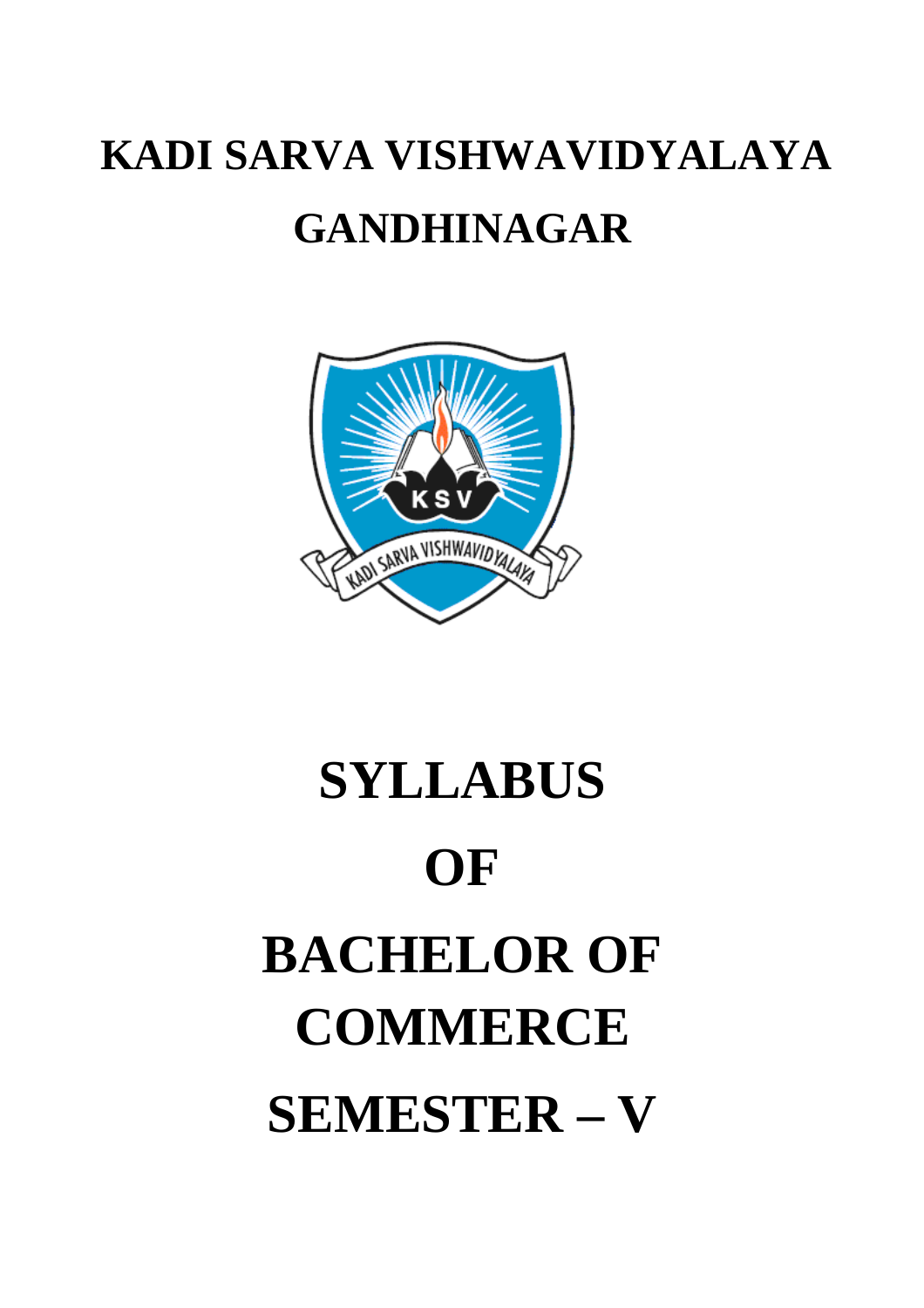#### **KADI SARVA VISHWAVIDYALAYA - GANDHINAGAR**

Teaching & Examination scheme

#### **Effective from** Academic Year: **2015-16**

#### **BACHELOR OF COMMERCE**

## **B.COM 5th SEMESTER**

|                        |                                                   | <b>Teaching Scheme</b> |                       |                | <b>Exam Scheme</b>      |                                |      |                                                      |                                      |              |
|------------------------|---------------------------------------------------|------------------------|-----------------------|----------------|-------------------------|--------------------------------|------|------------------------------------------------------|--------------------------------------|--------------|
| Sr.<br>No.             | <b>Subject Title &amp; Code</b>                   |                        |                       |                |                         | University<br><b>Theory</b>    |      | <b>Internal Theory</b><br>(Sessional &<br>objective) | <b>Internal</b><br>practical<br>work | <b>Total</b> |
| <b>Subject</b><br>Code |                                                   | Theory                 | Practical<br>$credit$ |                | <b>Hrs</b><br>$\bullet$ | <b>Max</b><br>Mark<br>$\bf{s}$ | Hrs. | <b>Max</b><br><b>Marks</b>                           | <b>Max</b><br><b>Marks</b>           | <b>Marks</b> |
| <b>B.COM</b><br>501    | Cost Accounting -2 (501)                          | $\overline{4}$         | 1                     | 5              | 3                       | 60                             | 3    | 20                                                   | 20                                   | 100          |
| <b>B.COM</b><br>502    | <b>Fundamentals Marketing</b><br>Management (502) | 3                      | $\mathbf{1}$          | $\overline{4}$ | 3                       | 60                             | 3    | 20                                                   | 20                                   | 100          |
| <b>B.COM</b><br>503    | Macro Economics (503)                             | 3                      | $\mathbf{1}$          | $\overline{4}$ | 3                       | 60                             | 3    | 20                                                   | 20                                   | 100          |
| <b>B.COM</b><br>504    | Commercial<br>Communication-IV (504)              | 3                      | 1                     | $\overline{4}$ | 3                       | 60                             | 3    | 20                                                   | 20                                   | 100          |
| <b>B.COM</b><br>505    | Auditing(505)                                     | 4                      | 1                     | 5              | 3                       | 60                             | 3    | 20                                                   | 20                                   | 100          |
| <b>B.COM</b><br>506    | Advanced Statistics II (506)                      | $\overline{4}$         | $\mathbf{1}$          | 5              | 3                       | 60                             | 3    | 20                                                   | 20                                   | 100          |
| <b>Total</b>           |                                                   |                        |                       | 27             |                         | 360                            |      | 120                                                  | 120                                  | 600          |

**Note: As practical Assignment and Presentation work is introduced having weightage of 20 internal marks carrying 10 marks each of assignment and project work.**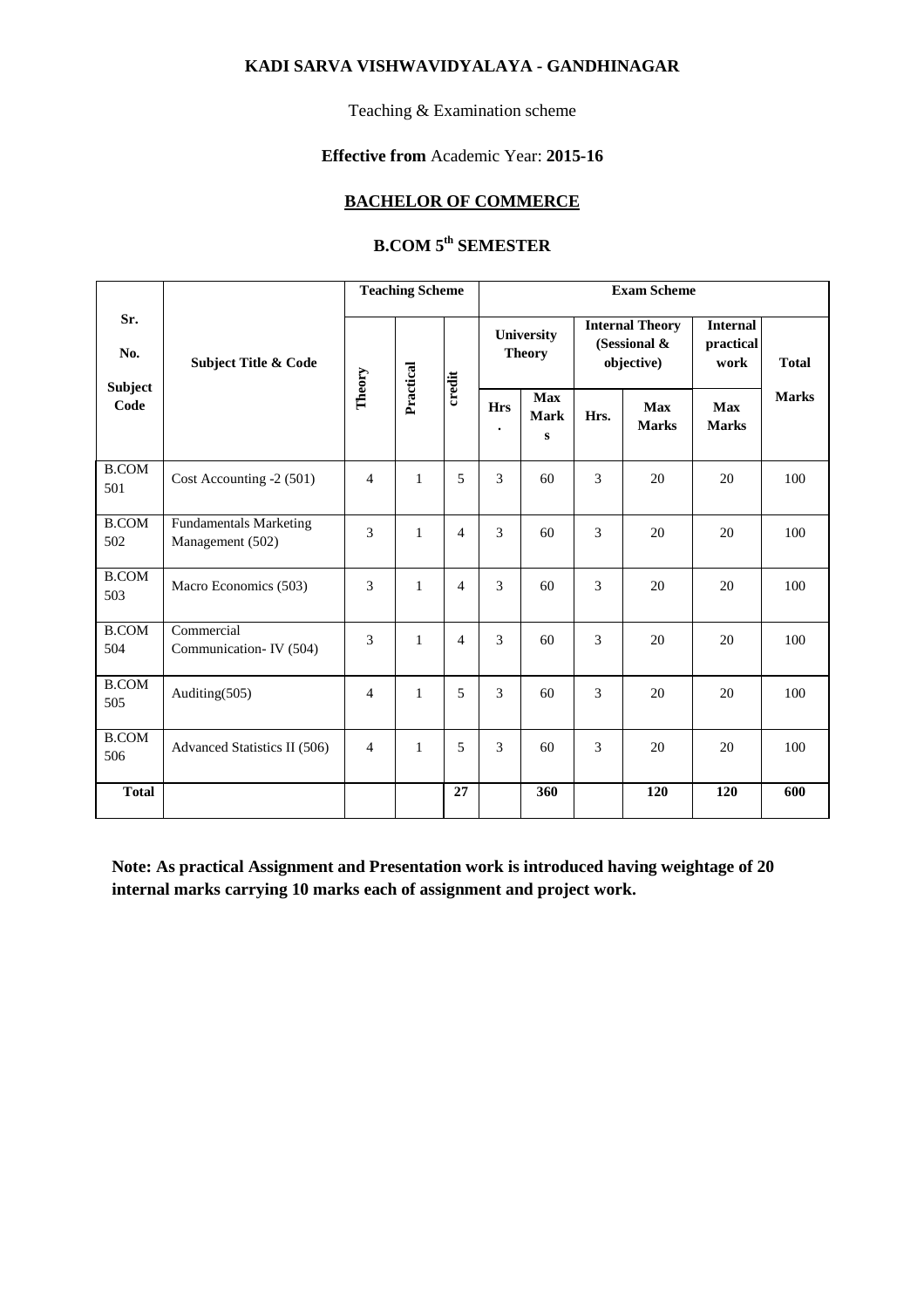# **KADI SARVA VISHWAVIDYALAYA GANDHINAGAR**



# SYLLABUS OF

# **Cost Accounting -2**

# **SUBJECT CODE: 5 01**

For Bachelor of Commerce: Semester -V

To be introduced from the Academic Year: 2015 - 2016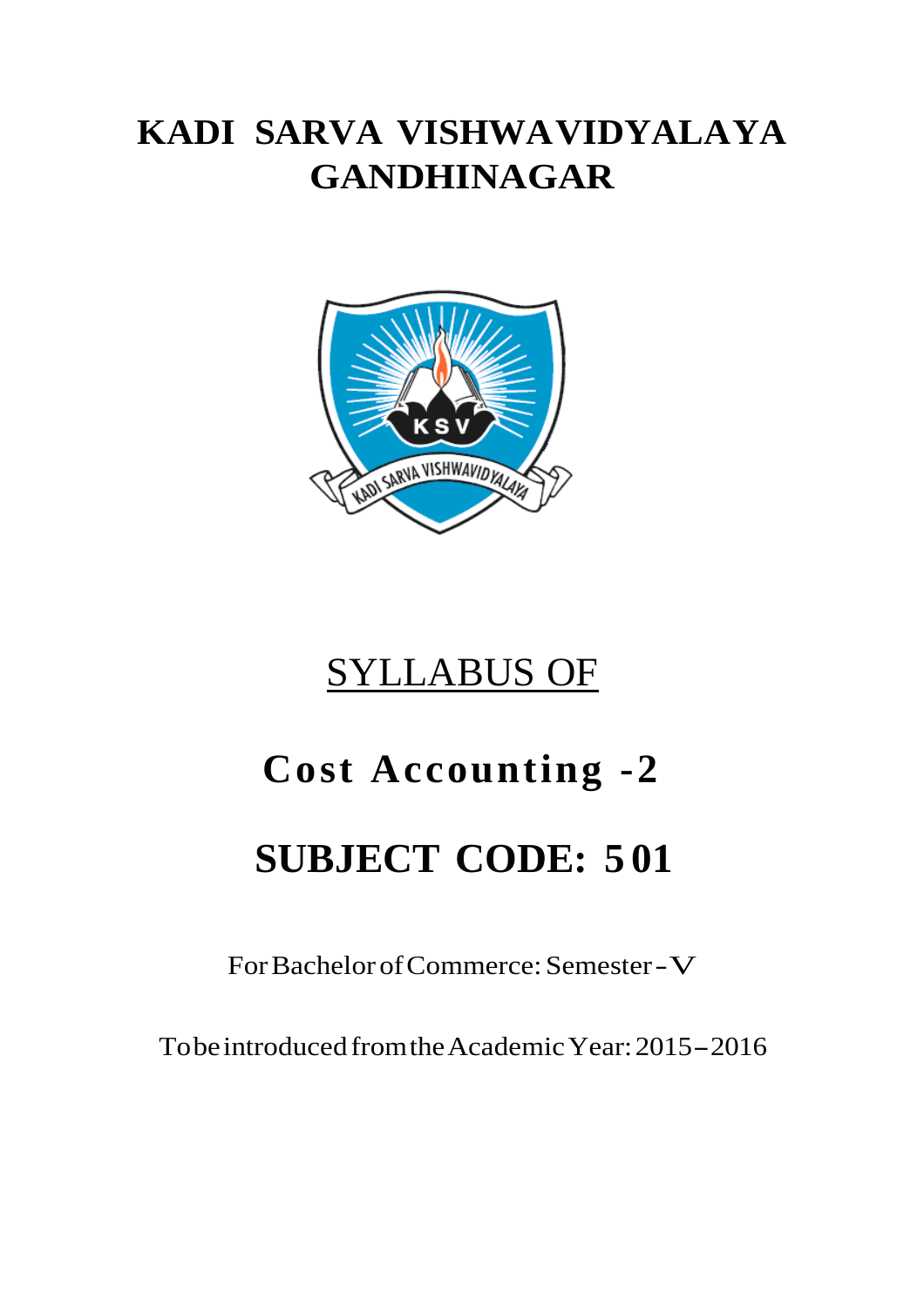#### **KADI SARVA VISHWAVIDYALAYA B.COM - SEMESTER - 5 B.COM 501 Cost Accounting-2**

#### **[A] RATIONALE**

As students learn fundamentals of Financial Accounting and corporate accounting it is necessary now to teach them accounting for manufacturing units and cost accounting which is very crucial to take basic decisions of the business. As cost accounting is a special branch of accounting students should learn the basics of it at a under graduate level. So the syllabus is to be designed in such a way which shows the students that how this principles are variedly applied to the corporate or company accounting.

Another aspect to design this syllabus is to familiarize the students with various cost accounting principles and their treatment.

#### **[B] OBJECTIVES**

- (a) To teach the basics of cost accounting for service providers i.e. transporters.
- (b) To teach various costing methods i.e. job costing, batch costing, contract costing.
- (c) To give the basic knowledge of standard costing and variance analysis.

#### **[C] EXPECTED LEARNING OUTCOMES OF THE PROGRAM**

- 1. **Students will learn basics of cost accounting for service providers.**
- 2. **Students will learn process costing**
- 3. **Students will learn to calculate variances and understand the concept variance with the help of standard costing.**

#### **[D] SCHEME OF TEACHING ANDASSESSMENT:**

| UNITS | <b>TOPICS</b>                                 | <b>INSTRUCTIONAL</b> | WEIGHTAGE (%) |
|-------|-----------------------------------------------|----------------------|---------------|
|       |                                               | HRs.                 |               |
|       | <b>Operating Costing</b>                      | 15                   | 25%           |
| 2.    | <b>Job, Batch and Contract Costing</b>        |                      | 25%           |
| J.    | <b>Process Costing</b>                        |                      | 25%           |
|       | <b>Standard Costing and Variance Analysis</b> | 15                   | 25%           |
|       | <b>TOTAL</b>                                  | 60                   | 100%          |

|                        | <b>Subject</b><br>Title &<br>Code               | <b>Credit</b> | <b>Teaching Scheme</b>      |                              | <b>Exam Scheme</b>                 |                            |                                      |                              |
|------------------------|-------------------------------------------------|---------------|-----------------------------|------------------------------|------------------------------------|----------------------------|--------------------------------------|------------------------------|
| <b>Subject</b><br>Code |                                                 |               | Theory/<br><b>Practical</b> | <b>Tutorial</b>              | <b>University</b><br><b>Theory</b> |                            | <b>Internal</b><br>practical<br>work | <b>Total</b><br><b>Marks</b> |
|                        |                                                 |               |                             |                              | Hrs.                               | <b>Max</b><br><b>Marks</b> | <b>Max</b><br><b>Marks</b>           |                              |
| <b>B.COM</b><br>501    | <b>COST</b><br><b>ACCOUN</b><br>TING-<br>2(501) | 5             | $4+1=5$                     | $\qquad \qquad \blacksquare$ | 3                                  | 60                         | 40                                   | 100                          |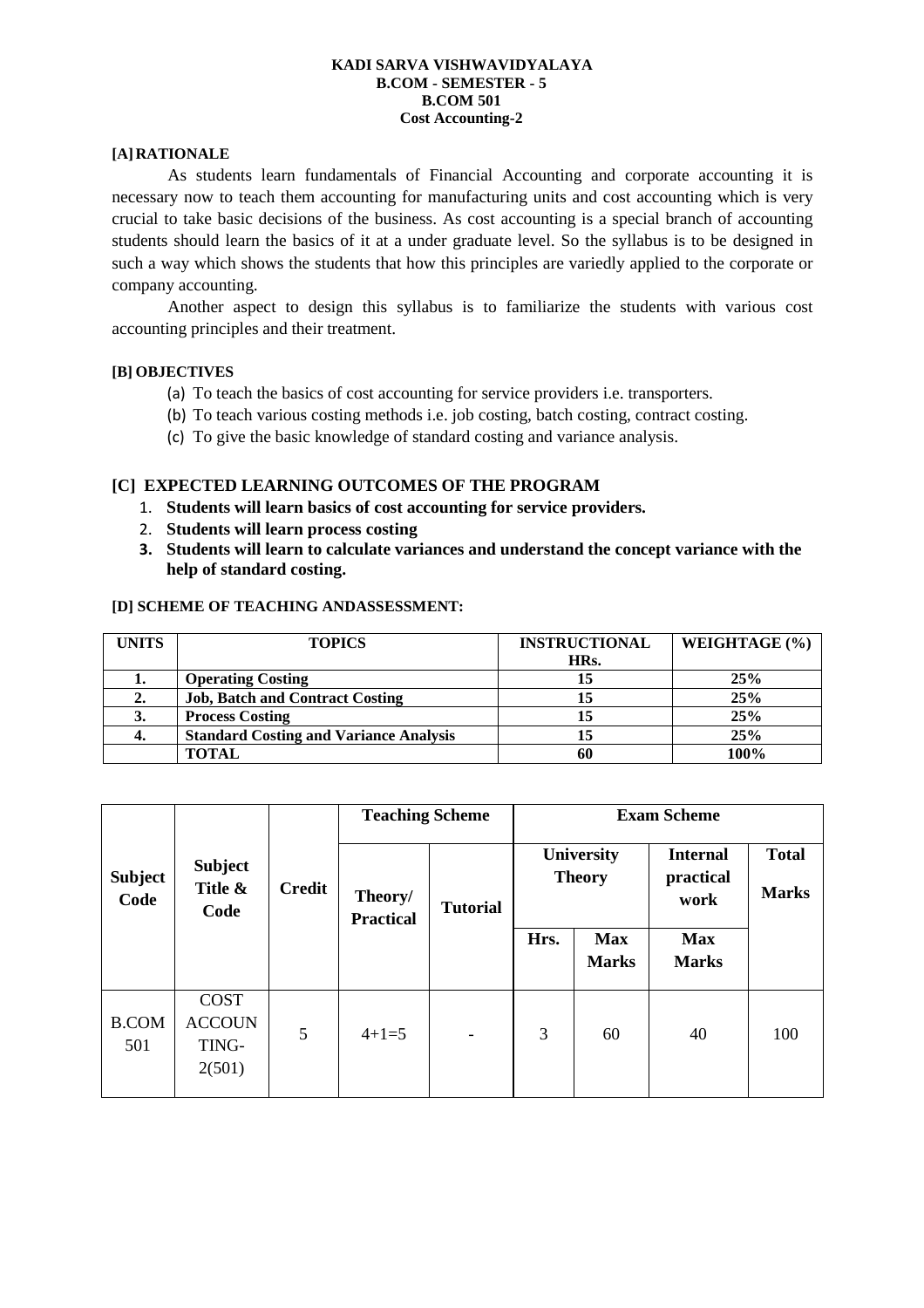#### **[E] COURSE CONTENT:**

1. Operating Costing

 Introduction, operating costing definition and characteristics, Transport Costing methods, Road Transport-Bus and truck. Practical problem will be asked.

No of Lectures:-15

2. Job, Batch costing and Contract Costing

 Definition and features of Job Costing; Pre-requisites for Job Costing; Source Documents, Procedure for recording under Job Costing; Definition of Batch Costing and its accounting procedure; Method of determination of Economic Batch Quantity (EBQ); Definition of Contract Costing; Difference between Job and Contract Costing; Features of Contract Costing; Accounting Entries; Work Certified, Work uncertified and Retention Money; Method of valuation of Work-in-progress; Profit on Incomplete Contracts; Costing Entries.

No of Lectures:-15

3. Process Costing

 Meaning, Definition and Features; Job Costing vs. Process Costing; Process losses and gains; Accounting of waste, scrap, defectives and spoilage; Valuation of Work-in-Progress (Equivalent Production); Meaning of Joint Products and By-Products; Objectives for allocation of joint costs and Methods of Accounting for Joint Products; Methods of Accounting for By-Products; Inter process profit and transfer price.

No of Lectures:-15

4. Standard Costing and Variance Analysis

 Direct Material Cost variances, Direct Labor Cost variances, Variable Overhead cost variances and Fixed Overhead cost variances (Excluding Sales and Profit variance)

No of Lectures:-15

#### **Notes:**

- 1. An objective question carrying 20% marks shall be asked as a compulsory question, requiring the students to select option supported by necessary working.
- 2. Practical problems in addition to the objective questions carrying not less than 60% marks shall be asked.

#### **TEXT BOOK:**

#### **Cost accounting tax and problems by M.C. Shukla, T.S. Grewal, M.P Gupta, S. Chand & Co.**

#### **[F] RECOMMENDED BOOKS & REFERENCE MATERIALS**

- 1. Cost Accounting A Managerial Emphasis Charles T. Horngren and George Foster Prentice Hall of India, New Delhi
- 2. Management & Cost Accounting Colin Drury International Thomson Business Press
- 3. Principles & Practices of Cost Accounting Ashish K. Bhattacharya A.H. Wheller Publisher
- 4. Costing Accounting for C.A. Dr. N.K. AgrawalSuchitraPrakashanPvt.Ltd.
- 5. Cost Accounting (Problem and Theory) S.N. MaheshwariMahavir Publication
- 6. Cost Accounting (Methods & Problems) B.K. Bhar Academic Publisher, Calcutta
- 7. Principles and Practices of cost Accounting Ashish K. Bhattacharya A.H. Wheeter Publisher
- 8. Management & Cost Accounting, Colin Drury, International Thomson Business Press
- 9. Principles & Practices of Cost Accounting, Ashish K. Bhattacharya, A..H. Wheller Publisher
- 10. Cost Accounting- M.N.Arora, (Himalaya Publishing House)
- 11. Cost Accounting- S.P. Jain and K.L Narang (Kaylani Publishers)
- 12. Cost Accounting- MahabaleswaraBhatta (Himalaya Publishing House)
- 13. Cost Accounting- J. Made Gowda (Himalaya Publishing House)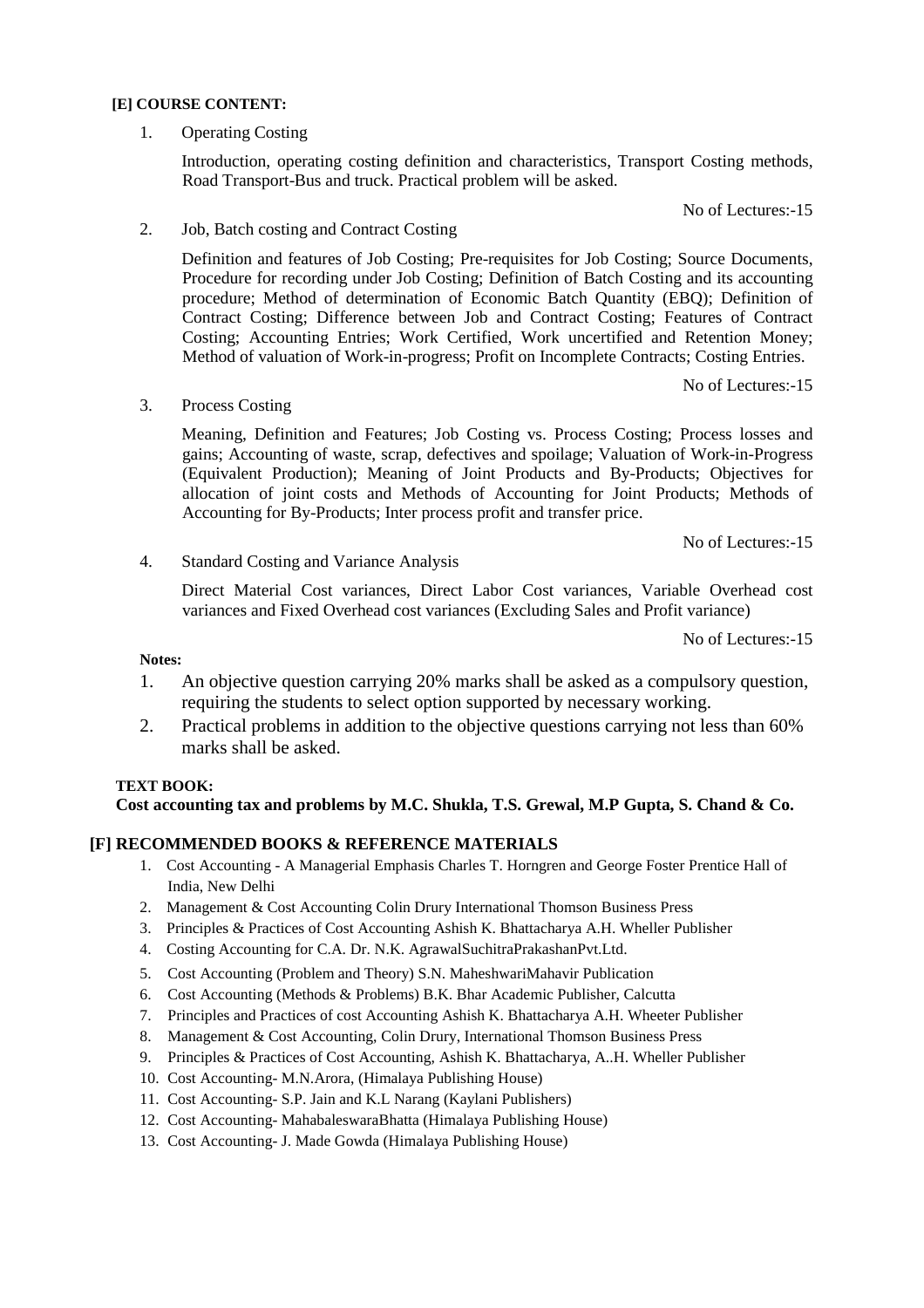|                          |                                                      |                                                  | ExamNo.  |  |  |  |  |  |
|--------------------------|------------------------------------------------------|--------------------------------------------------|----------|--|--|--|--|--|
|                          |                                                      |                                                  |          |  |  |  |  |  |
| KADISARVAVISHWAVIDYALAYA |                                                      |                                                  |          |  |  |  |  |  |
| Date: $/$ /              |                                                      | UniversityExam20_                                | Marks:60 |  |  |  |  |  |
|                          | <b>Subject: COST ACCOUNTING-2</b>                    | <b>Time:3Hours</b>                               |          |  |  |  |  |  |
|                          |                                                      | <b>B.Com.SEM-V</b>                               |          |  |  |  |  |  |
|                          |                                                      | <b>CODE - B.COM 501</b>                          |          |  |  |  |  |  |
|                          | Instructions:1) There are 5 questions in this paper. |                                                  |          |  |  |  |  |  |
|                          | 2) All questions carry equal marks.                  |                                                  |          |  |  |  |  |  |
|                          |                                                      | 3) Figures to the right indicate full marks.     |          |  |  |  |  |  |
|                          |                                                      | 4) Scientific calculator is not allowed in exam. |          |  |  |  |  |  |
|                          | 5) Attempt all Questions.                            |                                                  |          |  |  |  |  |  |
|                          | 6) Question No. 1 is compulsory.                     |                                                  |          |  |  |  |  |  |
| $Q-1$                    | <b>Compulsory</b>                                    |                                                  | $[12]$   |  |  |  |  |  |
| $Q-2$                    |                                                      |                                                  | $[12]$   |  |  |  |  |  |
|                          |                                                      | <b>OR</b>                                        |          |  |  |  |  |  |
| $Q-2$                    |                                                      |                                                  | $[12]$   |  |  |  |  |  |
| $Q-3$                    |                                                      |                                                  | $[12]$   |  |  |  |  |  |
|                          |                                                      | <b>OR</b>                                        |          |  |  |  |  |  |
| $Q-3$                    |                                                      |                                                  | $[12]$   |  |  |  |  |  |
| $Q-4$                    |                                                      |                                                  | $[12]$   |  |  |  |  |  |
|                          |                                                      |                                                  |          |  |  |  |  |  |
|                          |                                                      | <b>OR</b>                                        |          |  |  |  |  |  |
| $Q-4$                    |                                                      |                                                  | $[12]$   |  |  |  |  |  |
| $Q-5$                    | <b>Objective Question</b>                            |                                                  | $[12]$   |  |  |  |  |  |

**NOTE:** Chapters shown in QUE: 1 to QUE: 4 are interchangeable among all the four questions but format of QUE: 5 will remain same.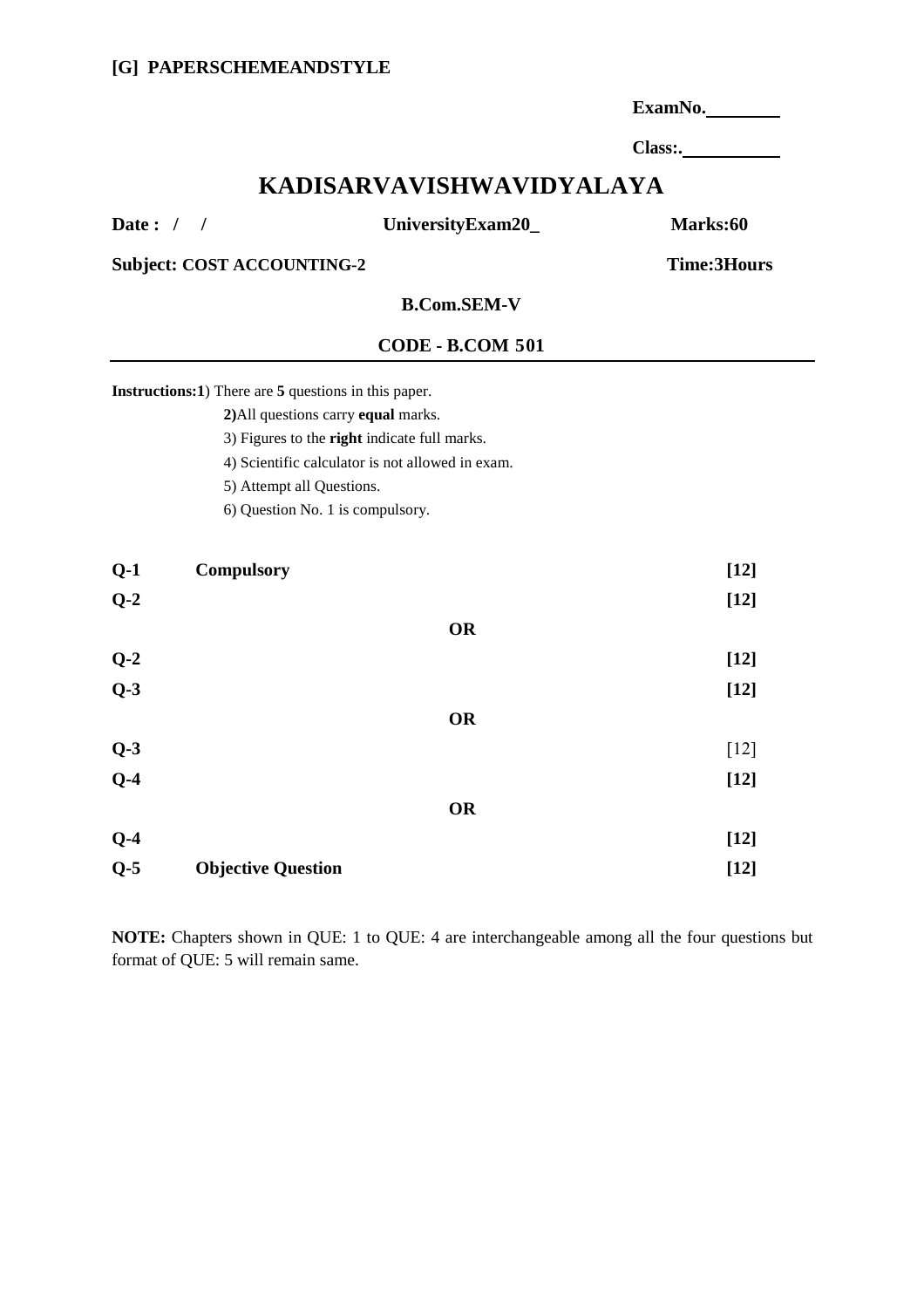# **KADI SARVA VISHWAVIDYALAYA GANDHINAGAR**



# SYLLABUS OF

# **Fundamentals Marketing Management**

# **SUBJECT CODE: 5 02**

For Bachelor of Commerce: Semester -V

To be introduced from the Academic Year: 2015 - 2016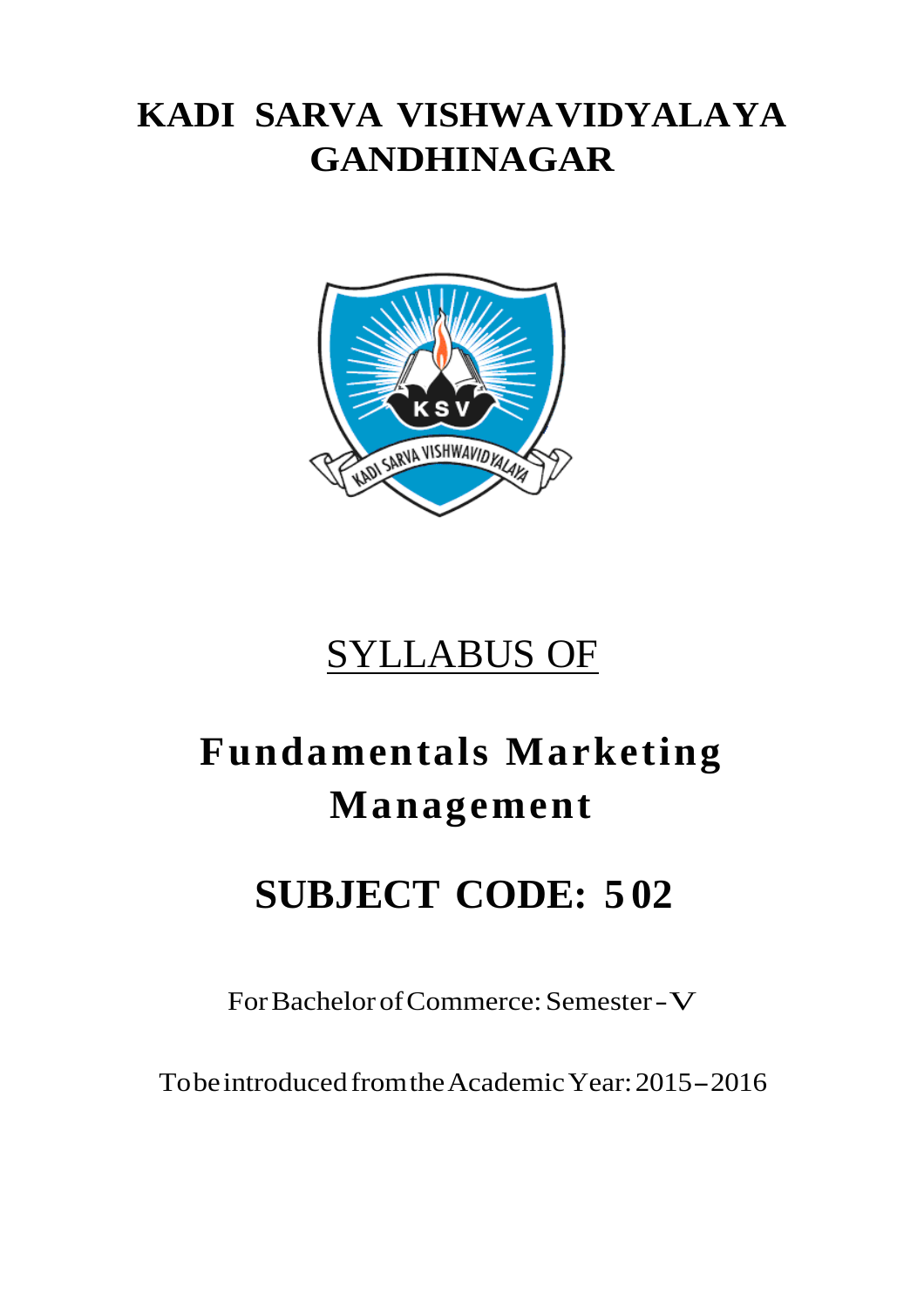### **KADI SARVA VISHWAVIDYALAYA B.Com. Semester V B.Com 502 FUNDAMENTALS OF MARKETING MANAGEMENT (FMM)– 502**

#### **A. RATIONALE**

The knowledge of this subject is required for the students of commerce who wish to choose higher education or Industry/field as their career. This course is designed to develop understanding of fundamental concepts of Marketing, Role and important functions of Marketing Manager.

## **B. COURSE OBJECTIVE**

The course is designed to achieve the following objectives.

- A. To understand the basic concepts of marketing, its origination and scope of marketing.
- B. To understand the importance of marketing management and to identify the present opportunities in the field of marketing.
- C. To develop the knowledge of basic concepts such as advertising, branding, product development and various bases of segments local markets for their livelihood.

#### **C. EXPECTED LEARNING OUTCOMES OF THE PROGRAMME**

Students will:

- Get awareness about the fundamental concepts of marketing management and role of marketing Manager in the Organisation.
- Get awareness about various managerial skills to be required in the field of marketing management in routine life.
- Get awareness about the changes taking place in the field of marketing environment
- Will be able to understand the elements of marketing such as product, price, physical distribution (place) and promotion etc.

#### **D. SCHEME OF TEACHING AND ASSESSMENT**

| <b>UNITS</b>   | <b>TOPIC</b>                     | <b>INSTRUCTIONAL</b> | <b>WEIGHTAGE</b> |  |
|----------------|----------------------------------|----------------------|------------------|--|
|                |                                  | <b>HRS</b>           | (%)              |  |
|                | <b>INTRODUCTION OF MARKETING</b> | 9                    | 20%              |  |
| $\overline{2}$ | <b>CONCEPT OF PRODUCT AND</b>    |                      |                  |  |
|                | <b>CONSUMER BEHAVIOUR</b>        | 9                    | 20%              |  |
| 3              | MARKETING SEGMENTATION           | 9                    | 20%              |  |
| $\overline{4}$ | <b>BRANDING AND ADVERTISING</b>  | 9                    | 20%              |  |
| 5              | <b>CHANNELS OF DISTRIBUTIONS</b> | 9                    | 20%              |  |
|                | <b>TOTAL</b>                     | 45                   | 100              |  |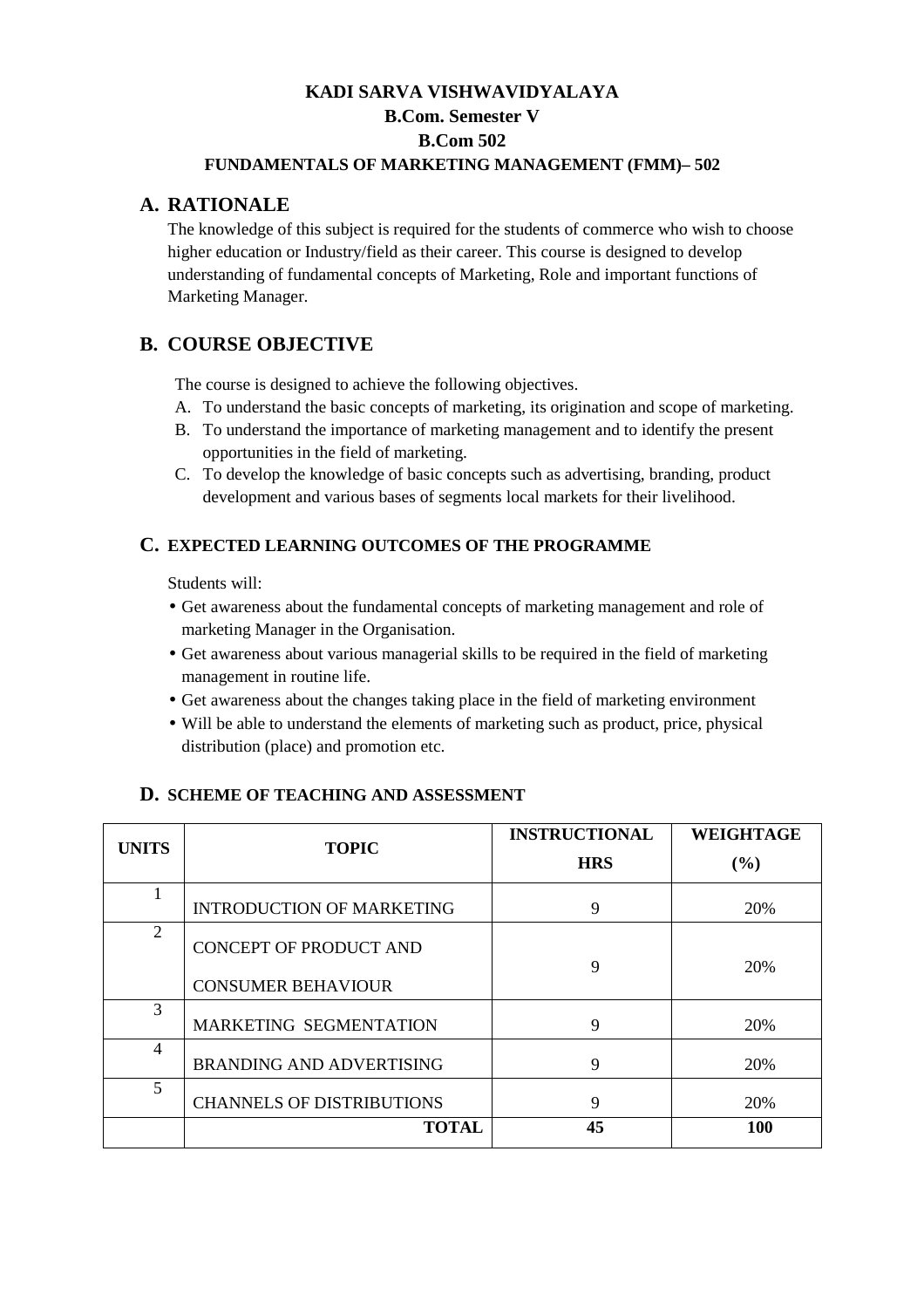| <b>Subject</b>   | <b>Subject title</b>                                     | <b>Credit</b> | <b>Teaching scheme</b> |                          | <b>Scheme of Examination</b> |              |          |                        |
|------------------|----------------------------------------------------------|---------------|------------------------|--------------------------|------------------------------|--------------|----------|------------------------|
| code             |                                                          |               | Theory/                | tutorial                 | University                   |              |          |                        |
|                  |                                                          |               | <b>Practical</b>       |                          | theory<br>Max.<br>Hrs.       |              | internal | <b>Total</b>           |
|                  |                                                          |               |                        |                          |                              |              |          | <b>Marks</b>           |
|                  |                                                          |               |                        |                          |                              | <b>Marks</b> |          |                        |
| <b>B.com 502</b> | <b>FUNDAMENTALS</b><br>OF MARKETING<br><b>MANAGEMENT</b> | 4             | $3+1=4$                | $\overline{\phantom{a}}$ | 3                            | 60           | 40       | 10<br>$\boldsymbol{0}$ |

## **E. COURSE CONTENT**

| Unit<br><b>Number</b> | Unit/Title Of Unit                                                                                                              | <b>Number</b><br>of hours<br>required | weightage |
|-----------------------|---------------------------------------------------------------------------------------------------------------------------------|---------------------------------------|-----------|
| 1.                    | <b>Introduction of Marketing</b>                                                                                                | 9                                     | 20%       |
|                       | Nature and Scope of Marketing - Importance of Marketing in the<br>economy.                                                      |                                       |           |
|                       | Different concepts of Marketing; Production Concept, Product<br>Concept, Selling Concept, Marketing Concept, Societal marketing |                                       |           |
|                       | Concept, Marketing in different demand situations,                                                                              |                                       |           |
|                       | - Marketing Mix - Four P's in marketing.                                                                                        |                                       |           |
| 2.                    | <b>Concept of Product and Consumer Behaviour</b>                                                                                | 9                                     | 20%       |
|                       | - Product - Concept of Product, product line and product mix.                                                                   |                                       |           |
|                       | - Product life cycle and appropriate strategies for different stages                                                            |                                       |           |
|                       | of Product life cycle,                                                                                                          |                                       |           |
|                       | Consumer Behavior - Major factors influencing consumer                                                                          |                                       |           |
|                       | behavior. The Buying behavior Process.                                                                                          |                                       |           |
| 3.                    | <b>Marketing Segmentation</b>                                                                                                   | $\boldsymbol{9}$                      | 20%       |
|                       | Meaning, importance; Bases; Market Targeting - Product                                                                          |                                       |           |
|                       | Positioning.                                                                                                                    |                                       |           |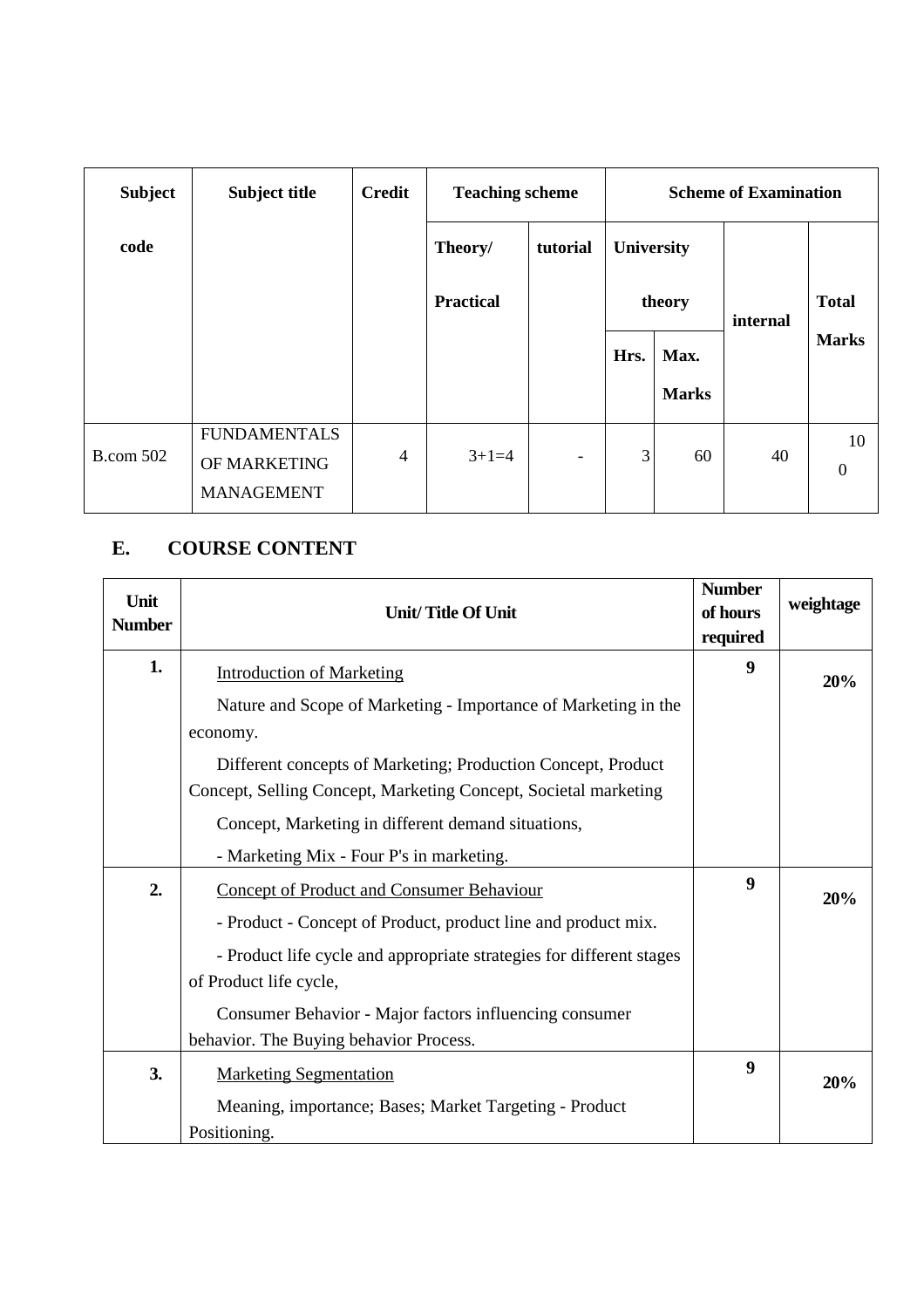| $\overline{4}$ . | <b>Branding and Advertising:</b>                                             | 9  | 20% |
|------------------|------------------------------------------------------------------------------|----|-----|
|                  | Meaning, Types of branding and important decisions in                        |    |     |
|                  | branding. Trade Mark and branding.                                           |    |     |
|                  | -Meanings, importance, advantages and disadvantages-                         |    |     |
|                  | Difference between Publicity and Advertisement. (General awareness           |    |     |
|                  | of various types of advertising media)                                       |    |     |
| 5.               | <b>Channels of Distributions:</b>                                            | 9  | 20% |
|                  | -Channels of distribution, objectives of channels of distribution,           |    |     |
|                  | flows in channels of distribution, key issues in determining channels        |    |     |
|                  | requirement, marketing middlemen, wholesale trade, services to the           |    |     |
|                  | retailers. Retailers, functions of retailers, prerequisites of retail trade, |    |     |
|                  | small scale retailers, large scale retail organization, direct marketing     |    |     |
|                  | ( <i>channel less</i> retailing) on line marketing.                          |    |     |
|                  | <b>Total Hours</b>                                                           | 45 | 100 |

#### **F. RECOMMENDED BOOKS & REFERENCE MATERIALS**

- PHILIP KOTLER: MARKETING MANAGEMENT PRENTICE HALL OF HILL.
- STANTON: FUNDAMENTALS OF MARKETING TATA MCGRAW HILL.
- V. S. RAMASWAMY & S. NAMAKUMARI : MARKETING MANAGEMENT - MACMILLAN INDIA
- EDWIN FLIPPO: PRINCIPLES OF PERSONNEL MANAGEMENT
- BROOM: PRODUCTION MANAGEMENT D.B. TARAPOREWALA & SONS.
- S.A. SHERLEKER MARKETING MANAGEMENT (INTEGRATED VALUE-BASED MANAGERIAL APPROACH UNDER CURRENT MARKET DRIVEN AND COMPETITIVE GLOBAL MARKETING) HIMALAYA PUBLISHUNG HOUSE (THIRTEENTH REVISED EDITION**)**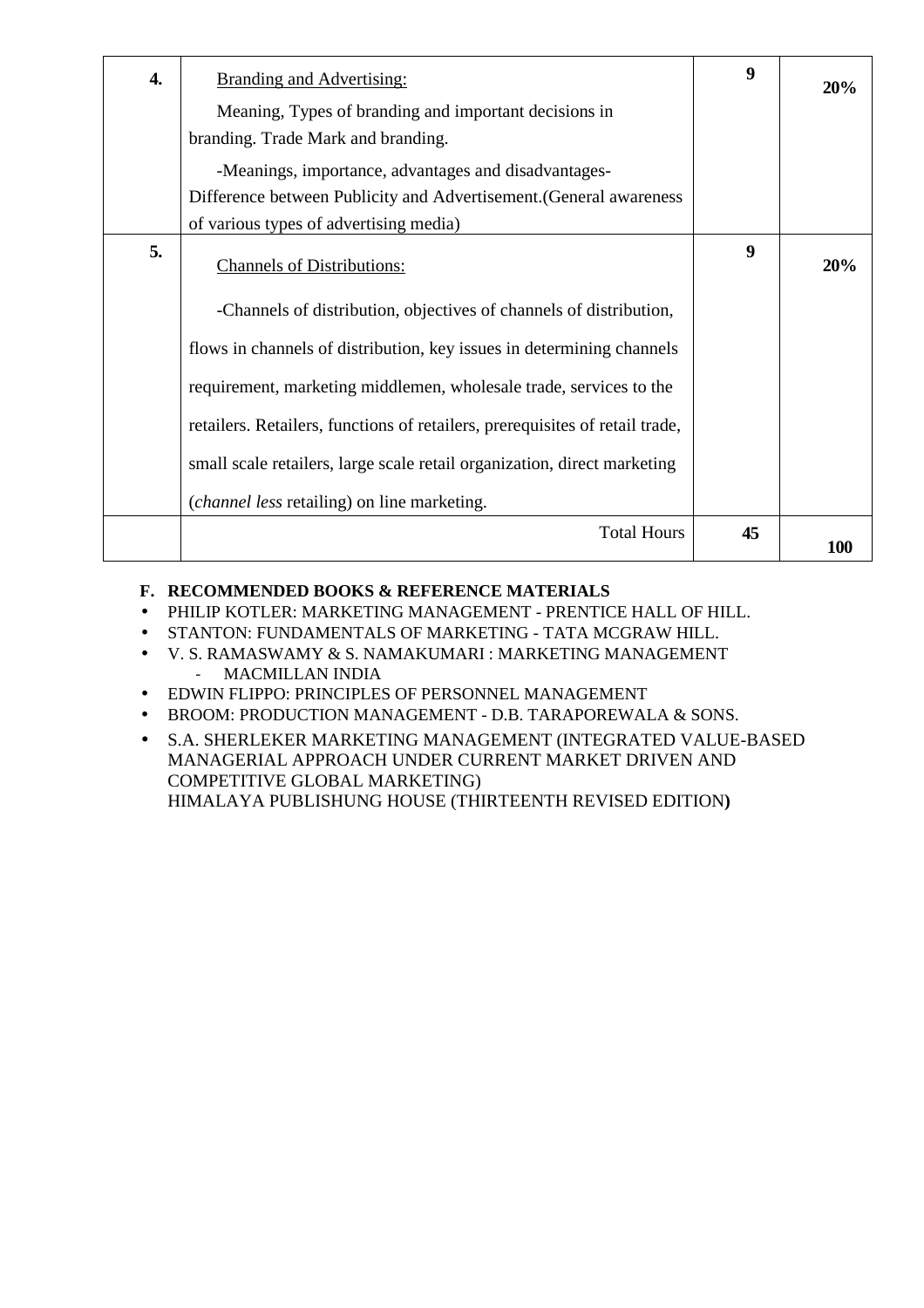|                                                      |                                                                  | ExamNo.  |  |  |  |
|------------------------------------------------------|------------------------------------------------------------------|----------|--|--|--|
|                                                      |                                                                  |          |  |  |  |
|                                                      | KADISARVAVISHWAVIDYALAYA                                         |          |  |  |  |
| Date: $/$ /                                          | UniversityExam20_                                                | Marks:60 |  |  |  |
| <b>Subject: Fundamentals of Marketing Management</b> | <b>Time:3Hours</b>                                               |          |  |  |  |
|                                                      | <b>B.Com.SEM-V</b>                                               |          |  |  |  |
|                                                      | <b>CODE - B.COM 502</b>                                          |          |  |  |  |
|                                                      | <b>Instructions:</b>                                             |          |  |  |  |
|                                                      | 1. There are 5 questions in this paper                           |          |  |  |  |
|                                                      | 2. All questions carry equal marks.                              |          |  |  |  |
|                                                      | 3. Figures to the right indicate full marks.                     |          |  |  |  |
|                                                      |                                                                  |          |  |  |  |
|                                                      | Attempt all questions.<br>4.                                     |          |  |  |  |
|                                                      | 5. Question No. 1 is compulsory.                                 |          |  |  |  |
| Q-1 A.                                               | Compulsory question                                              | 06       |  |  |  |
| <b>B.</b>                                            |                                                                  | 06       |  |  |  |
| Q-2 A.                                               |                                                                  | 06       |  |  |  |
| <b>B.</b>                                            | <b>OR</b>                                                        | 06       |  |  |  |
| Q-2 A.                                               |                                                                  | 06       |  |  |  |
| <b>B.</b>                                            |                                                                  | 06       |  |  |  |
| Q-3 A.                                               |                                                                  | 06       |  |  |  |
| <b>B.</b>                                            |                                                                  | 06       |  |  |  |
|                                                      | <b>OR</b>                                                        |          |  |  |  |
| Q-3 A.                                               |                                                                  | 06       |  |  |  |
| <b>B.</b>                                            |                                                                  | 06       |  |  |  |
| Q-4 A.                                               |                                                                  | 06       |  |  |  |
| <b>B.</b>                                            |                                                                  | 06       |  |  |  |
|                                                      | OR                                                               |          |  |  |  |
| Q-4 A.<br><b>B.</b>                                  |                                                                  | 06<br>06 |  |  |  |
| Q-5 A.                                               | Choose appropriate answer from the following. MCQ type questions | 04       |  |  |  |
|                                                      |                                                                  |          |  |  |  |
| <b>B.</b>                                            | Answer the following questions (Short Answer)                    | 04       |  |  |  |
| C.                                                   | State whether the following statements are true or false.        | 04       |  |  |  |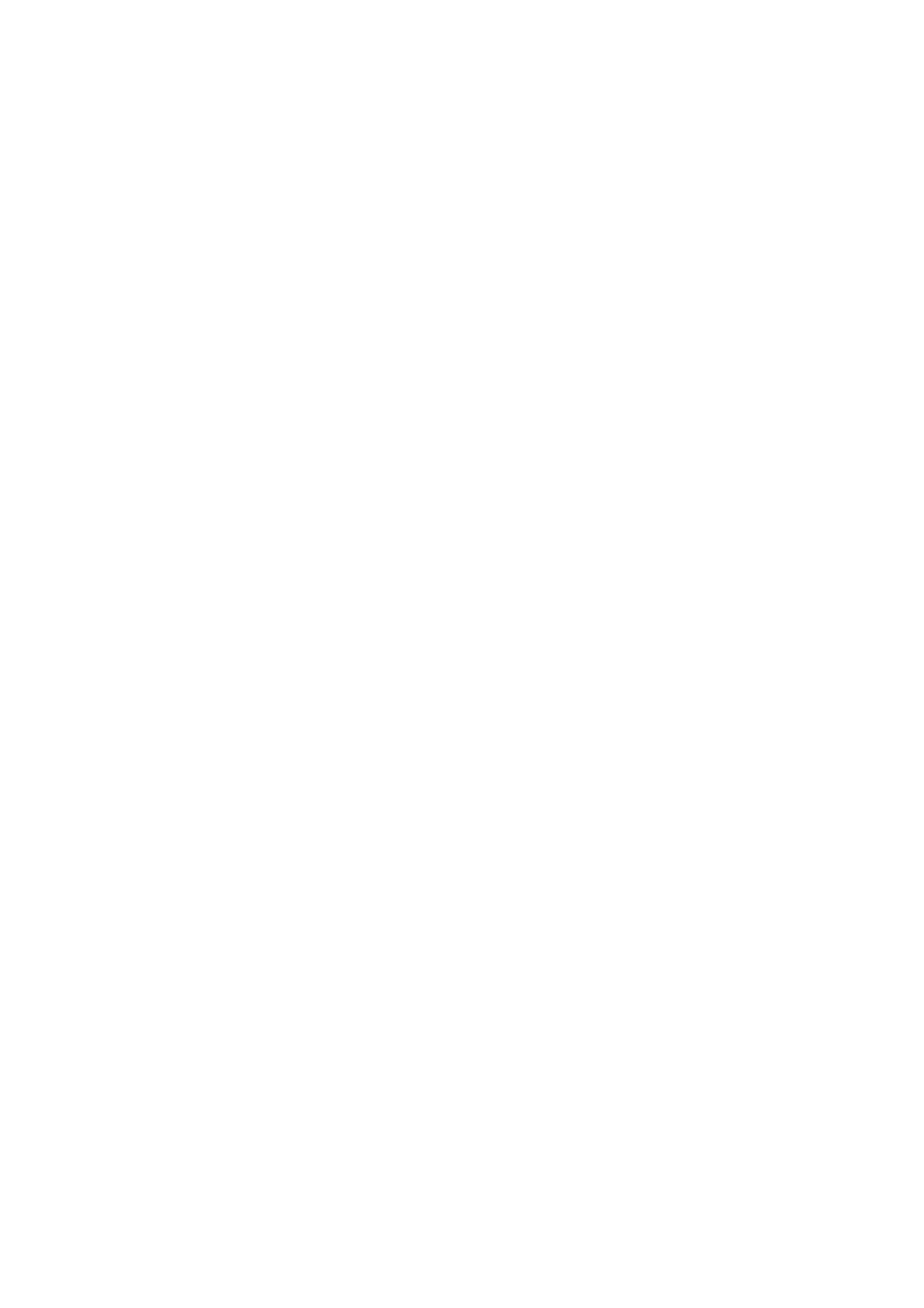# **KADI SARVA VISHWAVIDYALAYA GANDHINAGAR**



# SYLLABUS OF

# **Macro Economics**

# **SUBJECT CODE: 5 03**

For Bachelor of Commerce: Semester -V

To be introduced from the Academic Year: 2015 –2016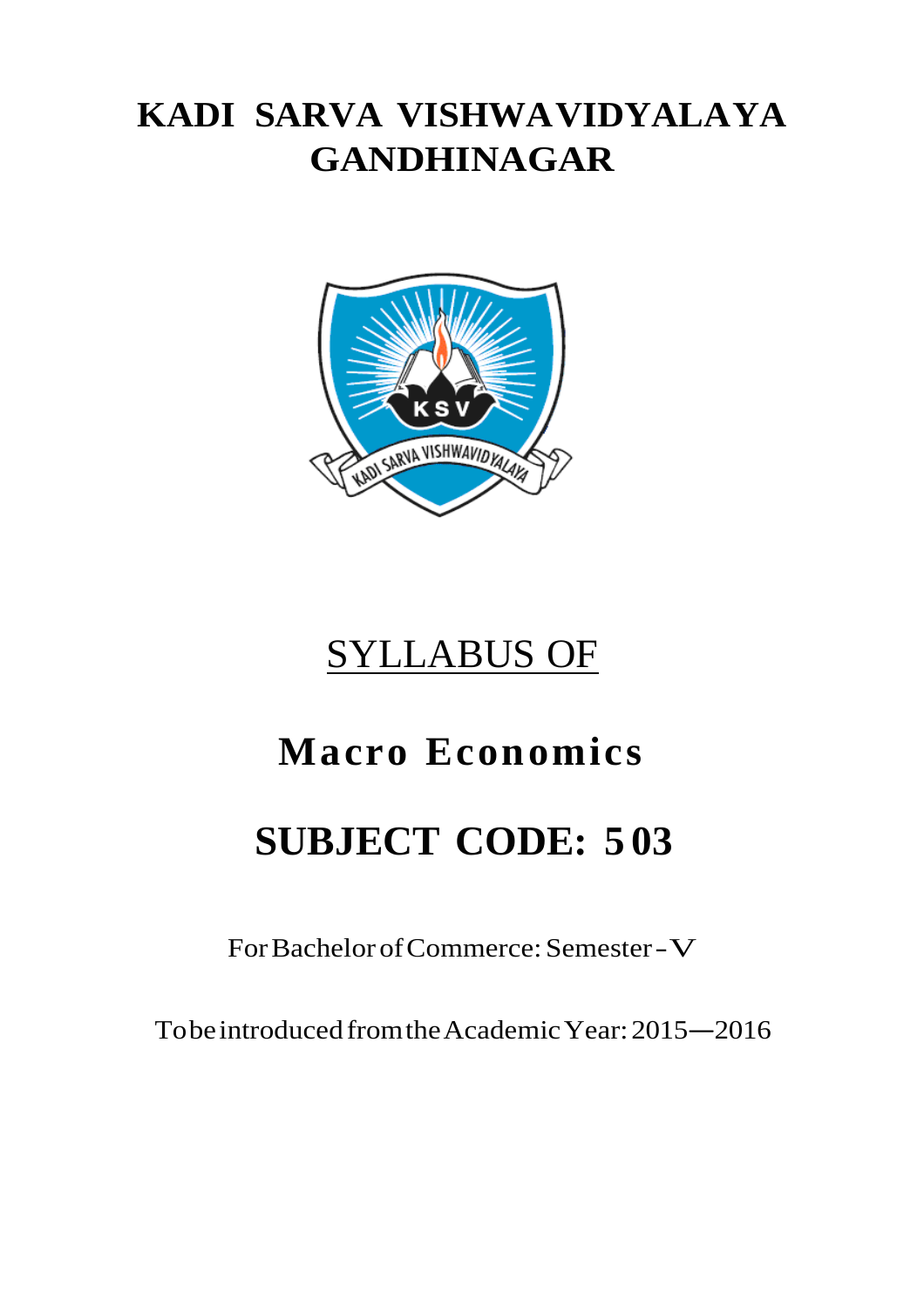#### **KADI SARVA VISHWAVIDYALAYA**

#### **B.COM – SEMESTER -5**

#### **B.COM 503 MACRO ECONOMICS**

#### **[A] RATIONALE**

Macro models are widely used by both academics and policy makers. Macro economics is a distributive subject of economic studies. It examines, explores and analyzes aggregate economic behavior of household. The severe economic problem of the time lent importance to the subject matter of economics.

#### **[B] OBJECTIVES**

The objective of the Macro Economics is to help to understand how the economy works, helps to interpret the past, it makes our world comprehensive and help us to think intelligently about the future. It helps us to make better commercial and financial decision and participate more fully in democratic life.

#### **[C] EXPECTED LEARNING OUTCOMES OF THE PROGRAM**

Students will learn about the good understanding of the Indian Economy. Will be able to understand how economic decision impacts the world Economy.

#### **[D] SCHEME OF TEACHING AND ASSESSMENT:**

| <b>UNITS</b> | <b>TOPICS</b>                         | <b>INSTRUCTIONAL HRs.</b> | WEIGHTAGE (%) |
|--------------|---------------------------------------|---------------------------|---------------|
| 1.           | <b>National Income</b>                | 15                        | 25            |
| 2.           | <b>Consumption Function</b>           | 10                        | 25            |
| 3.           | <b>Saving and Investment Function</b> | 10                        | 25            |
| 4.           | <b>Inflation</b>                      | 10                        | 25            |
|              | <b>TOTAL</b>                          | 45                        | 100%          |

|                        | <b>Credit</b> | <b>Subject Title</b><br>& Code          | <b>Teaching Scheme</b>       | <b>Exam Scheme</b> |                             |                            |                                      |                       |
|------------------------|---------------|-----------------------------------------|------------------------------|--------------------|-----------------------------|----------------------------|--------------------------------------|-----------------------|
| <b>Subject</b><br>Code |               |                                         | Theory /<br><b>Practical</b> | <b>Tutorial</b>    | University<br><b>Theory</b> |                            | <b>Internal</b><br>practical<br>work | <b>Total</b><br>marks |
|                        |               |                                         |                              |                    | Hrs.                        | <b>Max</b><br><b>Marks</b> | <b>Max</b><br><b>Marks</b>           |                       |
| 503                    | 4             | <b>MACRO</b><br><b>ECONOMICS</b><br>503 | $3+1=4$                      | ۰                  | 3                           | 60                         | 40                                   | 100                   |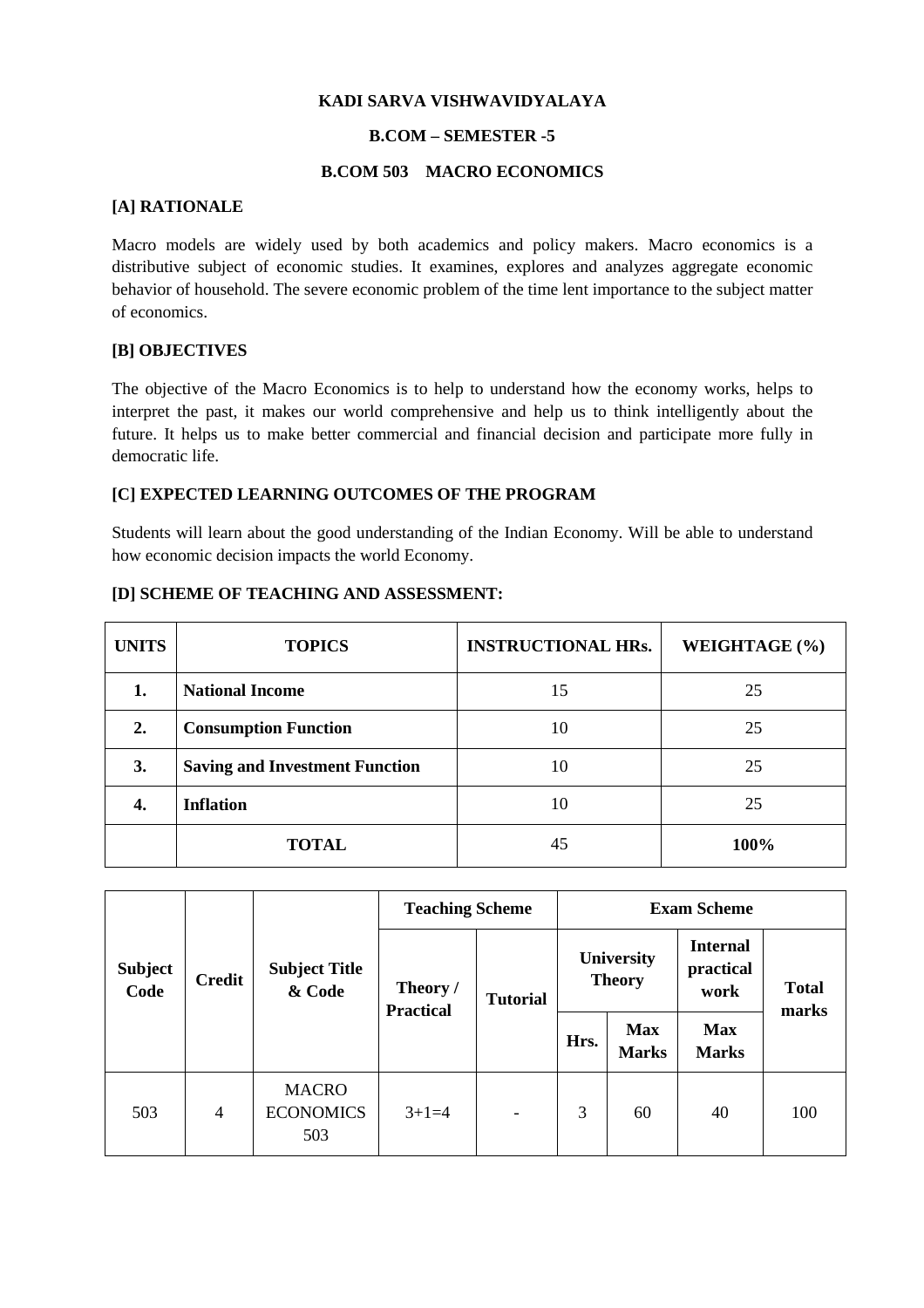#### **[E] COURSE CONTENT**

| Sr.              | <b>Particulars</b>                                         | No. of lectures |
|------------------|------------------------------------------------------------|-----------------|
| No.              |                                                            | required        |
| $\mathbf{1}$     | <b>National Income-</b>                                    | 15 hours        |
|                  | Importance of National Income Accounting.                  |                 |
|                  | Concepts of National Income.                               |                 |
|                  | Methods to measure National Income - Income method, Output |                 |
|                  | method and Expenditure method.                             |                 |
|                  | Real and Nominal national income.                          |                 |
|                  | Disposable Income, Private Income, Personal Income.        |                 |
| 2.               | <b>Consumption Function-</b>                               | 10 hours        |
|                  | Keynes consumption function.                               |                 |
|                  | Technical Attributes of consumption function.              |                 |
|                  | Factors affecting consumption function.<br>$\bullet$       |                 |
| 3.               | <b>Saving and Investment Function</b>                      | 10 hours        |
|                  | A) Saving Function                                         |                 |
|                  | Technical Attributes of saving function.                   |                 |
|                  | Factors affecting to saving function.                      |                 |
|                  | <b>Investment Function</b><br>B)                           |                 |
|                  | Meaning and types of Investment.                           |                 |
|                  | Marginal Efficiency of Capital.                            |                 |
| $\overline{4}$ . | <b>Inflation</b>                                           | 10 hours        |
|                  | Meaning of Inflation.                                      |                 |
|                  | Types of Inflation on the basis of rate.                   |                 |
|                  | Types of Inflation on the basis of causes.                 |                 |
|                  | Effects of Inflation.                                      |                 |
|                  | Measurement methods of Inflation.<br>$\bullet$             |                 |
|                  | Anti inflationary Policy.                                  |                 |
|                  | Recent concepts of Inflation & Inflationary Gap.           |                 |

## **Note: Requirement of lectures is subject to change as per need of students understanding.**

#### **[F] RECOMMENDED BOOKS & REFERENCE MATERIALS**

- 1. Macroeconomics By H.L.Ahuja
- 2. Introductory to Micro and Macro Economics By V.K. Ohri and others<br>3. Macroeconomics By M.L.Jhingan
- Macroeconomics By M.L.Jhingan
- 4. Macroeconomics By D.M.Mithani<br>5. Macro economics By Dwivedi
- Macro economics By Dwivedi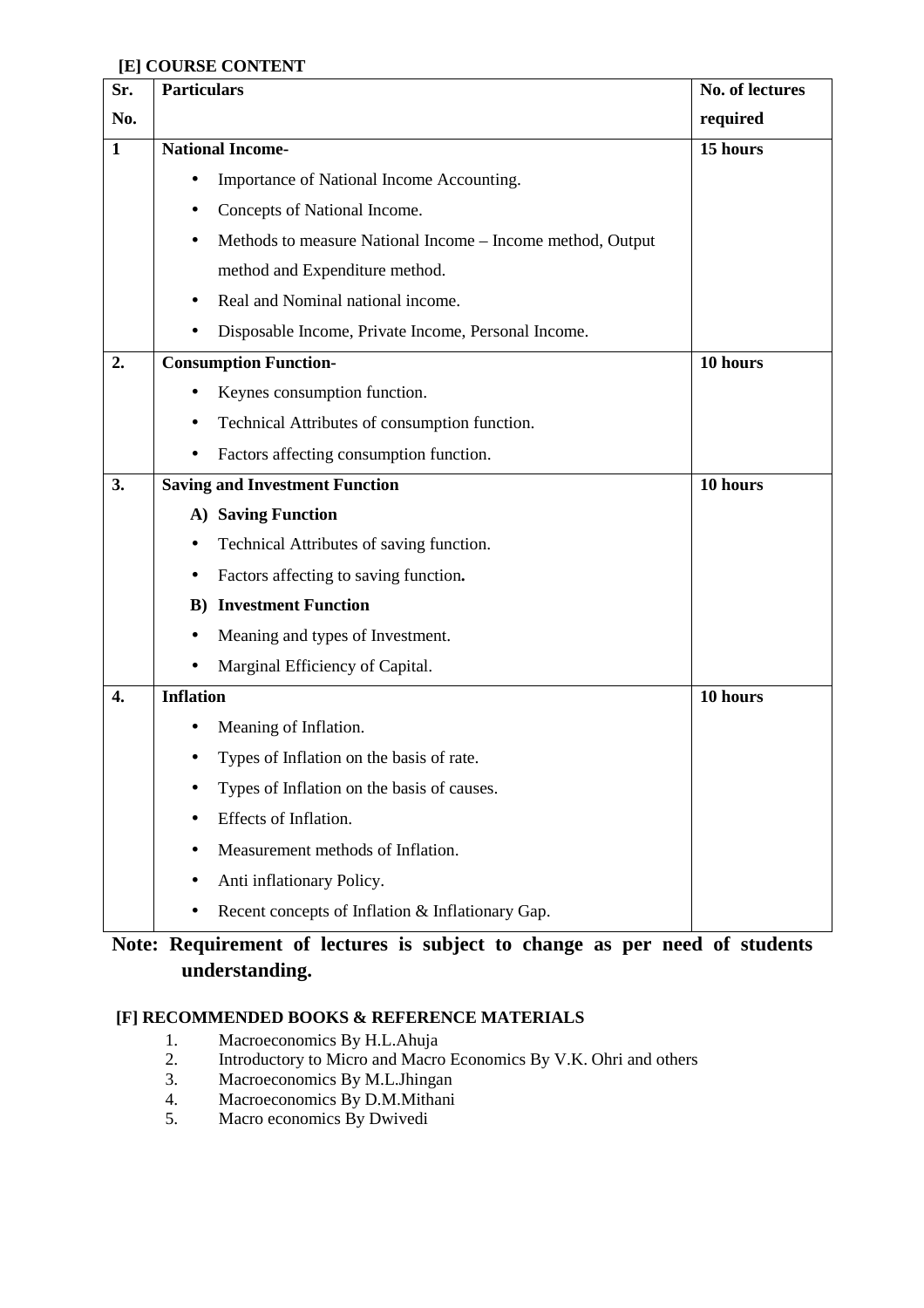#### **[G] PAPERSCHEMEANDSTYLE**

| ExamNo. |  |
|---------|--|
|         |  |

**Class:.** 

## **KADISARVAVISHWAVIDYALAYA**

**Date : / / UniversityExam20\_ Marks:60** 

**Subject: Macro Economics Time:3Hours** 

 **B.Com.SEM-V** 

#### **CODE - B.COM 503**

Q-1(A) Compulsory question Q-1(B) Compulsory question  $Q-2(A)$  $Q-2(B)$  OR  $Q-2(A)$ Q-2(B)  $Q-3(A)$  $Q-3(B)$  OR  $Q-3(A)$  $Q-3(B)$  $Q-4(A)$  $Q-4(B)$  OR  $Q-4(A)$  $Q-4(B)$ Q-5(A) Answer in Brief Q-5(B) Multiple Choice Questions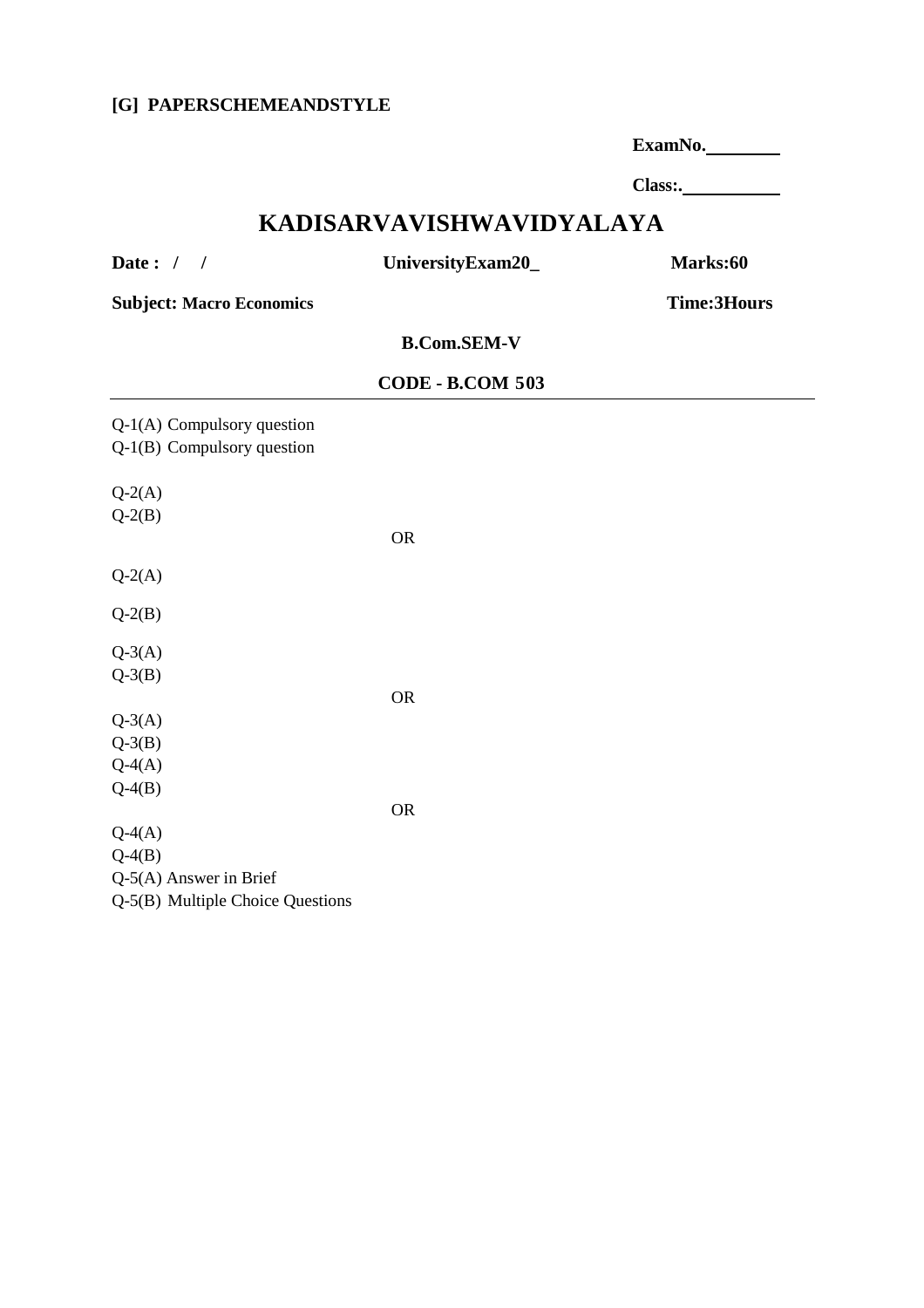# **KADI SARVA VISHWAVIDYALAYA GANDHINAGAR**



# SYLLABUS OF

# **Commercial Communication- IV SUBJECT CODE: 5 04**

For Bachelor of Commerce: Semester -V

To be introduced from the Academic Year: 2015 –2016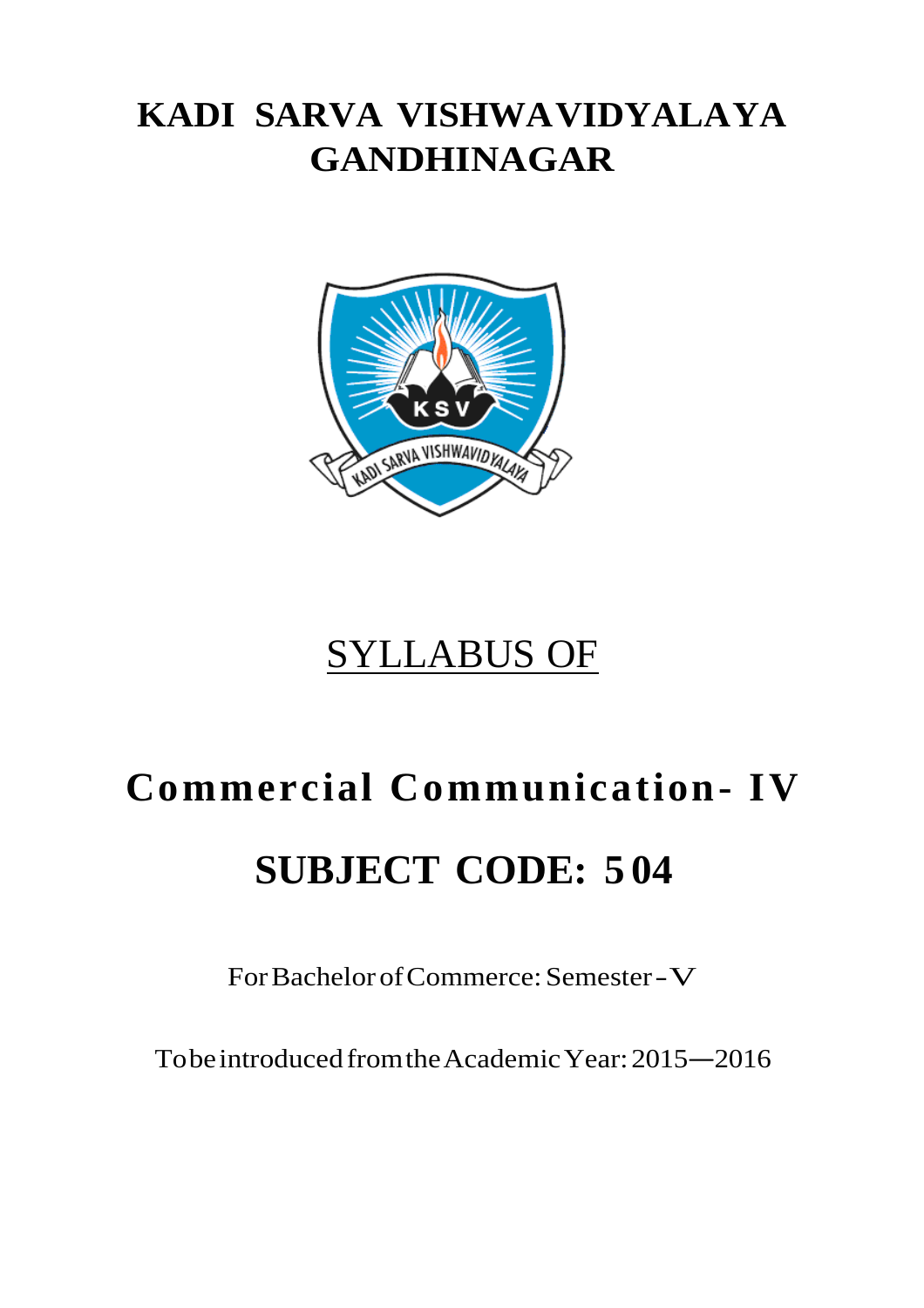#### **KADI SARVA VISHWAVIDYALAYA**

#### **B.COM – SEMESTER - V**

#### **B.COM 504 Commercial Communication- 'IV'**

#### **[A] RATIONALE**

At present most of the major industries of the world are controlled. To overcome lack of Entrepreneurship, it is imperative for a Commerce Degree Holder to promote "Advanced Commercial communication Education". In such situation it is important for the Commerce students to get in touch with Office Management and to acquire proficiency in oral and written communication skills. Hence this subject is added in the curriculum.

#### **[B] OBJECTIVES**

Commercial Communication is designed to develop the communication skills of the participants and to maintain the academic excellence that was once its hallmark and infuse new energy into all the academic programmes. At the end of the course, the participants should be able to:

- 1. Improve the organization and structure of the written communication.
- 2. Write effective letters, Resumes and reports using prescribed stages and steps for effective business writing.
- 3. Apply basic rules of grammar.
- 4. Apply guidelines in using effective writing style.
- 5. Reduce time spent in writing communications.
- 6. Improve confidence in writing letters, memos and reports.
- 7. Apply interviewing skills

#### **[C] EXPECTED LEARNING OUTCOMES OF THE PROGRAM**

- 1. Students will get idea about the hurdles of the language.
- 2. Describe and use effective interpersonal communication and listening skills.
- 3. Identify the various aspects of the organizational setting for business communication
- 4. Students will improve in writing skill
- 5. Students will easily get in touch with their communicative aspects.
- 6. Students will become more relevant to contemporary market demands.
- 7. Students will create skills that can raise their employability level.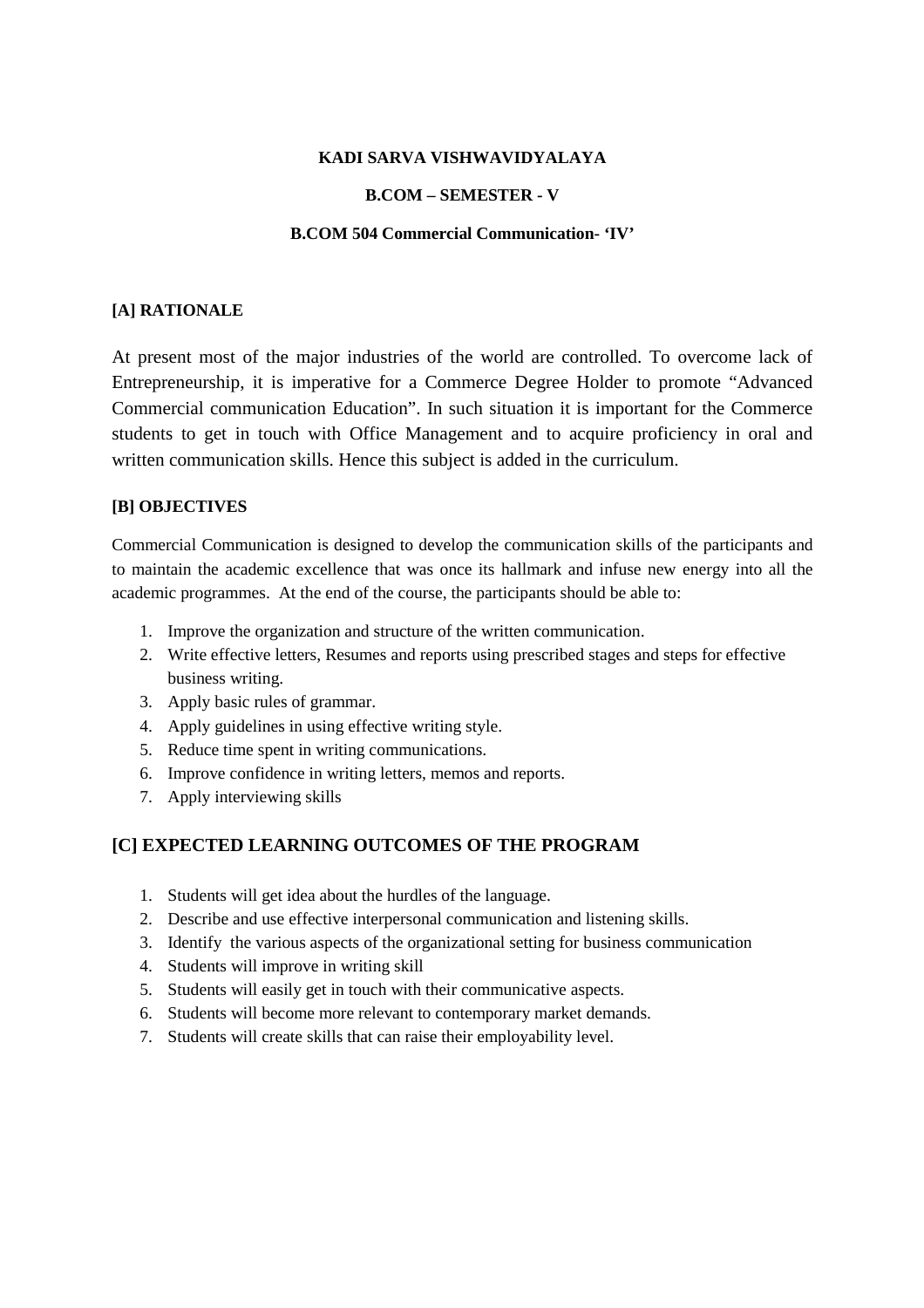### **[D] SCHEME OF TEACHING AND ASSESSMENT**

| <b>SEGMENT</b> | <b>TOPICS</b>                                                                             | <b>THEORY</b><br><b>HOURS</b> | <b>WEIGHTAGE</b> in<br><b>Marks</b> |      | <b>WEIGHTAGE</b><br>(%) |
|----------------|-------------------------------------------------------------------------------------------|-------------------------------|-------------------------------------|------|-------------------------|
| I              | <b>TEXT: Silver</b><br>Lining, Orient Blackswan<br><b>Publishers, 2015, First Edition</b> | 10                            | 12 Marks                            |      | 20 %                    |
| $\mathbf{I}$   | <b>REPORT WRITING</b><br>Press Reports                                                    | 08                            | 12 Marks                            | 20 % |                         |
|                | <b>LETTER WRITING &amp;SOFT</b><br><b>SKILLS</b>                                          |                               |                                     |      |                         |
| III            | Questionnaires                                                                            | 07                            | 12Marks                             |      | 60%                     |
|                | of<br>Letters<br>Export<br>Import<br>Correspondence                                       | 06                            | 06 Marks<br>36Marks                 |      |                         |
|                | Letters of Insurance<br>Correspondence                                                    | 06                            | 06 Marks                            |      |                         |
|                | Interview techniques and Tips                                                             | 08                            | 12 Marks                            |      |                         |
|                | <b>Total</b>                                                                              | 45                            | 60 Marks                            |      | 100%                    |

| Sr.                   |                                                           |                | <b>Teaching</b><br><b>Scheme</b> |                |                             |                            | <b>Exam Scheme</b> |                            |              |
|-----------------------|-----------------------------------------------------------|----------------|----------------------------------|----------------|-----------------------------|----------------------------|--------------------|----------------------------|--------------|
| No.<br><b>Subject</b> | Subject Title &<br>Code                                   | <b>CREDIT</b>  | Theory/<br>Tut                   |                | University<br><b>Theory</b> |                            | <b>Internal</b>    |                            | <b>Total</b> |
| Code                  |                                                           |                | <b>Practical</b>                 |                | <b>Hrs</b>                  | <b>Max</b><br><b>Marks</b> | <b>Hrs</b>         | <b>Max</b><br><b>Marks</b> | <b>Marks</b> |
| <b>B.COM</b><br>504   | <b>COMMERCIAL</b><br><b>COMMUNICATION</b><br>$-$ IV (504) | $\overline{4}$ | $3+1=4$                          | $\overline{0}$ | 3                           | 60                         | 3                  | 40                         | 100          |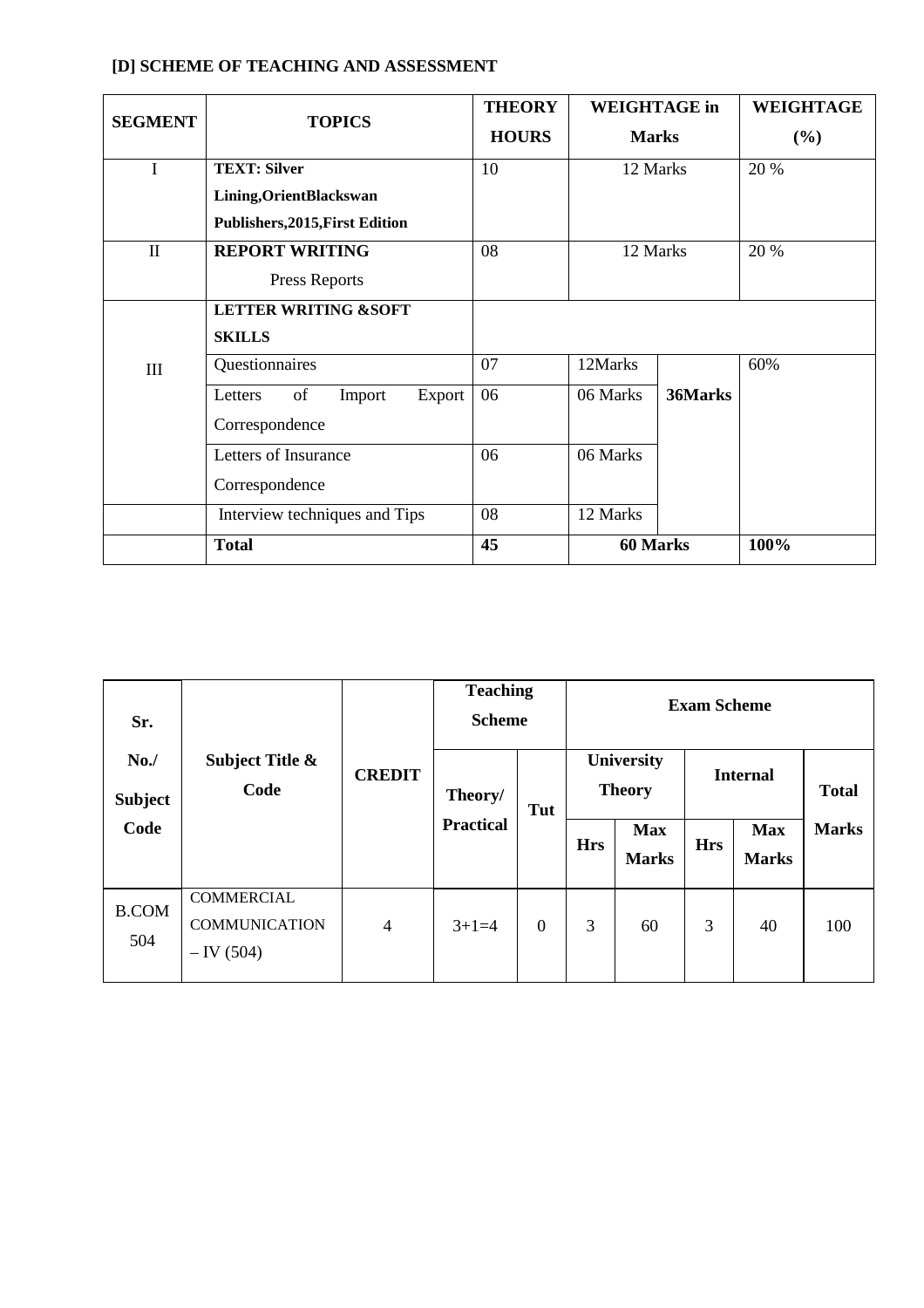## **[E] COURSE CONTENT:**

| <b>SEGMENT</b> | <b>COURSE CONTENT</b>                                                        | No. of    |  |  |  |  |
|----------------|------------------------------------------------------------------------------|-----------|--|--|--|--|
|                |                                                                              |           |  |  |  |  |
| $\mathbf I$    | TEXT: Silver Lining, (A Text Book for College Students) Orient Blackswan     | 08        |  |  |  |  |
|                | Publishers, 2015, Board of Editors, First Edition                            |           |  |  |  |  |
|                | Short Stories: 1. A Cup of Tea 2. Why I Want Husband                         |           |  |  |  |  |
|                | Prose: 1. Playing the English Gentleman 2. With the Photographer             |           |  |  |  |  |
|                | Poetry: 1. Where the Mind is without Fear 2. Up Hill                         |           |  |  |  |  |
| $\mathbf{I}$   | port Writing                                                                 | 08        |  |  |  |  |
|                |                                                                              |           |  |  |  |  |
|                | 1.1. PressReports<br>1.1.1. Natural Calamity Report                          |           |  |  |  |  |
|                | 1.1.2. Accident Report                                                       |           |  |  |  |  |
|                | 1.1.3. Speech Report (commercial or                                          |           |  |  |  |  |
|                | economical events)                                                           |           |  |  |  |  |
| III            | LETTER WRITING & SOFT SKILLS:                                                | 29(Total) |  |  |  |  |
|                | Questionnaire<br>1.                                                          | 09        |  |  |  |  |
|                | a. Launching of a new product                                                |           |  |  |  |  |
|                | b. Socio economic analysis                                                   |           |  |  |  |  |
|                | Questionnaire regarding habits<br>$C_{\bullet}$                              |           |  |  |  |  |
|                |                                                                              |           |  |  |  |  |
|                | 2. Import Export Correspondence                                              | 05        |  |  |  |  |
|                | 2.1. Inquiry sent to an overseas manufacturer/Reply to<br>the above          |           |  |  |  |  |
|                | letter                                                                       |           |  |  |  |  |
|                | 2.2. Inquiry to a local manufacturer for export/Reply to the above<br>letter |           |  |  |  |  |
|                | 2.3. Letter requesting the bank to open an irrevocable letter of credit      |           |  |  |  |  |
|                | 2.4. The importers intimation to an exporter of the opening of an            |           |  |  |  |  |
|                | irrevocable credit in his favour                                             |           |  |  |  |  |
|                | 2.5. The local banks intimation to the exporter to avail the credit          |           |  |  |  |  |
|                | facility                                                                     |           |  |  |  |  |
|                | 2.6.<br>Banks intimation on the arrival of documents                         |           |  |  |  |  |
|                | 2.7.<br>The exporter intimation regarding the shipment                       |           |  |  |  |  |
|                | 2.8.<br>A local exporter replying to an inquiry abroad                       |           |  |  |  |  |
|                | <b>Correspondence with Insurance Companies with replies</b><br>3.            |           |  |  |  |  |
|                | 3.1.<br>Opening of a policy                                                  |           |  |  |  |  |
|                | 3.2.<br>Closing of a policy                                                  |           |  |  |  |  |
|                | 3.3.<br>Letter soliciting further information                                |           |  |  |  |  |
|                | Companies letter regarding the intimation of premium<br>3.4.                 |           |  |  |  |  |
|                | A company letter stating the maturation of a policy<br>3.5.                  |           |  |  |  |  |
|                | 3.6.<br>A letter to the company asking for full.                             | 05        |  |  |  |  |
|                | 3.7. Benefits due to the death of the policy holder by the kin               |           |  |  |  |  |
|                | <b>Interview techniques and Tips</b><br>4.                                   |           |  |  |  |  |
|                | 4.1 Types of Interviews                                                      |           |  |  |  |  |
|                | 4.2 Employment Interview                                                     |           |  |  |  |  |
|                | 4.3 Candidate's Preparation                                                  |           |  |  |  |  |
|                | 4.4 Questions Commonly asked in an Interviews                                |           |  |  |  |  |
|                | 4.5 Interviewer's preparation                                                | 10        |  |  |  |  |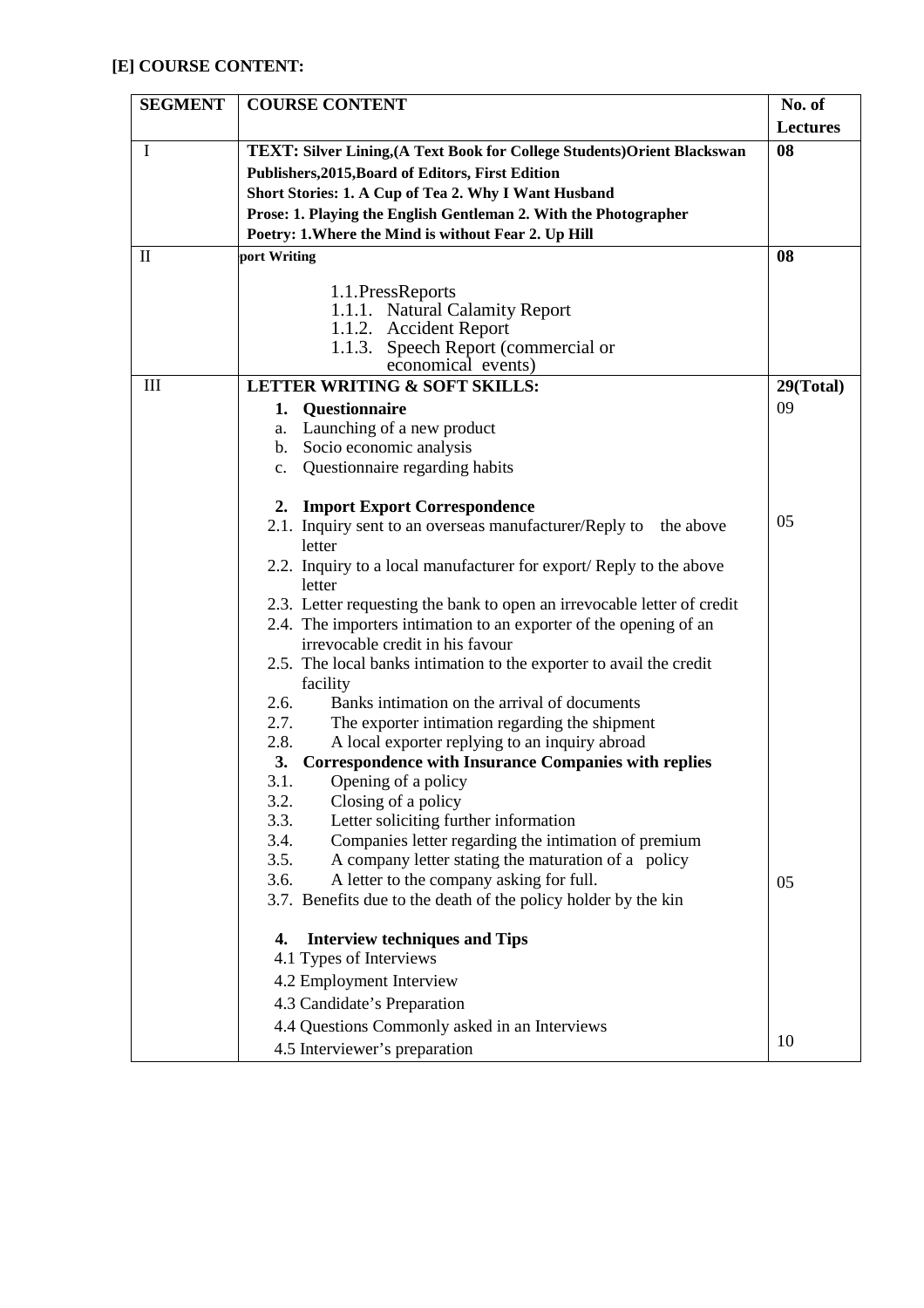#### **[F] RECOMMENDED BOOKS & REFERENCE MATERIALS**

- 1. Sharma, R.C. *Business Correspondence and Report Writing.* Krishna Mohan Tata McGrawhill Publishing Co.
- 2. Korlahalli, J.S., Rajendrapal .*Essentials of Business Communication*. Sultan Chand and Sons. New Delhi
- 3. Kaul,Asha.*Business Communication*. Prentice Hall of India Pvt Ltd., New Delhi.
- 4. Rai.U.S.,S.M.Rai*Business Communication*. Himalaya Publication, Mumbai.
- 5. Ramon, Meenakshi, *Business Communication*. Prakash Sing OUP, New Delhi."Oxford Business English Dictionary, OUP, New Delhi.
- 6. Business communication today,CourtlandL.Bovée John V.Thill Barbara E.Schatzman Pearson Custom Pub. – 2003

#### **[G] PAPERSCHEMEANDSTYLE**

**ExamNo.** 

**Class:.** 

## **KADISARVAVISHWAVIDYALAYA**

**Date : / / UniversityExam20\_ Marks:60** 

**Subject: Commercial Communication IV** Time: 3Hours

 **B.Com.SEM-V** 

 **CODE - B.COM 504**

## **Format of University Question Paper with the allocation of Mark**

| $Q-1(A)$ | Questionnaire                                                                                                                  | 12 |
|----------|--------------------------------------------------------------------------------------------------------------------------------|----|
| $Q-2(A)$ | Long answer questions or Short Notes, not more than in 150 words<br>(Any One out of Two)                                       | 06 |
| $Q-2(B)$ | Short Answer Questions from Text(Any Three out of Five), not more than<br>in 150 words                                         | 06 |
| $Q-3$    | Press Reports (Any one out of three)<br>L.                                                                                     | 12 |
| $Q-4(A)$ | <b>Import Export Correspondence (Any one out of Two)</b>                                                                       | 06 |
| $Q-4(B)$ | Correspondence with Insurance Companies with replies (Any one out of<br>Two)                                                   | 06 |
| $Q-5$    | Interview techniques and Tipsin forms of MCQs, fill in the gaps,<br>True/False, Match the following etc. (Objective Questions) | 12 |
|          | <b>Total</b>                                                                                                                   | 60 |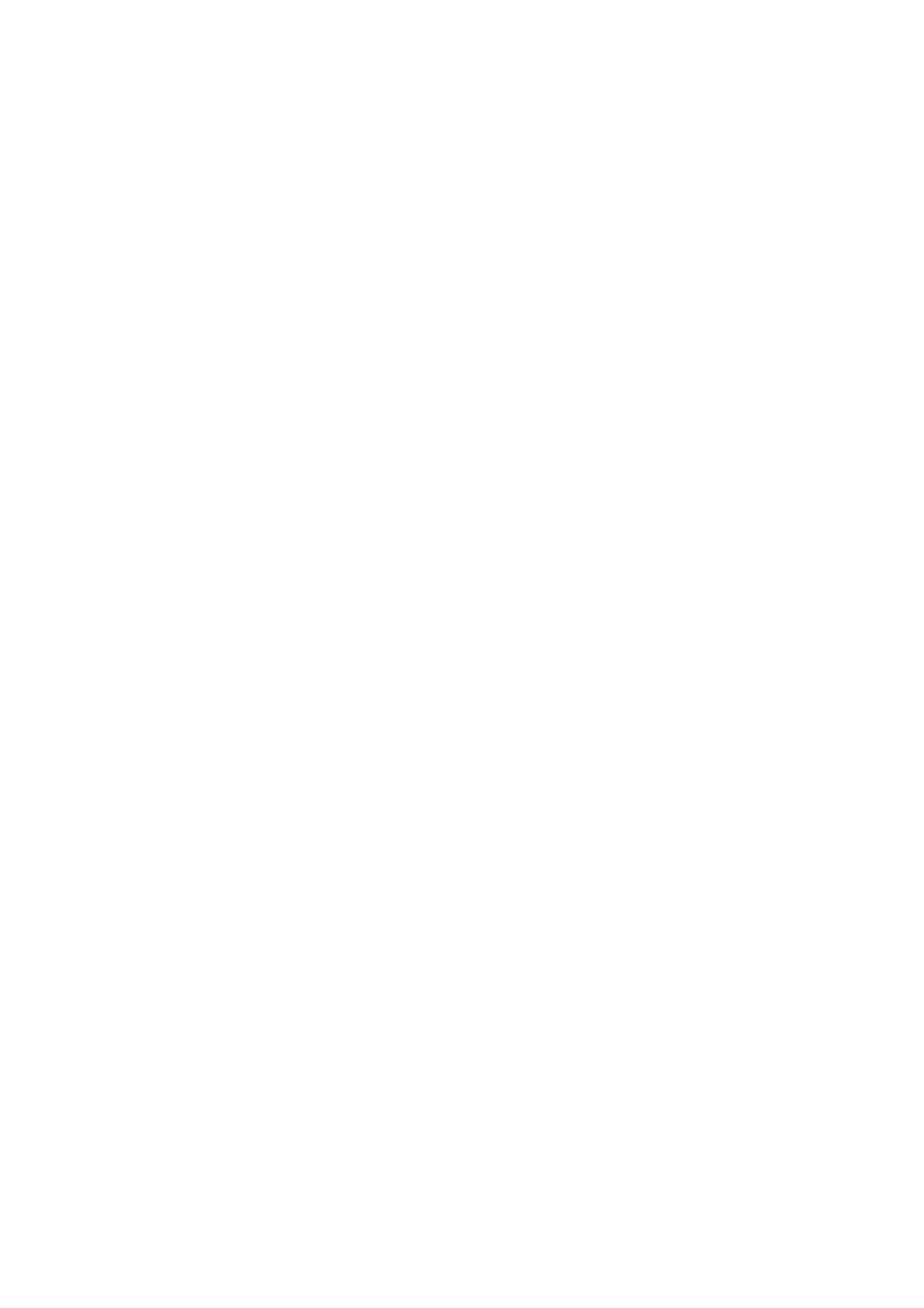# **KADI SARVA VISHWAVIDYALAYA GANDHINAGAR**



# SYLLABUS OF

# **Auditing**

# **SUBJECT CODE: 5 05**

For Bachelor of Commerce: Semester -V

To be introduced from the Academic Year: 2015 –2016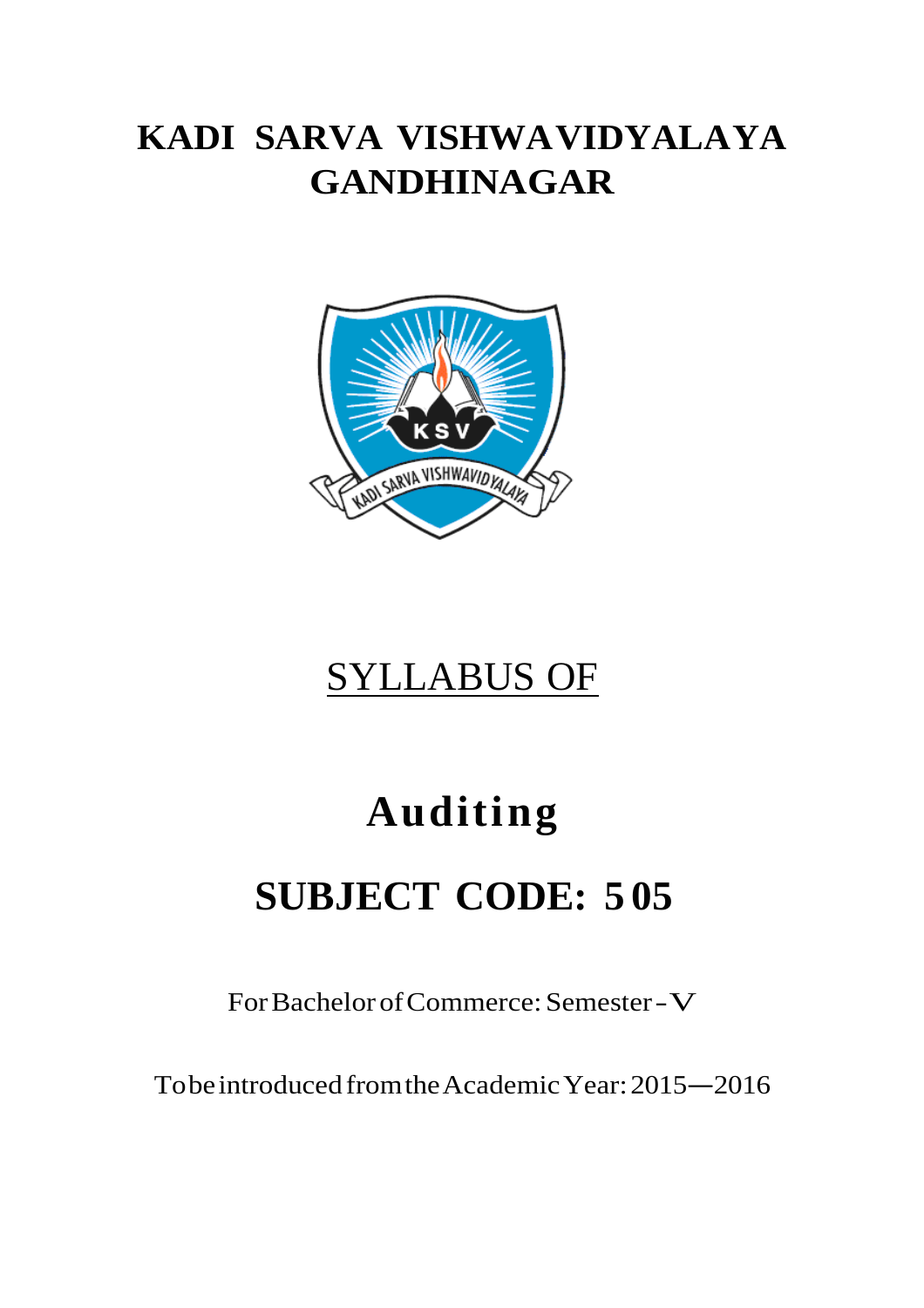#### **KADI SARVA VISHWAVIDYALAYA B.COM - SEMESTER - 5 B.COM 505 Auditing**

#### **[A] RATIONALE**

After getting in-depth knowledge of accounting, students should have knowledge of financial audit. Financial audit is usually done annually through 3 main steps financial audit-Interim review. This is the first approach to the company. The purpose of audit is to understand the business of the company, the environment in which it operates (this includes aspects such as competition, legal requirements, economy, etc)**. T**o figure out what audit risks are from an audit point of view. This means, auditors will have to find what kind of mistake (on purpose or not) could be done in this company. For instance, if the income of sales representatives is directly linked to the sales they generate (it's of course never the case), they could try to overstate their figures, leading to an abnormally high income. to assess the internal control procedures (checks on the firms internal processes, such as inventory) actually in place. This is an important step as it will allow later to determine if one should carry out basic or advanced investigations. Indeed, if the internal control procedures seem to be reliable; this means there is no need to check accounts further.

#### **[B] OBJECTIVES**

- 1. To teach the basics of auditing and internal control.
- 2. To teach auditing in the company i.e. auditor's report and certificate, audit of share capital and debentures, etc,.
- 3. To teach the students about investigation and audit.

#### **[C] EXPECTED LEARNING OUTCOMES OF THE PROGRAM**

Students will learn basics of auditing and internal control.

Students will learn auditing in the company i.e. auditor's report and certificate, audit of share capital and debentures, etc,.

Students will learn about investigation and audit.

| <b>UNITS</b> | <b>TOPICS</b>                         | <b>INSTRUCTIONAL</b><br>HRs. | WEIGHTAGE (%) |
|--------------|---------------------------------------|------------------------------|---------------|
| 1.           | Introduction and Internal Control     | 06                           | 20%           |
| 2.           | Audit of Share Capital and Debentures | 06                           |               |
| 3.           | Auditor's Report and Certificate      | 12                           | 20%           |
| 4.           | Divisible Profits                     | 12                           | 20%           |
| 5.           | Investigations                        | 12                           | 20%           |
| 6.           | <b>Audit Program</b>                  | 12                           | 20%           |
|              | <b>TOTAL</b>                          | 60                           | 100%          |

#### **[D] SCHEME OF TEACHING ANDASSESSMENT:**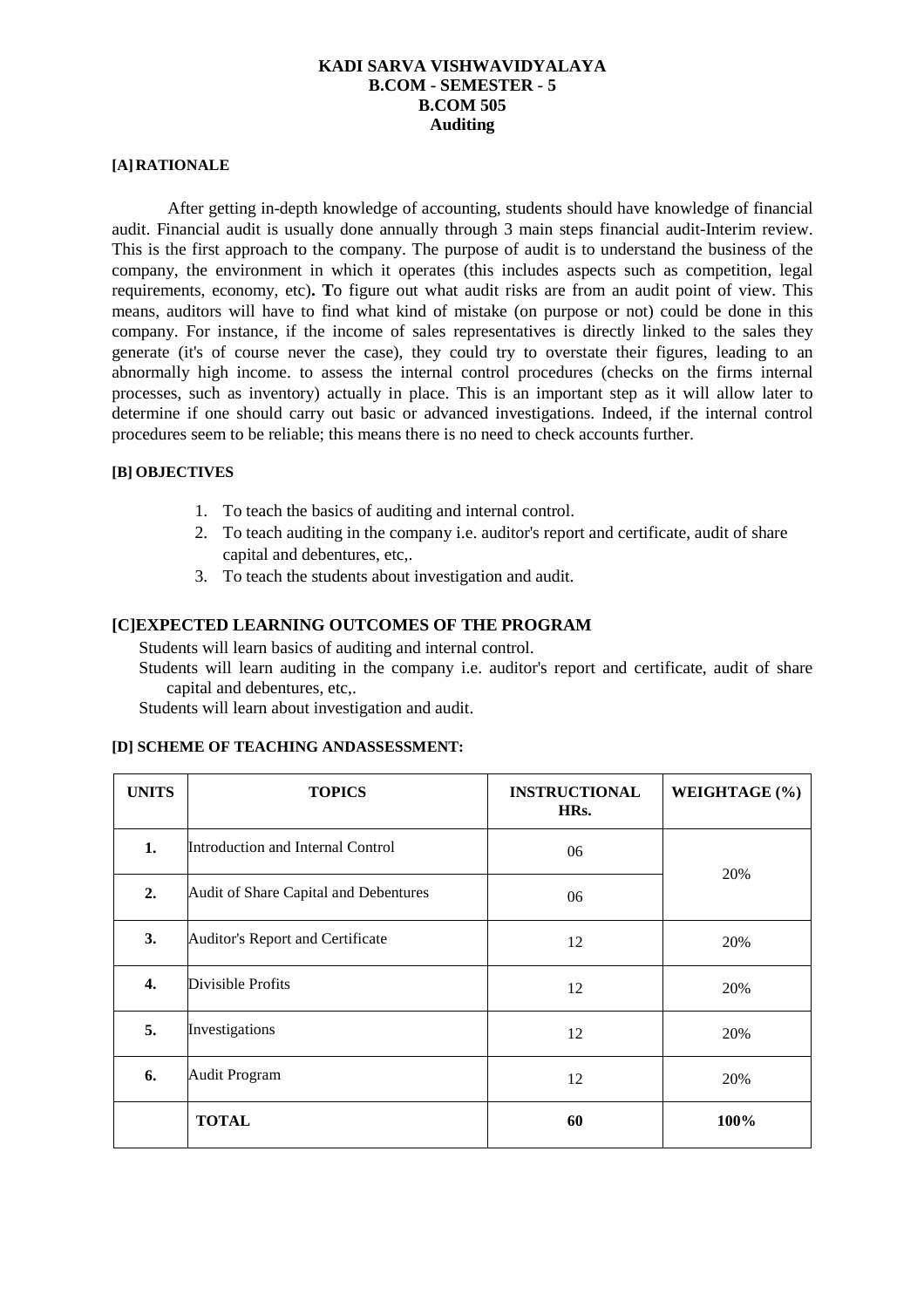|                        |                                |               | <b>Teaching Scheme</b>      |                          | <b>Exam Scheme</b>                 |                            |                                      |                              |
|------------------------|--------------------------------|---------------|-----------------------------|--------------------------|------------------------------------|----------------------------|--------------------------------------|------------------------------|
| <b>Subject</b><br>Code | <b>Subject Title</b><br>& Code | <b>Credit</b> | Theory/<br><b>Practical</b> | <b>Tutorial</b>          | <b>University</b><br><b>Theory</b> |                            | <b>Internal</b><br>practical<br>work | <b>Total</b><br><b>Marks</b> |
|                        |                                |               |                             |                          | Hrs.                               | <b>Max</b><br><b>Marks</b> | <b>Max</b><br><b>Marks</b>           |                              |
| <b>B.COM</b><br>505    | <b>Auditing</b><br>(505)       | 5             | $4+1=5$                     | $\overline{\phantom{a}}$ | 3                                  | 60                         | 40                                   | 100                          |

#### **[E] COURSE CONTENT:**

### **1. Introduction and Internal Control**

Introduction, Definition, Objectives, Types of Audit; Techniques of Auditing (e.g. Total, test and surprise checking). INTERNAL CONTROL: Internal check; Internal Audit (internal check as regards cash sales and wage payments only).

No of Lectures:-06

No of Lectures:- 06

#### **2. Audit of Share Capital and Debentures**

Issue of shares: at par, at premium, - Issue and redemption of redeemable preference shares - Issue of right shares, Buy-Back of Shares.Issue of shares for consideration other than cash, Bonus shares, Issue of shares on conversion of debentures bonds. Forfeiture of shares and Surrender of Shares, Share Transfer Audit, Statutory Audit, audit of Sweat Equity Shares, Audit of redemption of debentures,

**3. Auditor's Report and Certificate** 

#### Importance, legal requirements, Difference between Audit Report and Certificate, Clean and Qualified Report. No of Lectures:- 12

## **4. Divisible Profits**

Meaning and Importance - Legal provisions under Companies Act and Principles enunciated under some famous legal cases. Legal provisions for depreciation, Auditor's duties regarding distribution of dividend.

No of Lectures:- 12

**5. Investigations:** 

Meaning and Need, Difference between Audit and Investigation, Investigation in following cases:

- (1) For Purchase of Business
- (2) In case of declining profits
- (3) For Granting of a loan
- (4) In case of suspected frauds.

## **6.Audit Program of:**

- 1) Educational Institutions
- 2) Branch of a Commercial Bank
- 3) Manufacturing Companies

No of Lectures:- 12

No of Lectures:- 12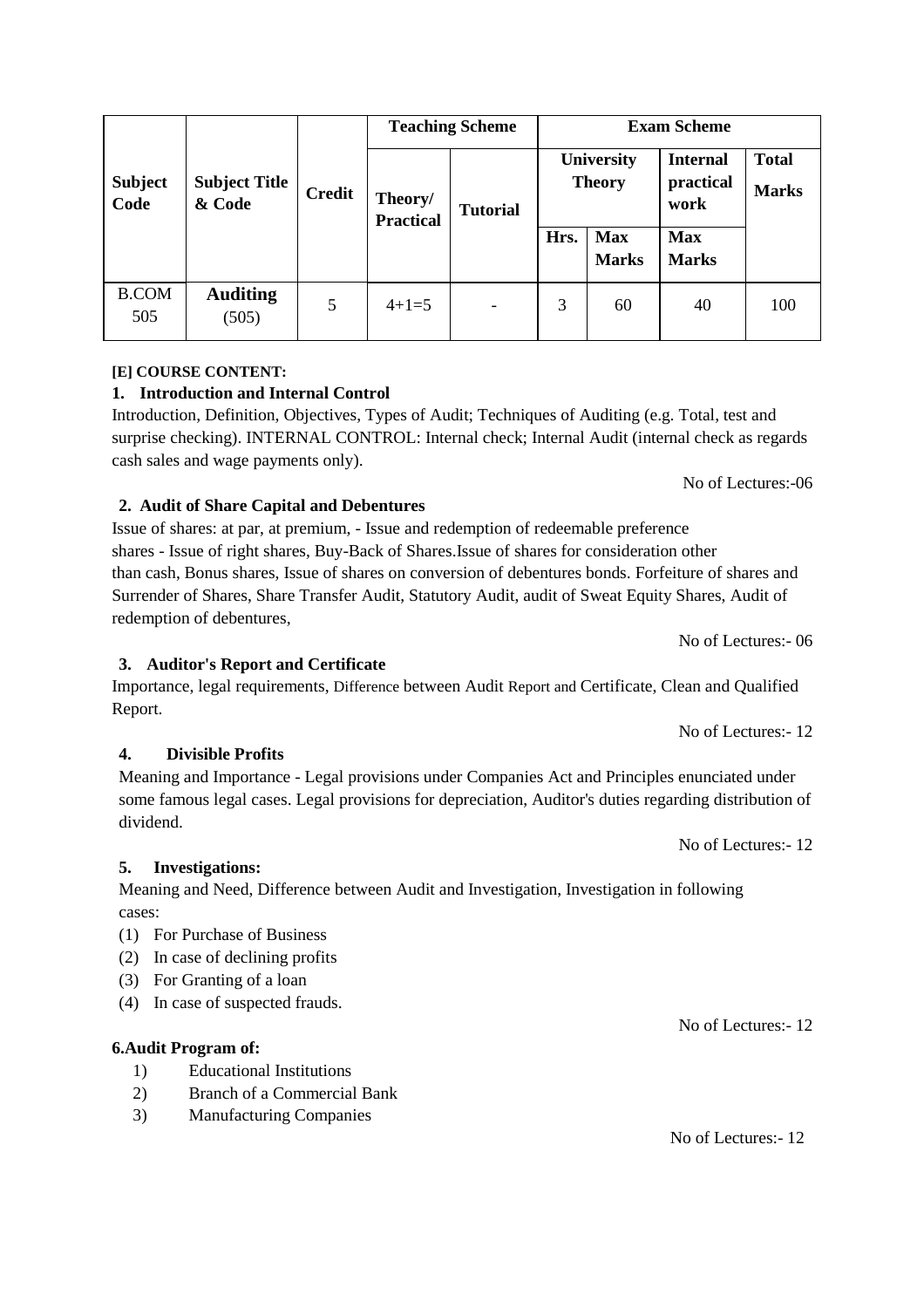- **Notes:** 1. An objective questions carrying 20% marks shall be asked as a compulsory question, requiring the students to select option supported by necessary working.
	- 2. Practical problems in addition to the objective questions carrying not less than 60% marks shall be asked.
	- 3. Provisions of the company's Act, as in force on  $31<sup>st</sup>$  March of preceding financial year will be applicable.

#### **[F] RECOMMENDED BOOKS & REFERENCE MATERIALS**

- 1. Practical Auditing 5th Edition Spicer & Pegler (S.V. Ghatalia) Allied Publishers de Paula's
- 2. Auditing Attwood & Stein Pitman, ELBS Auditing Today Emily Woolf Prentice Hall
- 3. Fundamentals of Auditing Kamal Gupta & Ashok Arora Tata McGraw Hill Ltd., N.D.
- 4. Contemporary Auditing Kamal Gupta Tata McGraw Hill Book Co., New Delhi.
- 5. Advanced Auditing & Investigation Emile Woolf Et al Mcdonald& Evans, U.K.
- 6. Management Auditing : A questionnaire approach R.J. Thirauf AMACOM Publication
- 7. Auditing Today Emile Woolf Prentice Hall
- 8. Auditing:principles& Techniques, Author : BasuSk

#### **[G] PAPERSCHEMEANDSTYLE**

**ExamNo.** 

**Class:.** 

# **KADISARVAVISHWAVIDYALAYA**

Date : / / UniversityExam20\_ Marks:60

**Subject: Auditing Time:3Hours** 

 **B.Com.SEM-V** 

 **CODE - B.COM 505**

|       | <b>Instructions: 1) There</b> are 5 questions in this paper. |        |
|-------|--------------------------------------------------------------|--------|
|       | 2) All questions carry equal marks.                          |        |
|       | 3) Figures to the <b>right</b> indicate full marks.          |        |
|       | 4) Scientific calculator is not allowed in exam.             |        |
|       | 5) Attempt all Questions.                                    |        |
|       | 6) Question No. 1 is compulsory.                             |        |
| $Q-1$ | <b>Compulsory</b>                                            | $[12]$ |
| $Q-2$ |                                                              | $[12]$ |
|       | <b>OR</b>                                                    |        |
| $Q-2$ |                                                              | $[12]$ |
| $Q-3$ |                                                              | $[12]$ |
|       | <b>OR</b>                                                    |        |
| $Q-3$ |                                                              | $[12]$ |
| $Q-4$ |                                                              | $[12]$ |
|       | <b>OR</b>                                                    |        |
| $Q-4$ |                                                              | $[12]$ |
| $Q-5$ | <b>Objective Question</b>                                    | $[12]$ |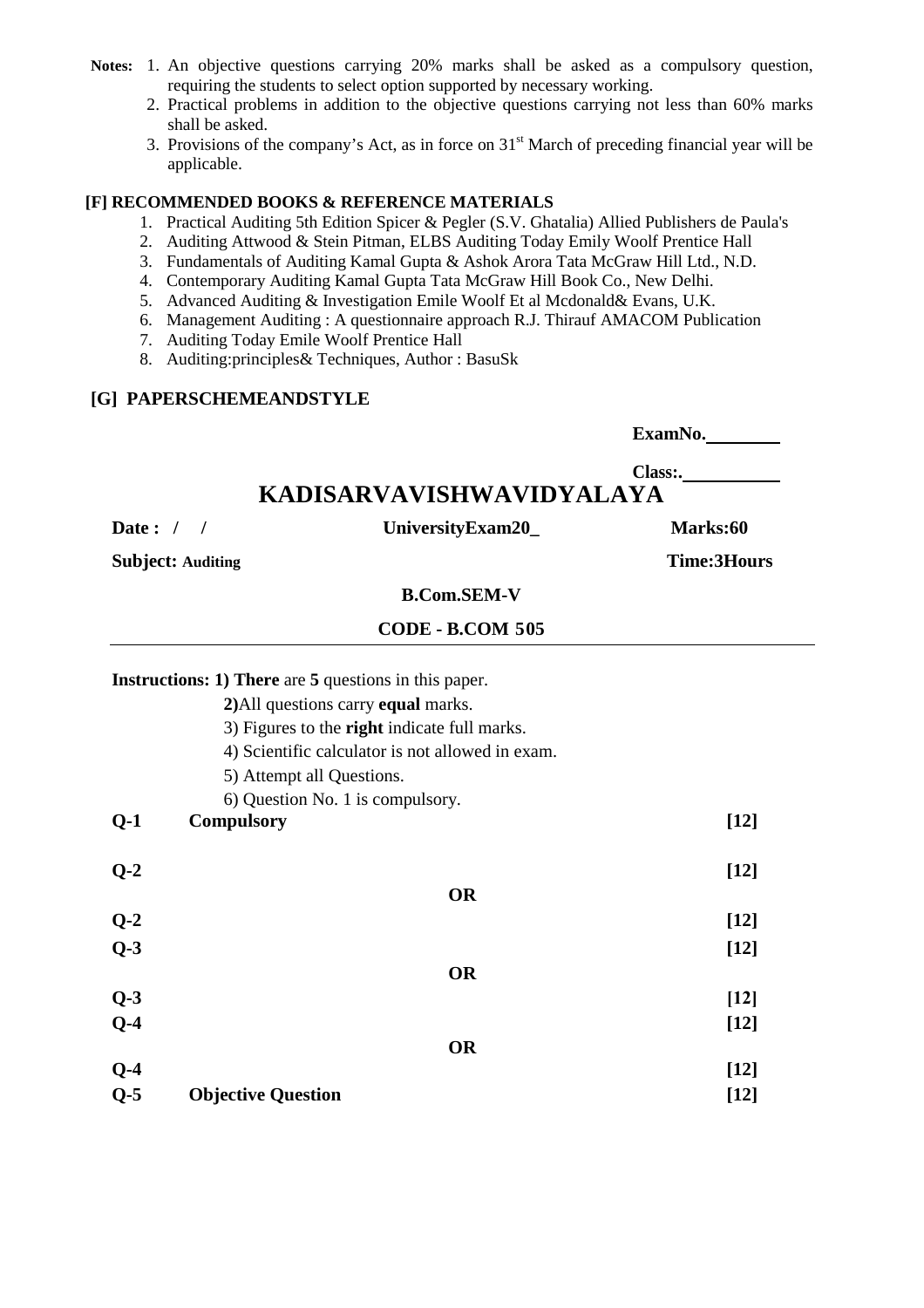# **KADI SARVA VISHWAVIDYALAYA GANDHINAGAR**



# SYLLABUS OF

# **Advanced Statistics - II SUBJECT CODE: 5 06**

For Bachelor of Commerce: Semester -V

To be introduced from the Academic Year: 2015 –2016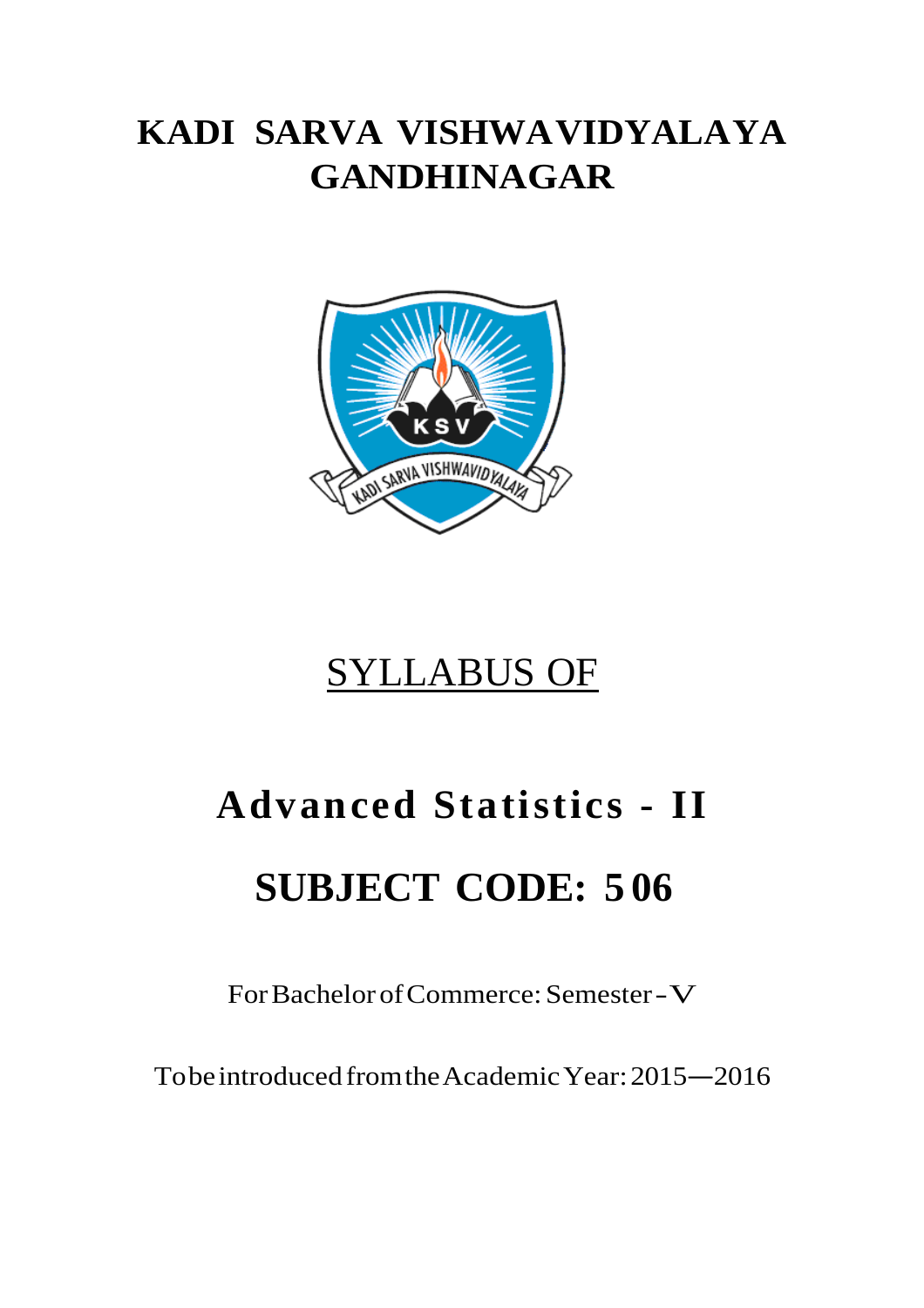#### **KADI SARVA VISHWAVIDYALAYA B.COM - SEMESTER - 5 B.COM 506 Advanced Statistics - II**

#### **[A] RATIONALE**

The knowledge of this subject is required for all undergraduate commerce students who wish to choose higher education or Industry/field as their career. The course is designed to deliver the basic fundamental concepts of advanced statistics, and application of it in commerce.

#### **[B] OBJECTIVES**

To familiarize the students with concepts and principles of Advanced Statistics.

### **[C] EXPECTED LEARNING OUTCOMES OF THE PROGRAM**

Students will:

- **1.** Get awareness about the fundamentals of Advanced Statistics.
- **2.** Get awareness about various Analytical skills to be required in the field of statistics in routine life.
- **3.** Get awareness about various techniques of Advanced Statistics in the field of commerce.
- **4.** Will be able to understand the importance of Calculus, probability and probability distributions.
- **5.** Get awareness about the modern techniques of Advanced Statistics by teaching learning process.

#### **[D] SCHEME OF TEACHING ANDASSESSMENT:**

| <b>UNITS</b> | <b>TOPICS</b>                                           | <b>INSTRUCTIONAL</b><br>HRs. | WEIGHTAGE (%) |
|--------------|---------------------------------------------------------|------------------------------|---------------|
| 1.           | <b>Statistical Quality Control</b><br>(Process Control) | 13                           | 20%           |
| 2.           | <b>Acceptance Sampling</b>                              | 13                           | 20%           |
| 3.           | Testing of Hypothesis                                   | 10                           | 20%           |
| 4.           | Large Sample Test                                       | 12                           | 20%           |
| 5.           | <b>Small Sample Test</b>                                | 12                           | 20%           |
|              | <b>TOTAL</b>                                            | 60                           | 100%          |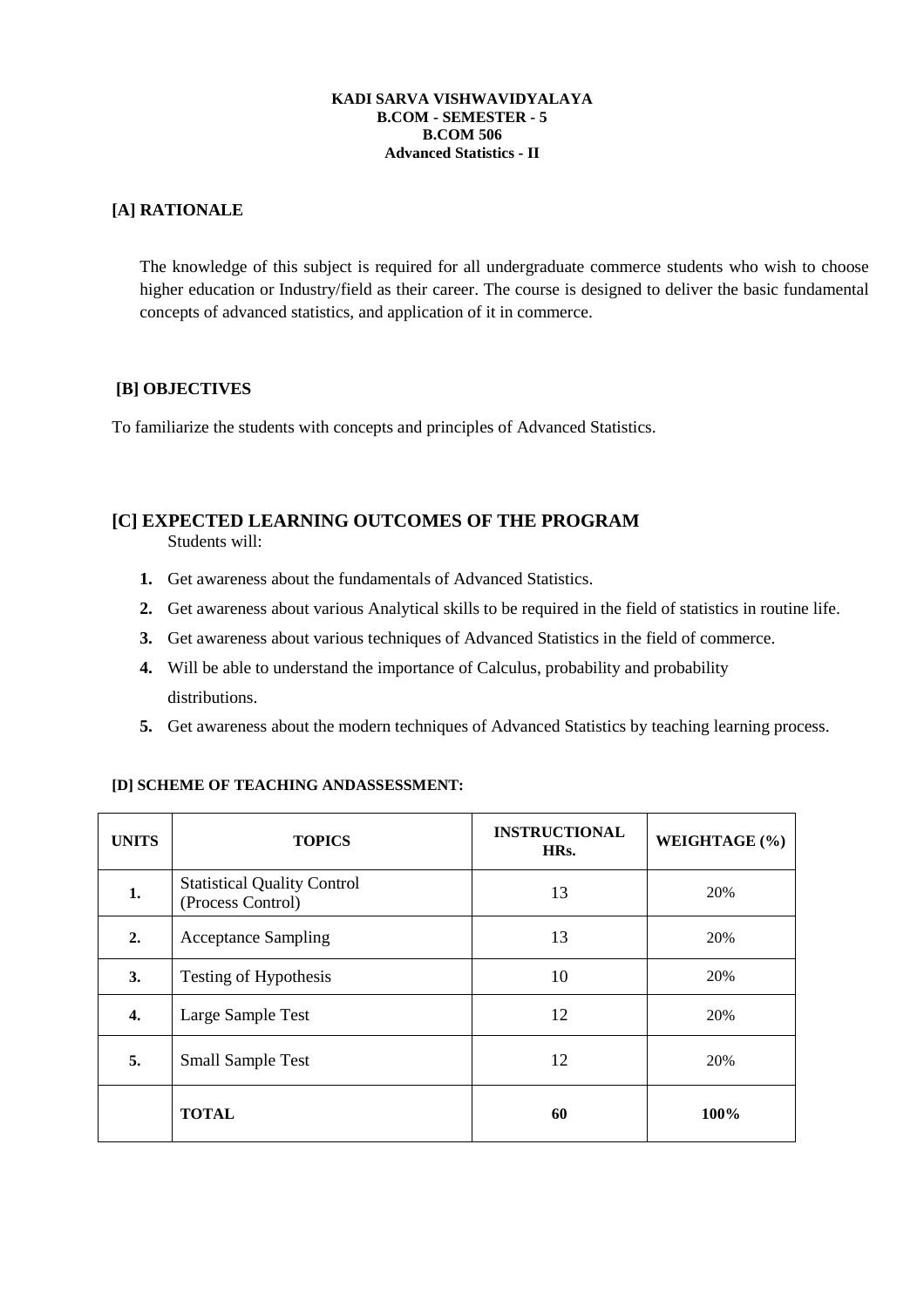|                        |                                                    | <b>Teaching Scheme</b> |                             |                          | <b>Exam Scheme</b>          |                            |                                      |                              |
|------------------------|----------------------------------------------------|------------------------|-----------------------------|--------------------------|-----------------------------|----------------------------|--------------------------------------|------------------------------|
| <b>Subject</b><br>Code | Subject Title &<br>Code                            | <b>Credit</b>          | Theory/<br><b>Practical</b> | <b>Tutorial</b>          | University<br><b>Theory</b> |                            | <b>Internal</b><br>practical<br>work | <b>Total</b><br><b>Marks</b> |
|                        |                                                    |                        |                             |                          | Hrs.                        | <b>Max</b><br><b>Marks</b> | <b>Max</b><br><b>Marks</b>           |                              |
| <b>B.COM</b><br>506    | <b>Advanced</b><br><b>Statistics - II</b><br>(506) | 5                      | $4+1=5$                     | $\overline{\phantom{0}}$ | 3                           | 60                         | 40                                   | 100                          |

[Total 15 Hours]

#### **[E] COURSE CONTENT:**

#### **Unit 1: Statistical Quality Control (Process Control)**

Meaning of Statistical Quality Control and its uses in industry, Variations in quality, Theory of control charts and revised control limits, Theory of runs, Control charts for variables *x* and R charts (without derivation of control limits), control charts for attributes p, np, (for constant sample size) and c charts (without derivation of control limits) and its related examples.

#### **No of Lectures:- 13**

#### **Unit 2:Acceptance Sampling**

Meaning of lot control. Basic concepts like procedure's and consumer's risks. ConceptofAQL, LTPD, OC, ASN, ATI, AOQ and AOQL based on Single Sampling Plan. Single sampling plan for attributes when two points are fixed on the O.C. curve -Simple examples, based upon Hyper geometric, Binomial and Poisson distributions. Concept of Double Sampling Plan & Sequential Sampling (Introduction).

#### **No of Lectures:- 13**

#### **Unit 3: Testing of Hypothesis**

Idea of parameter & statistic, standard error of statistic, Level of significance, Type – I & II errors, its Examples.Power of test, Critical region, Hypothesis Framing and Some Applications.

#### **No of Lectures:- 10**

#### **Unit 4: Large Sample Test**

Large Sample.Tests for attributes and Variables - 95 % and 99% of parameter & statistic, standard error of statistic, Level of significance. Test for number of Success and proportions. Test for difference between two proportions, Test for Sample mean, Test for difference between two means.

#### **No of Lectures:- 12**

#### **Unit 5: Small sample test**

Introduction, Probability Density Function and Properties of Normal Distribution.Introduction of Chi-Square distribution, Student's t distribution, F statistics and its properties. Test of significance based upon Chi-Square, t, F Distribution with simple illustrations.

#### **No of Lectures:- 12**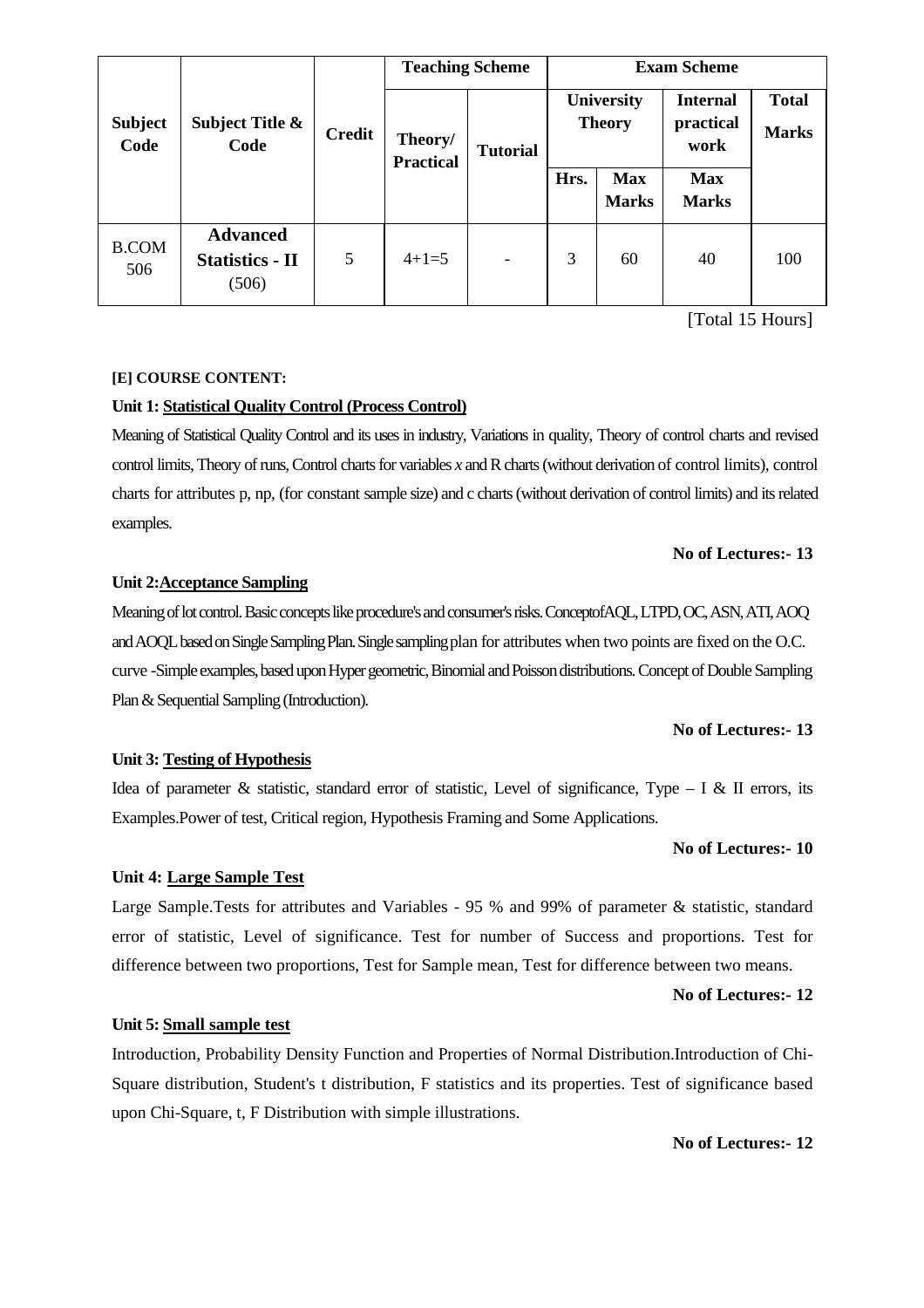#### **[F] RECOMMENDED BOOKS & REFERENCE MATERIALS**

(1) Goon, Gupta, Dasgupta: "An outline of Statistical Theory" Vol-I and II, World Press, Culcutta (1980)

- (2) Sancheti&Kapoor: Business Statistics, Sultan Chand & Sons, New Delhi.
- (3) Sancheti.&Kapoor : Business Mathematics, Sultan Chand & Sons, New Delhi.
- (4) D. N. Elhance :Fundamentals of Statistics.
- (5) Kapoor V. K.: Business Mathematics; Sultan Chand & Sons, Delhi.
- (6) Levin and Rubin :"Statistics of Management", Prentice Hall of India Pvt. Ltd. New Delhi, (7th edition)
- (7) ParimalMukhopadhyay: "Mathematical Statistics" Books & Allied (P) Ltd. (2nd edition) 2000.

#### **[G] PAPERSCHEMEANDSTYLE**

ExamNo.

#### **Class:. KADISARVAVISHWAVIDYALAYA**

**Date : / / UniversityExam20\_ Marks:60** 

**Subject: Advanced Statistics- II Time:3Hours** 

#### **B.Com.SEM-V**

#### **CODE - B.COM 506**

#### **Instructions:**

- 1. There are 5 questions in this paper.
- 2. All questions carry equal marks.
- 3. Figures to the right indicate full marks.
- 4. Scientific calculator is not allowed in exam.
- 5. Attempt all Questions.
- 6. Graph paper will be given on request.

| Q <sub>1</sub> | [A] | Theory (Any One)                | $[04]$ |
|----------------|-----|---------------------------------|--------|
| Q <sub>1</sub> | [B] | Examples (Any Two)              | [06]   |
| Q <sub>1</sub> | [C] | Objective Question (Compulsory) | [02]   |
| Q <sub>2</sub> | [A] | Theory (Any One)                | [04]   |
| Q.2            | [B] | Examples (Any Two)              | [06]   |
| Q.2            | [C] | Objective Question (Compulsory) | [02]   |
| Q.3            | [A] | Theory (Any One)                | [04]   |
| Q.3            | [B] | Examples (Any Two)              | [06]   |
| Q.3            | [C] | Objective Question (Compulsory) | [02]   |
| Q.4            | [A] | Theory (Any One)                | [04]   |
| Q.4            | [B] | Examples (Any Two)              | [06]   |
| Q.4            | [C] | Objective Question (Compulsory) | [02]   |
| Q.5            | [A] | Theory (Any One)                | [04]   |
| Q.5            | [B] | Examples (Any Two)              | [06]   |
| Q.5            | [C] | Objective Question (Compulsory) | [02]   |
|                |     |                                 |        |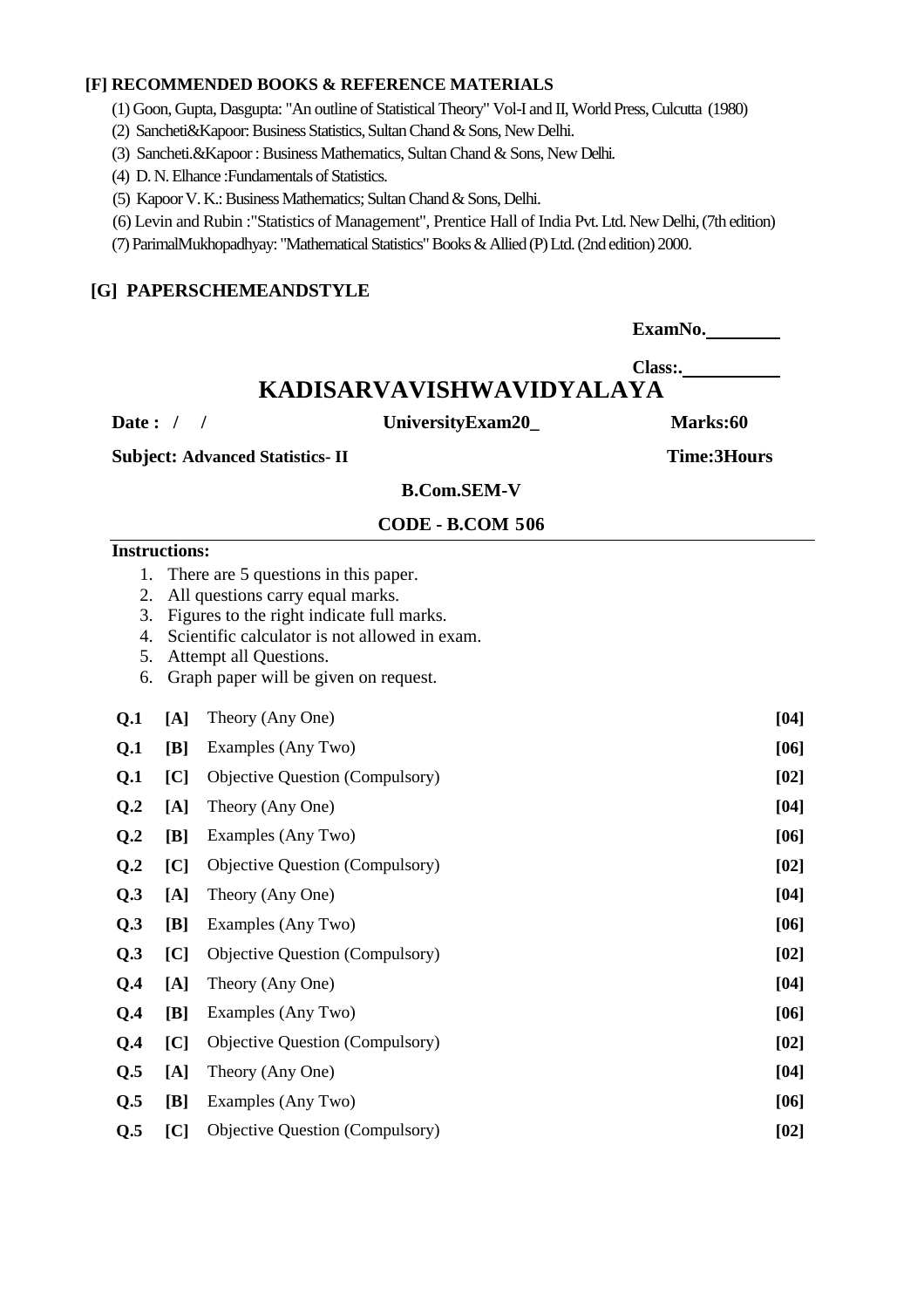# **Annexure-1PracticalWork**

# **FundamentalsofComputers Syllabus**

### **[A]RATIONALE**

AsstudentslearnComputeroperatinganditscomputerbasedaccountingapproachesinfir manddifferenttypesofbusinessandanytypeofofficeworkduringallsemesterThecomputerizeda ccountingmodulecoverstheuseof accountingorbookkeepingsoftwaretoinput andprocessdataforavarietyofusessuchasinvoices,orders,paymentsandreceipts.Theaccounting orbookkeepingsoftwareisalsousedinthepreparationofmanagementandperiod-endreports.

Thecomputerizedaccountingsyllabusisnotintendedtodevelop specificskillsusingaparticularaccountingsoftwarepackagebuttohelpcandidatesapplytheirbroa daccountingknowledgeandskillstoachievingendresultsmoreeffectivelyandefficiently,usinga nyoneoftheapprovedsoftwarepackages.Usingaccountingsoftwarecanonlyachievethebestresu ltsifcandidateshavealreadyunderstoodtherequiredaccountingknowledgeandusetheaccountin gsoftwaretopresenttheirsolutions,reportsandrecommendations.

#### **[B]OBJECTIVES**

- (a) ToknowthebasicsofComputeroperating.
- (b) To offer various computer applications helpful for financial accounting and office management(likeMicrosoftofficepackage).
- (c) Togivethebasicpartlyknowledgeofdutiesandtaxcalculation.
- (d) Toteachthebasicfinancialaccountingsystem.
- (e) Toteachhowtocreatevariousreportsof collectingdata.
- (f) Knowledgeofaccountingprocessandpreparationof finalaccounts.

#### **[C]EXPECTEDLEARNINGOUTCOMESOFTHEPROGRAM**

- 1. StudentswilllearnbasicComputerOperatingforaccountingandofficemanagement.
- 2. Studentswillgettheguidanceintheirpersonal,academicandoccupationalproblemsbyusi ngcomputer.
- 3. Studentswillgettheinformationandbasicknowledgeaboutcomputerbasedfinancialacco untingsystem.
- 4. Studentswilllearnbasicofficemanagementsoftware.
- 5. Studentswilllearndatamanagementanddatareporting.
- 6. Skillsofrecordingfinancialtransactionsandpreparationofreportsusingcomputers

#### **[D]SCHEMEOFTEACHINGANDASSESSMENT:**

| Sem-5 |              |   |         |  |  |  |
|-------|--------------|---|---------|--|--|--|
| L e   | <b>TALLY</b> | ∸ | $100\%$ |  |  |  |
|       | <b>TOTAL</b> |   | 100%    |  |  |  |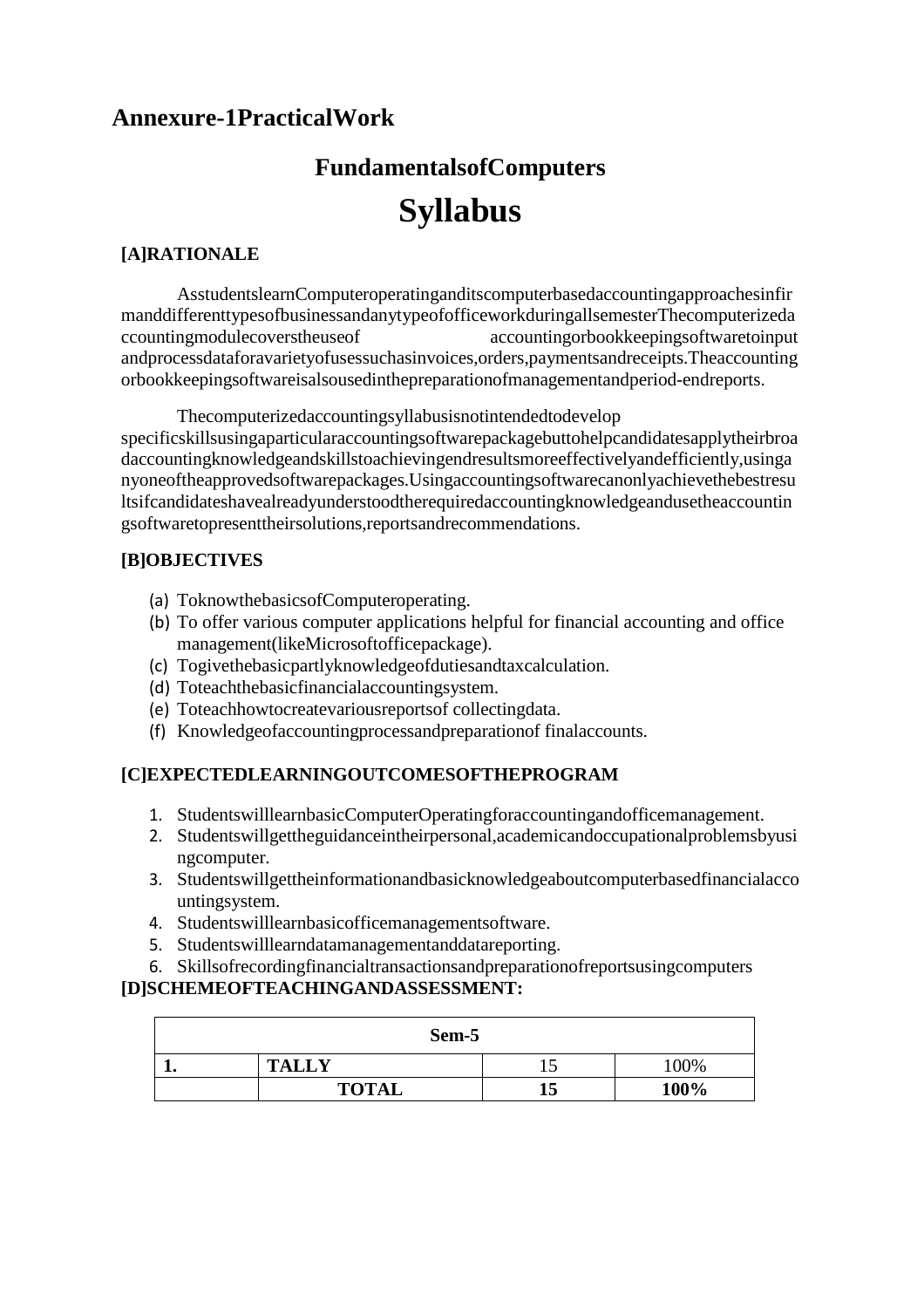#### **[E]COURSECONTENT:**

#### Semester-5 Total-15Hrs

- 1.1. Introductionofcomputerbasefinancialaccountingsystem.DetailsaboutMast ers,Transactions,andReport.
- 1.2. Introduction-Tally-Createcompany-Close-Openandeditingcompanydetailsandcompany

informationmanu.

- 1.3. Mastercreation-Groups&LedgerCreation–Display–Alter
- 1.4. Language,Keyboard,otherToolsandsortkey
- 1.5. EnterBalancesheet(justCreatebalancesheetGroupandLedger).
- 1.6. Features&Configure.
- 1.7. Inventory-StockGroup,StockItem,Unit,Creation.
- 1.8. PayrollCreation-EmployeeGroup,AddEmployee,PayHeads.
- 1.9. VoucherEntry-Payment,Rec.Payment.
- 1.10. VoucherEntry-Contra,Journal.
- 1.11. VoucherEntry-Purchase,Sales
- 1.12. VoucherEntry-Payroll,Inventory
- 1.13. EditinganyData,CompanyBackup&Restore
- 1.14. ShowReportandvarioustypestatements.
- 1.15. Printing,ExportData.
- 1.16.AccountingEntry(alltype).

## 1. **Tally**

**(15Hrs)**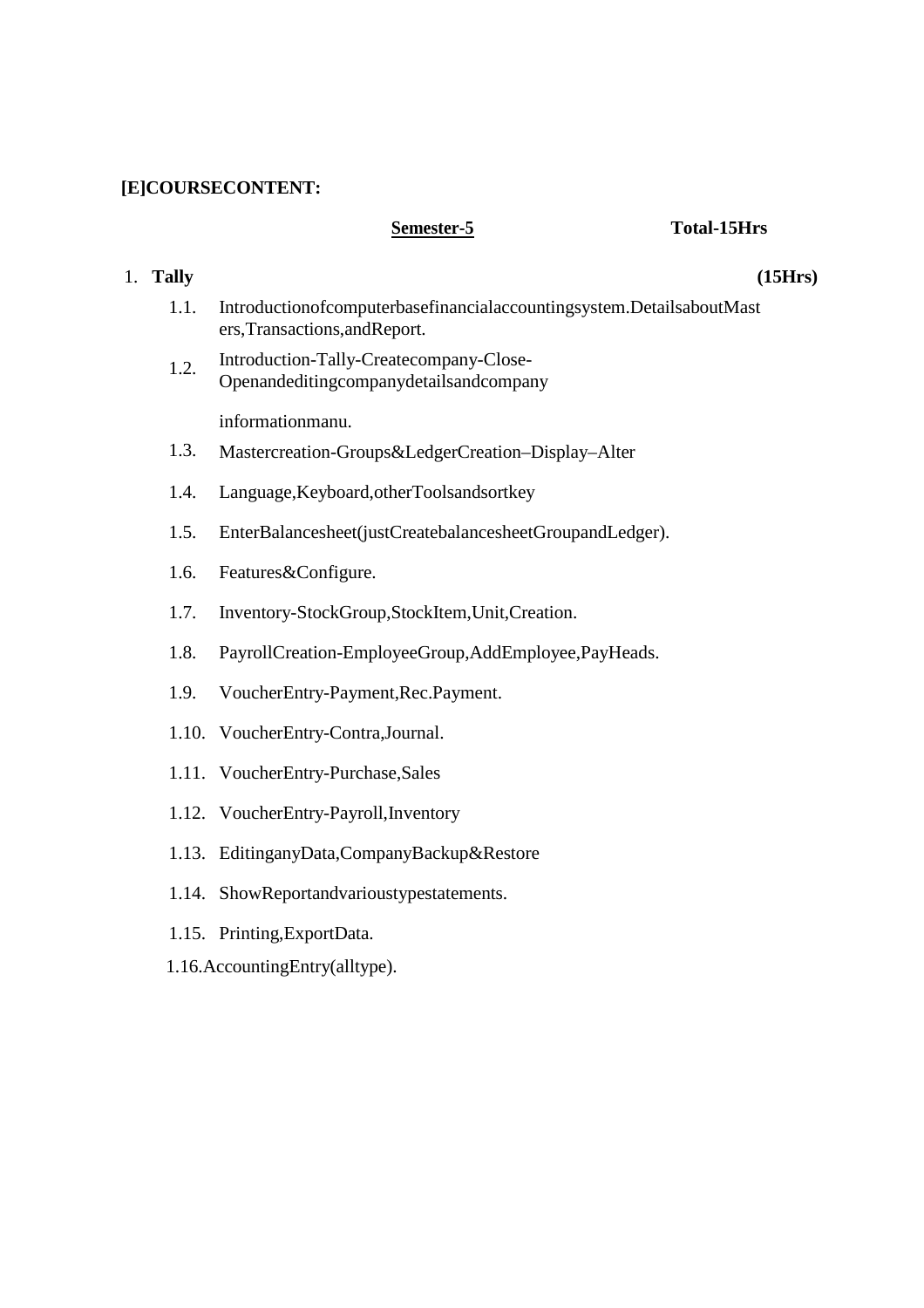## **Annexure-2 PracticalWork**

## **FundamentalsofComputers**

# **DetailedPlanning**

## **Sem-5**

| <b>Tally</b>                                                |     |       |
|-------------------------------------------------------------|-----|-------|
| Introduction-AccountingSoftware-MasterCreation-             | 1Hr |       |
| Transaction(VoucherEntry)-Report                            |     |       |
| Introduction-Tally-Createcompany-Close-Open                 | 1Hr |       |
| Groups&LedgerCreation                                       | 1Hr |       |
| Language, Keyboard, otherTools                              | 1Hr |       |
| EnterBalancesheet(justCreatebalancesheetGroupandL<br>edger) | 1Hr |       |
| Features&Configure                                          | 1Hr |       |
| Inventory-StockGroup,StockItem,Unit,Creation                | 1Hr |       |
| PayrollCreation-<br>EmployeeGroup,AddEmployee,PayHeads      | 1Hr |       |
| VoucherEntry-Payment, Rec. Payment                          | 1Hr |       |
| VoucherEntry-Contra,Journal                                 | 1Hr |       |
| VoucherEntry-Purchase,Sales                                 | 1Hr |       |
| VoucherEntry-Payroll, Inventory                             | 1Hr |       |
| EditinganyData,CompanyBackup&Restore                        | 1Hr |       |
| ShowReport-                                                 | 1Hr |       |
| Printing, ExportData                                        | 1Hr |       |
|                                                             |     | 15Hrs |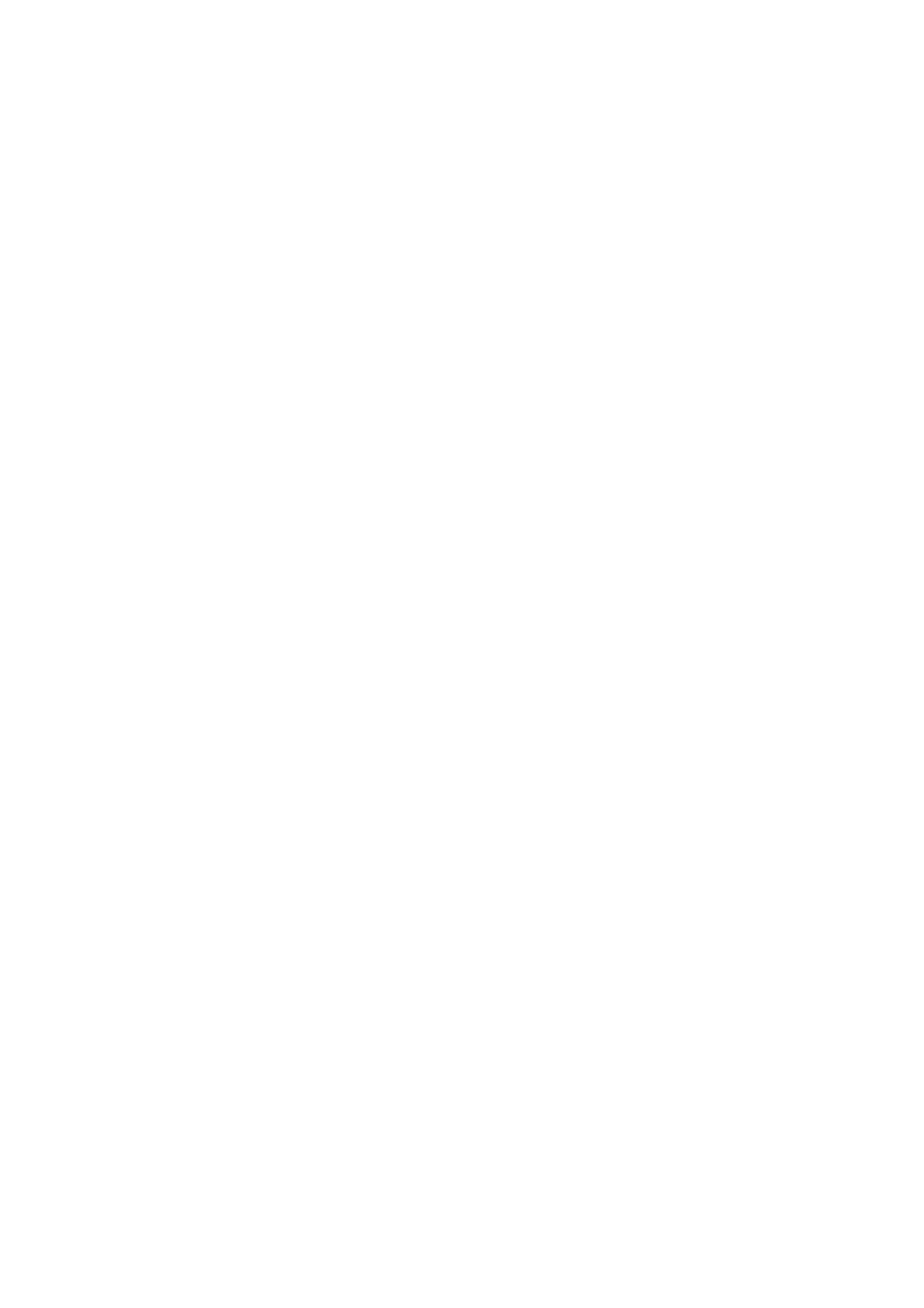# **KADI SARVA VISHWAVIDYALAYA GANDHINAGAR**



# **SYLLABUS OF BACHELOR OF COMMERCE SEMESTER – VI**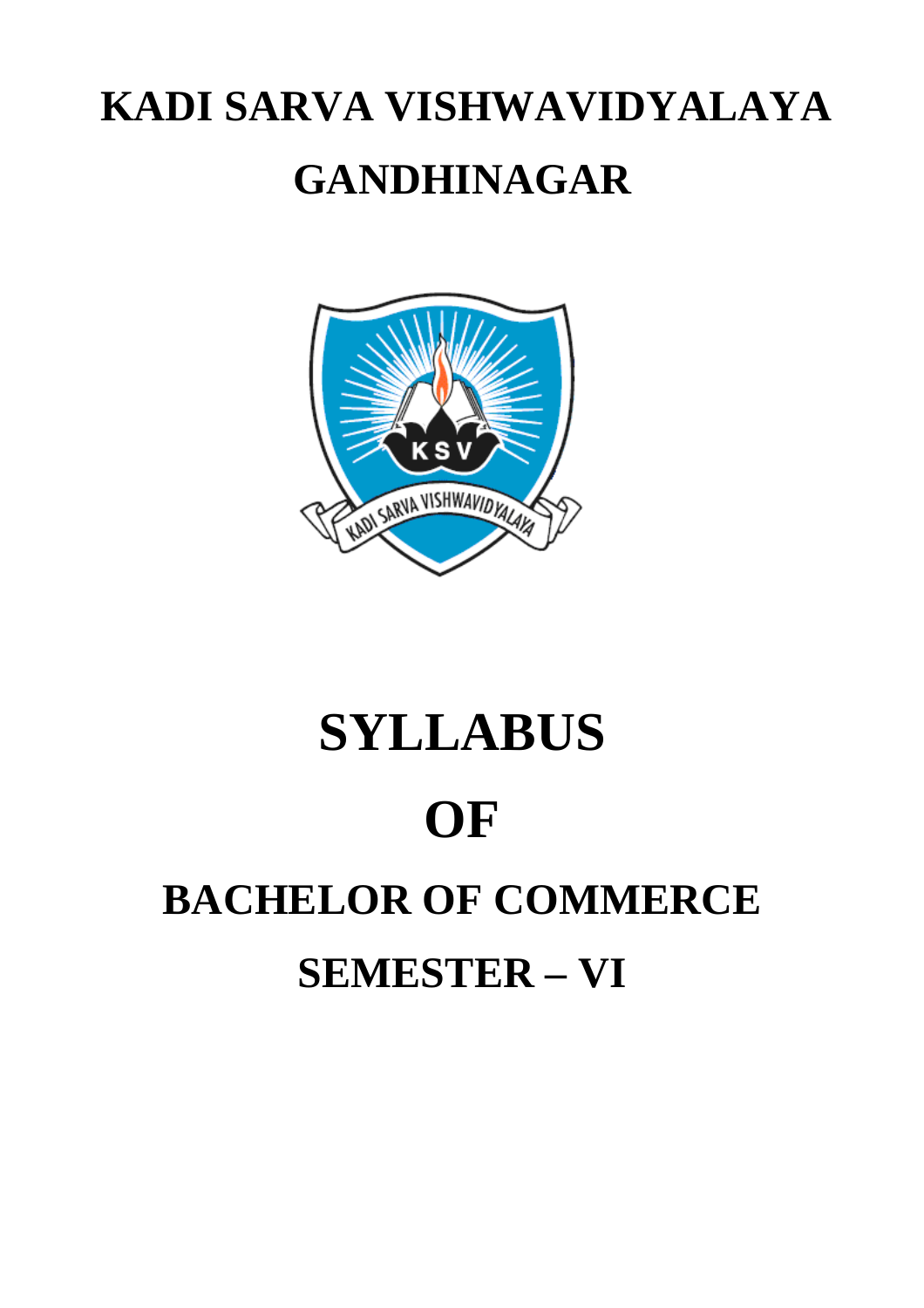#### **KADI SARVA VISHWAVIDYALAYA - GANDHINAGAR**

Teaching & Examination scheme

#### **Effective from** Academic Year: **2015-16**

#### **BACHELOR OF COMMERCE**

## **B.COM 6th SEMESTER**

|                               |                                             | <b>Teaching Scheme</b> |              |                |                             |                            |                                                                   | <b>Exam Scheme</b>         |                                      |                              |  |
|-------------------------------|---------------------------------------------|------------------------|--------------|----------------|-----------------------------|----------------------------|-------------------------------------------------------------------|----------------------------|--------------------------------------|------------------------------|--|
| Sr.<br>No.<br>Subject<br>Code | <b>Subject Title &amp; Code</b>             | Theory                 | Practical    | credit         | University<br><b>Theory</b> |                            | <b>Internal</b><br><b>Theory</b><br>(sessional $\&$<br>objective) |                            | <b>Internal</b><br>practical<br>work | <b>Total</b><br><b>Marks</b> |  |
|                               |                                             |                        |              |                | Hrs.                        | <b>Max</b><br><b>Marks</b> | Hrs.                                                              | <b>Max</b><br><b>Marks</b> | <b>Max</b><br><b>Marks</b>           |                              |  |
| <b>B.COM</b><br>601           | Management Accountancy<br>(601)             | $\overline{4}$         | $\mathbf{1}$ | 5              | 3                           | 60                         | 3                                                                 | 20                         | 20                                   | 100                          |  |
| <b>B.COM</b><br>602           | Fundamentals Of Marketing<br>Research (602) | 3                      | $\mathbf{1}$ | $\overline{4}$ | 3                           | 60                         | 3                                                                 | 20                         | 20                                   | 100                          |  |
| <b>B.COM</b><br>603           | International Economics (603)               | 3                      | $\mathbf{1}$ | $\overline{4}$ | 3                           | 60                         | 3                                                                 | 20                         | 20                                   | 100                          |  |
| <b>B.COM</b><br>604           | Commercial Communication-V                  | 3                      | $\mathbf{1}$ | $\overline{4}$ | 3                           | 60                         | 3                                                                 | 20                         | 20                                   | 100                          |  |
| <b>B.COM</b><br>605           | <b>Financial Statement</b><br>Analysis(605) | $\overline{4}$         | $\mathbf{1}$ | 5              | 3                           | 60                         | 3                                                                 | 20                         | 20                                   | 100                          |  |
| <b>B.COM</b><br>606           | Applied Statistics (606)                    | $\overline{4}$         | $\mathbf{1}$ | 5              | 3                           | 60                         | 3                                                                 | 20                         | 20                                   | 100                          |  |
| <b>Total</b>                  |                                             |                        |              | 27             |                             | 360                        |                                                                   | 120                        | 120                                  | 600                          |  |

**Note: As practical Assignment and Presentation work is introduced having weightage of 20 internal marks carrying 10 marks each of assignment and project work.**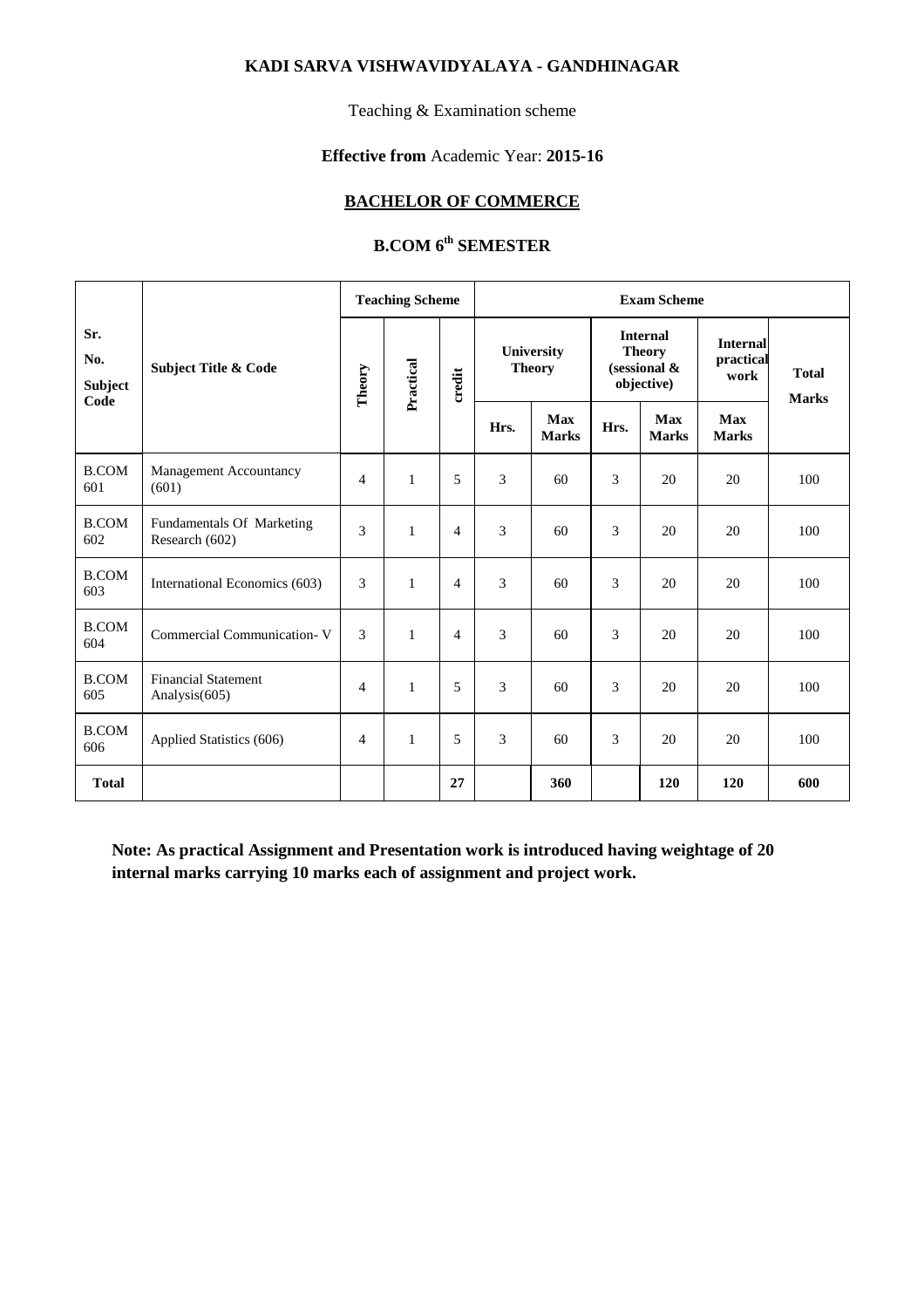# **KADI SARVA VISHWAVIDYALAYA GANDHINAGAR**



# SYLLABUS OF

# **Management Accountancy SUBJECT CODE : 6 0 1**

For Bachelor of Commerce: Semester -VI

To be introduced from the Academic Year: 2015 –2016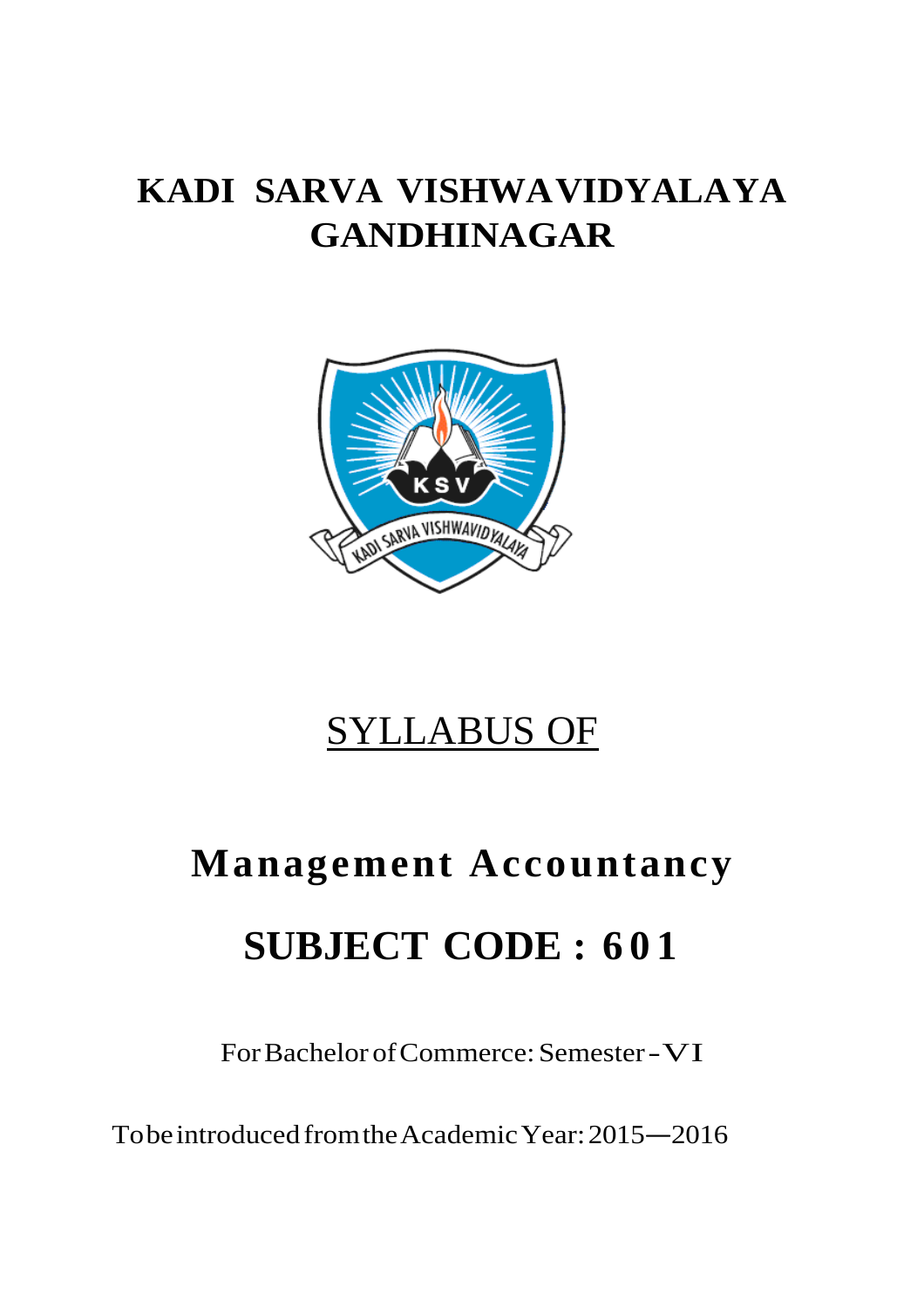#### **KADI SARVA VISHWAVIDYALAYA B.COM - SEMESTER - 6 B.COM 601 Management Accountancy**

#### **[A] RATIONALE**

As students have already learnt Financial Accounting, corporate accounting and cost accounting it is necessary now to teach them accounting for Management. As Management accountancy is a special branch of accounting students should learn the basics of it at a under graduate level. So the syllabus is to be designed in such a way which shows the students that how this principles are variedly applied for decision making.

Another aspect to design this syllabus is to familiarize the students with the various Management accounting principles and its treatment.

#### **[B] OBJECTIVES**

- 1. To teach the basics of Management accountancy
- 2. To teach basic principles, standards and its applications of Management accounting.
- 3. To teach the budgeting and various budgets as tool of management accounting.

#### **[C] EXPECTED LEARNING OUTCOMES OF THE PROGRAM**

- 1. Students will learn basic accounting procedure for Management accountancy.
- 2. Students will learn basic principles, standards and its applications of Management accounting.
- 3. Students will learn in-depth procedure budgeting and various budgets as tool of management accounting.

#### **[D] SCHEME OF TEACHING AND ASSESSMENT:**

| <b>UNITS</b> | <b>TOPICS</b>                                                        | <b>INSTRUCTIONAL</b><br>HRs. | WEIGHTAGE (%) |
|--------------|----------------------------------------------------------------------|------------------------------|---------------|
|              | <b>Introduction of Management Accountancy</b>                        | 03                           | 05%           |
| 1.           | <b>Capital Budgeting</b>                                             | 12                           | 20%           |
| 2.           | Cash Budget                                                          | 15                           | 25%           |
| 3.           | Budgeting and various types of Budgets and<br><b>Flexible Budget</b> | 15                           | 25%           |
| 4.           | Marginal Costing [Excluding Decision making]                         | 15                           | 25%           |
|              | <b>TOTAL</b>                                                         | 60                           | 100%          |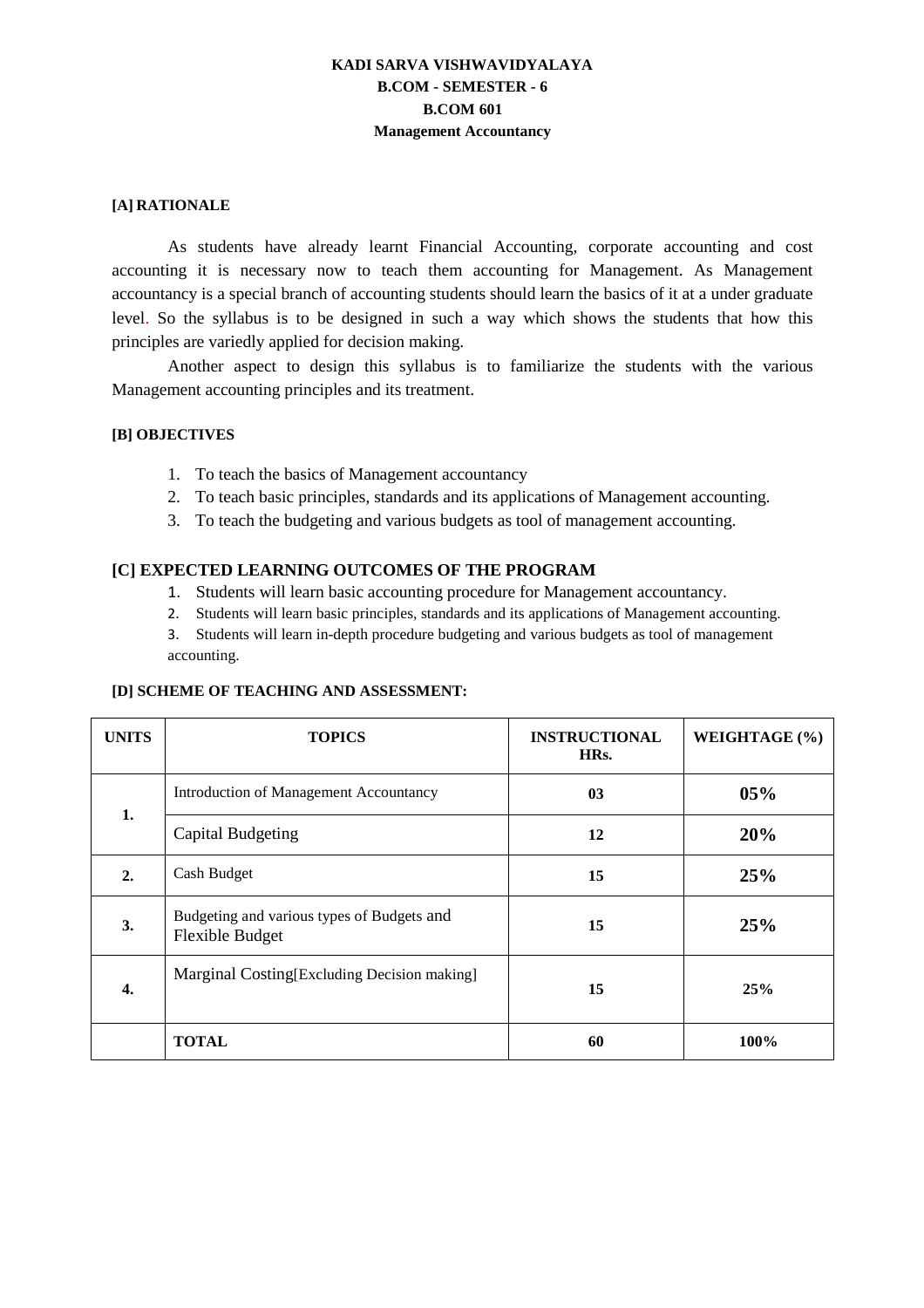|                        |                                                     |   | <b>Teaching Scheme</b>      | <b>Exam Scheme</b>       |      |                             |                                      |              |
|------------------------|-----------------------------------------------------|---|-----------------------------|--------------------------|------|-----------------------------|--------------------------------------|--------------|
| <b>Subject</b><br>Code | <b>Subject Title &amp;</b><br><b>Credit</b><br>Code |   | Theory/<br><b>Practical</b> | <b>Tutorial</b>          |      | University<br><b>Theory</b> | <b>Internal</b><br>practical<br>work | <b>Total</b> |
|                        |                                                     |   |                             |                          | Hrs. | <b>Max</b><br><b>Marks</b>  | <b>Max</b><br><b>Marks</b>           | <b>Marks</b> |
| <b>B.COM</b><br>601    | <b>Management</b><br><b>Accountancy</b><br>(601)    | 5 | $4+1=5$                     | $\overline{\phantom{a}}$ | 3    | 60                          | 40                                   | 100          |

**Note: As practical Assignment and Presentation is introduced having weightage of 20 internal marks carrying 10 marks each of Assignment and Project work:** 

| <b>Assignment work</b>     |                                |             |
|----------------------------|--------------------------------|-------------|
| <b>Type of Questions</b>   | <b>No. of Questions</b>        | <b>Time</b> |
| Long Questions             | 3 Questions From each Chapter  | 9 Hours     |
| <b>Short Questions</b>     | 10 Questions from each Chapter | 4 Hours     |
| <b>Objective Questions</b> | 20 Questions from each Chapter | 2 Hours     |

[Total 15 Hours]

Project work will be consisting of Theory and practical. Theory is prepared by using various resources of Library and Internet facility where as practical work needs survey and data collection for the topic. Group discussion on current topics and project work; coordinate the recent trends with project work.

Learning outcome of the project: Project work will empower the students to find the practical application of the given topic.

Hourly Planning of Project Work for each subject [Total hours 15]

| <b>Serial</b><br>number | <b>Activity</b>                                                                                                    | <b>Hours</b><br>required |
|-------------------------|--------------------------------------------------------------------------------------------------------------------|--------------------------|
| 1.                      | Allocation of title of project work - deciding title, Issue of guideline<br>for the allotted project work          | $2$ Hrs.                 |
| 3.                      | Collection of information related to the concerned project -Data<br>Analysis, findings, Conclusion. (3 Hours Each) | 9 Hrs.                   |
| 4.                      | Submission and viva / Presentation.<br><b>Total</b>                                                                | 4 Hrs.<br>15 Hrs.        |
|                         |                                                                                                                    |                          |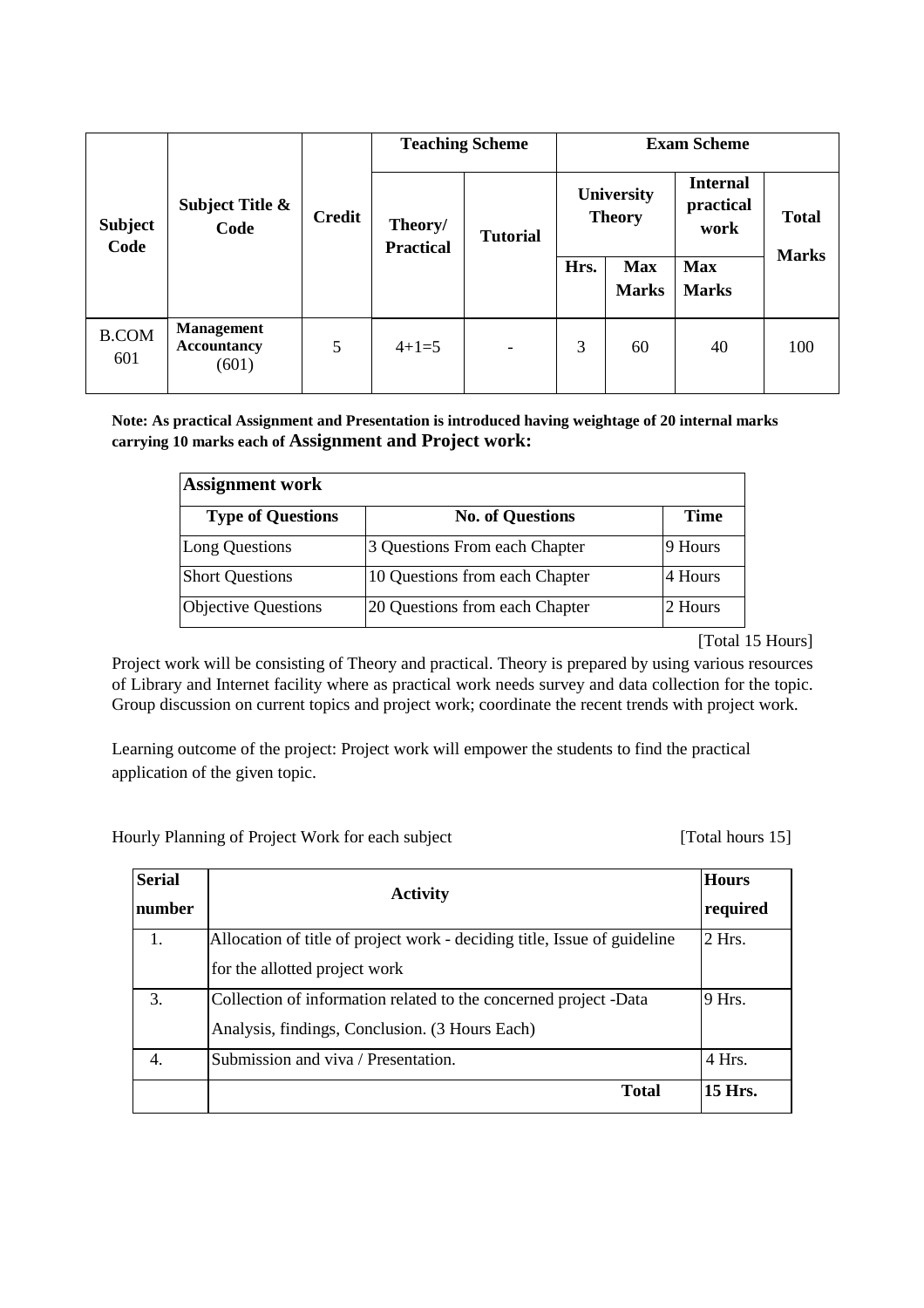Project will be submitted by considering the following Criteria:

- 1 Cover page
- 2 Index<br>3 Introdu
- **Introduction**
- 4 Topic review
- 5 Suggestion
- 6 Conclusion
- 7 Summary
- 8 Bibliography
- 9 Presentation

Evaluation of Project Work

| Overall format                 | 1 mark  |
|--------------------------------|---------|
| Content                        | 4 marks |
| Findings                       | 2 marks |
| Viva-voce based on the Project | 3 marks |

Model Projects Titles of subject:

Following topics are suggested related to the project work. However, student can take up any project related to any of the topic of syllabus in consultation with concerned faculty.

#### **Management Accountancy** -601

- 1. Project work on principles, standards and its applications of Management accounting.
- 2. Project work on Budgeting and various types of Budgets with help of imaginary figures.
- 3. Prepare cash budget or flexible budget of any company.
- 4. Prepare capital budget of any company.

#### **[E] COURSE CONTENT:**

#### **1. [ A]Introduction of Management Accountancy**

Explain the meaning of management accounting, scope of management accounting, difference between management accounting and financial accounting, advantages and limitations of management accounting, functions of management accountant, role of management accountant**.** 

#### **No of Lectures:-03**

#### **1. [B]Capital Budgeting**

Following methods are covered, accounting rate of return, Payback Method, Net Present Value, Profitability Index and Internal rate of return (P.V. factors and Annuity factors must be provided in the question. Advanced level problems are not expected)

#### **No of Lectures:-12**

#### **2. Cash Budget**

Introduction, advantages and limitations of cash budget, methods of preparing cash budget, cash receipts and disbursement method, adjusted earnings method, Balance sheet projection method, working capital differential methods and sums.

#### **No of Lectures:- 15**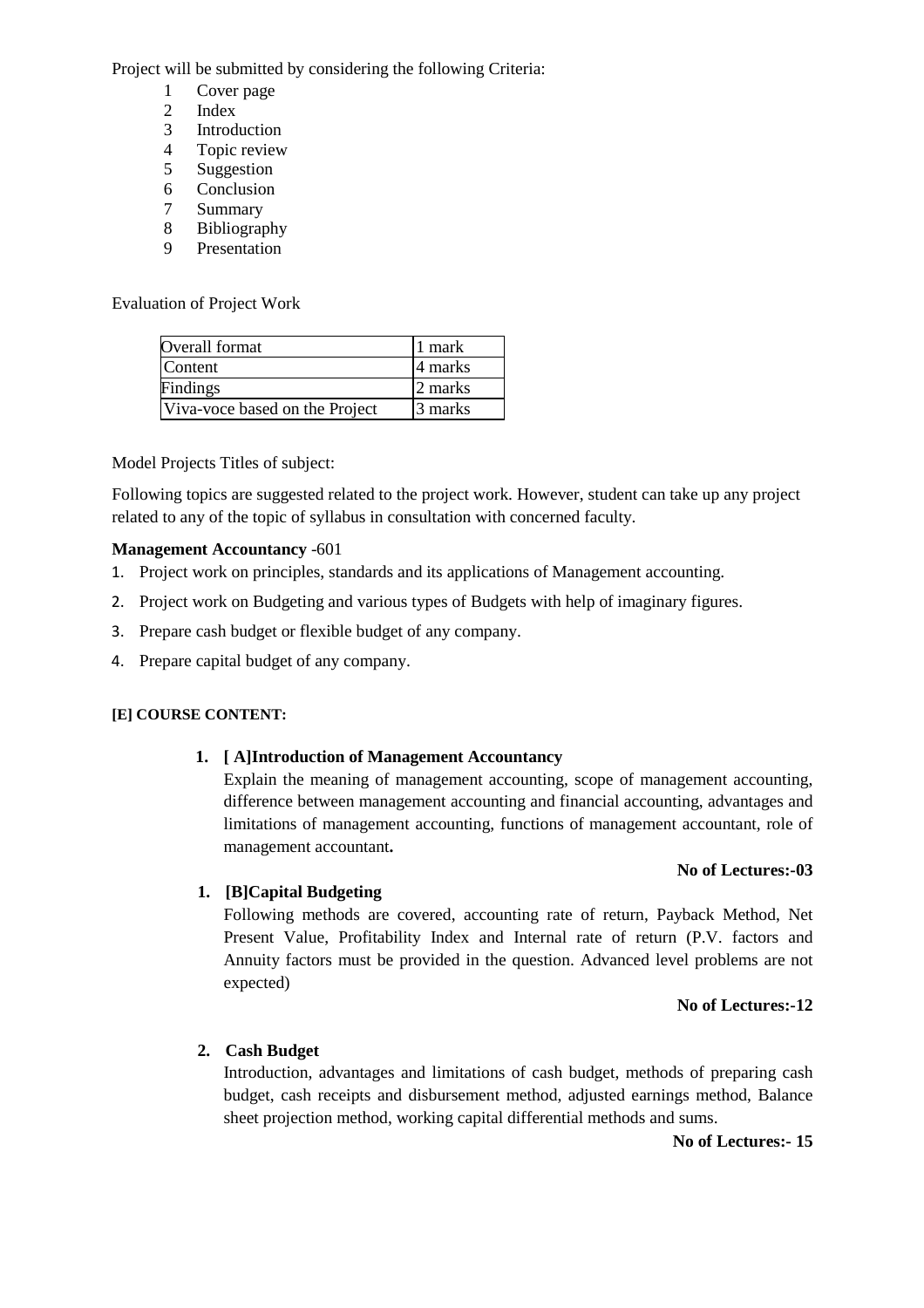#### **3. Budgeting and various types of Budgets and Flexible Budget**

Introduction; Meaning of Budget and Budgetary Control; Types of Budgets; Preparation of following Functional Budgets only: Sales Budget, Selling and Distribution costs Budget, Production Budget. **[Short sums on preparation of various budget to be expected]**

**Flexible Budget:** Meaning of flexible budget, classification of expenditures, methods of preparing flexible budget, and usefulness of flexible budgeting. Examples.

#### **No of Lectures:- 15**

#### **4. Marginal Costing [Excluding Decision making]**

Break-Even, and CVP Analysis: Meaning and definition of-Marginal Cost, Marginal Costing & Contribution; Marginal Costing vs. Absorption Costing; Features of Marginal Costing; Situations where Marginal Costing Technique is useful in managerial decision making; Key or Limiting Factors Analysis (analysis with more than one limiting factors is not expected); Optimizing Product Mix. Methods of Determination of Break-even Point: Graphical Method; Traditional Break-even Chart and Contribution Break-even Chart; Algebraic Method. Limitations of C/S Ratio, Margin of Safety.

#### **No of Lectures:-15**

#### **Notes:**

- 1. An objective questions carrying 20% marks shall be asked as a compulsory question, requiring the students to select option supported by necessary working.
- 3. Practical problems in addition to the objective questions carrying not less than 60% marks shall be asked.

#### **[Fl RECOMMENDED BOOKS & REFERENCE MATERIALS**

- 1. Financial Management and Policy (Ninth Edition), Van Horne and C. James, Prentice Hall of India Pvt. Ltd., New Delhi
- 2. Financial Management, S.C. Kuchhal, Chaitanya Publishing House, Allahabad
- 3. Management Accounting & Financial Analysis Ist Edition, Dr. S.N. Maheshwari, S. Chand & Sons
- 4. Financial Management Theory and Practice, Prasanna Chandra, Tata McGraw Hill Book Co., New Delhi
- 5. Financial Management, I.M. Pandey, Vikas Publishing House New Delhi
- 6. Financial Management Text & Problems, M.Y. Khan & R.K. Jain, Tata McGraw Hill Publishing Co. Ltd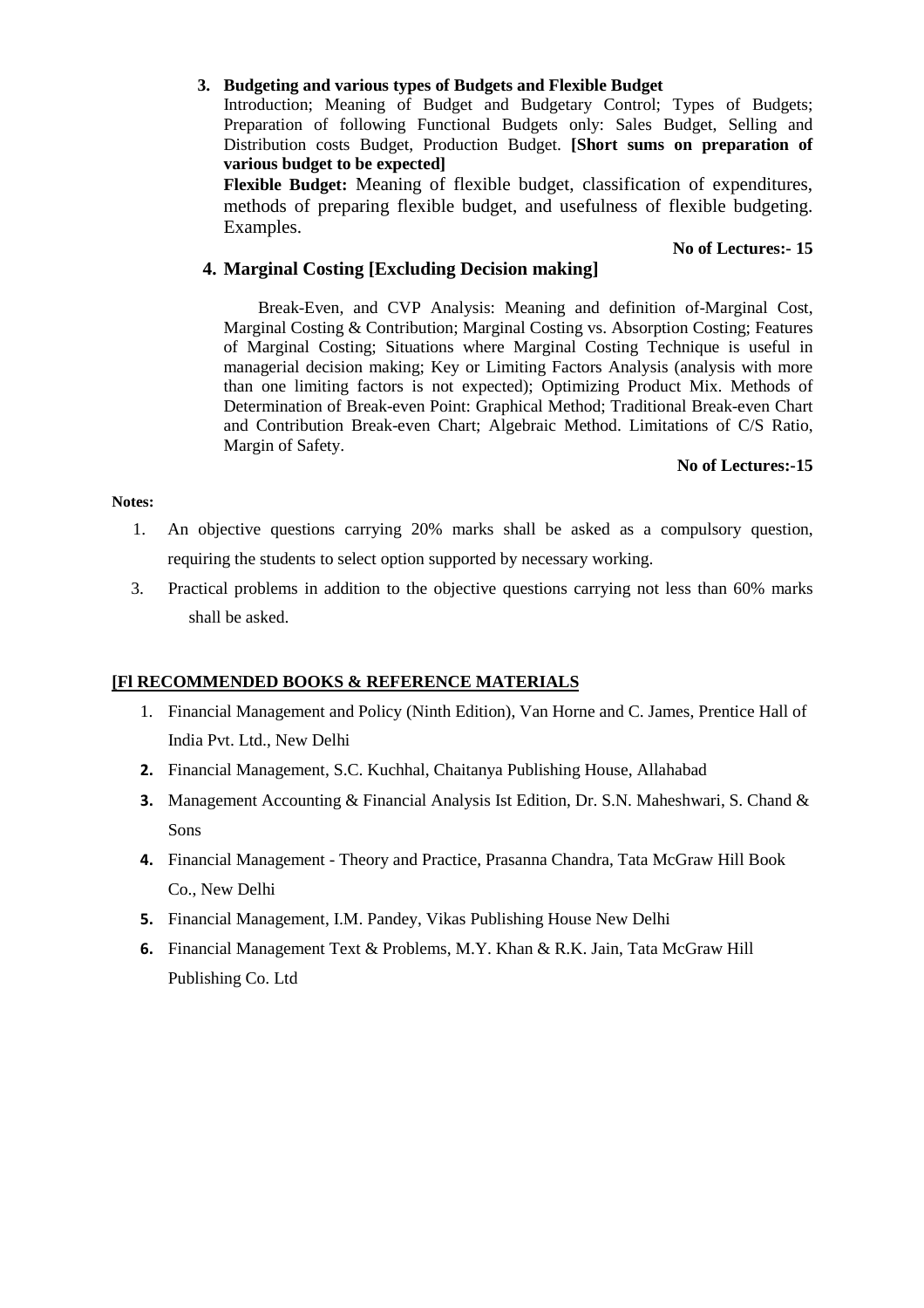## **[G] PAPERSCHEMEANDSTYLE**

|             |                                                                                                                                                                                                                                                                          | ExamNo.            |
|-------------|--------------------------------------------------------------------------------------------------------------------------------------------------------------------------------------------------------------------------------------------------------------------------|--------------------|
|             |                                                                                                                                                                                                                                                                          | Class:             |
|             | KADISARVAVISHWAVIDYALAYA                                                                                                                                                                                                                                                 |                    |
| Date: $/$ / | UniversityExam20_                                                                                                                                                                                                                                                        | Marks:60           |
|             | <b>Subject: Management Accountancy</b>                                                                                                                                                                                                                                   | <b>Time:3Hours</b> |
|             | <b>B.Com.SEM-VI</b>                                                                                                                                                                                                                                                      |                    |
|             | CODE - B.COM601                                                                                                                                                                                                                                                          |                    |
|             | <b>Instructions:</b> 1) There are 5 questions in this paper.<br>2) All questions carry equal marks.<br>3) Figures to the right indicate full marks.<br>4) Scientific calculator is not allowed in exam.<br>5) Attempt all Questions.<br>6) Question No. 1 is compulsory. |                    |
| $Q-1$       | <b>COMPULSORY</b>                                                                                                                                                                                                                                                        | $[12]$             |
| $Q-2$       |                                                                                                                                                                                                                                                                          | $[12]$             |
|             | <b>OR</b>                                                                                                                                                                                                                                                                |                    |
| $Q-2$       |                                                                                                                                                                                                                                                                          | $[12]$             |
| $Q-3$       | <b>OR</b>                                                                                                                                                                                                                                                                | $[12]$             |
| $Q-3$       |                                                                                                                                                                                                                                                                          | $[12]$             |
| $Q-4$       | <b>OR</b>                                                                                                                                                                                                                                                                | $[12]$             |
| $Q-4$       |                                                                                                                                                                                                                                                                          | $[12]$             |
| $Q-5$       | <b>OBJECTIVE QUESTION</b>                                                                                                                                                                                                                                                | $[12]$             |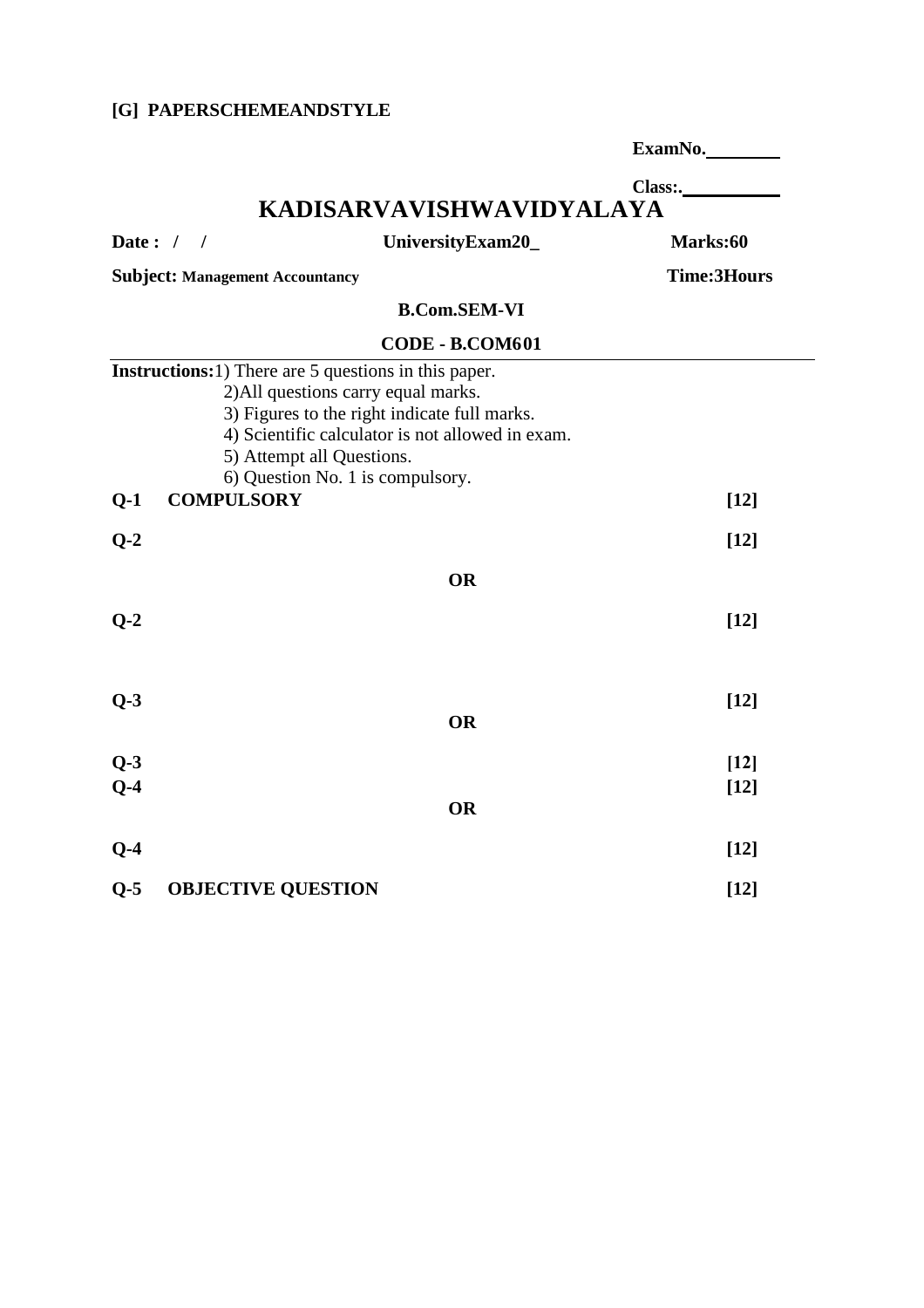# **KADI SARVA VISHWAVIDYALAYA GANDHINAGAR**



# SYLLABUS OF

# **Fundamentals Of Marketing Research**

# **SUBJECT CODE : 6 0 2**

For Bachelor of Commerce: Semester -VI

To be introduced from the Academic Year: 2015 –2016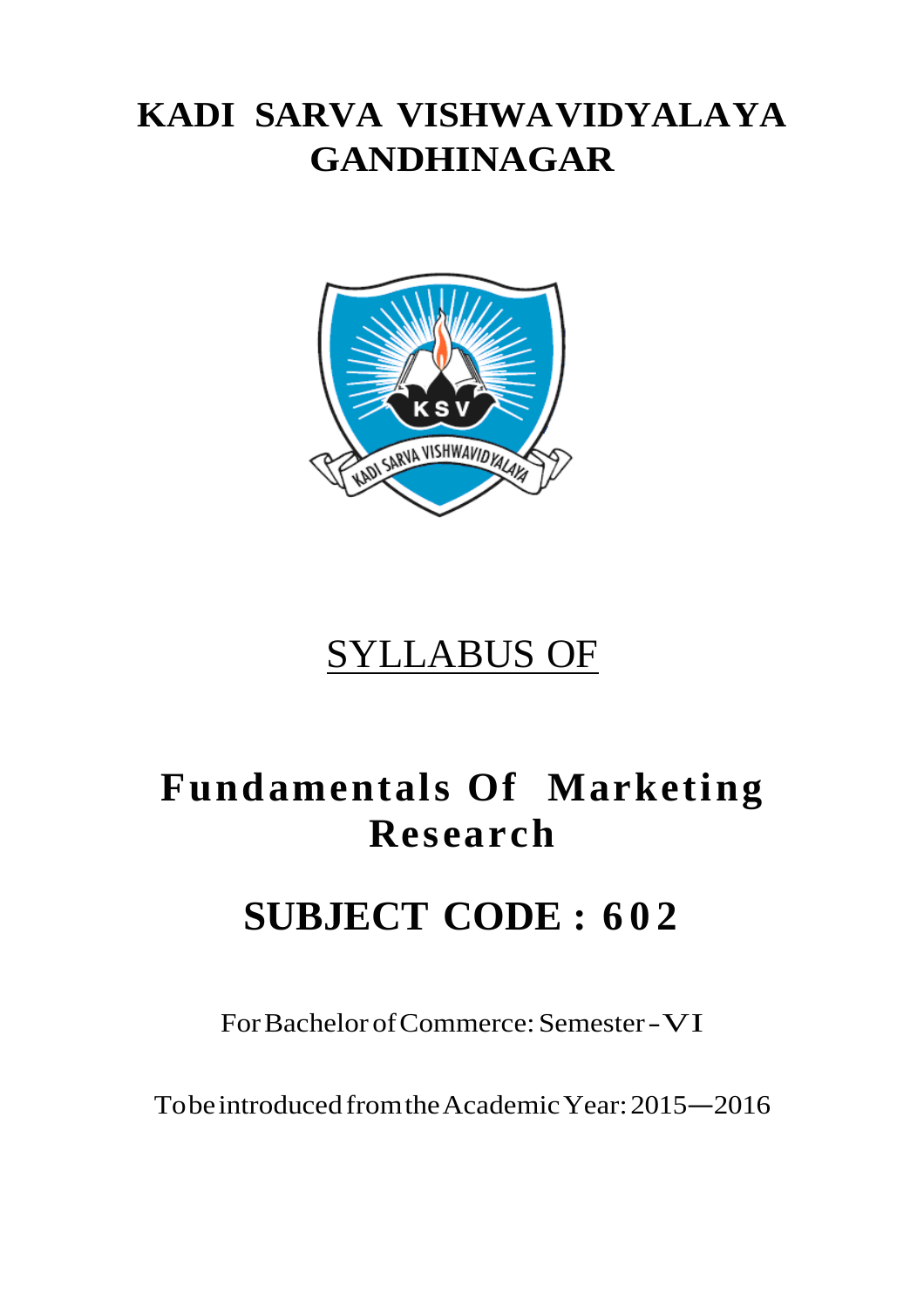## **KADI SARVA VISHWAVIDYALAYA**

## **B.Com. Semester VI**

## **B.Com 602**

#### **FUNDAMENTALS OF MARKETING RESEARCH - 602**

#### **A. RATIONALE**

The knowledge of this subject is required for the students of commerce who wish to choose higher education or Industry/field as their career. This course is designed to develop understanding of fundamental concepts of Marketing research, Role and important functions of Marketing Manager.

## **B. COURSE OBJECTIVE**

The course is designed to achieve the following objectives.

- A. To understand the fundamental concepts of marketing research andscope of marketing research.
- B. To understand the importance of marketingresearch, marketing of services, international marketing and to identify the present opportunities in the field of marketing research, marketing of services and international marketing.
- C. To develop the knowledge of marketing research, developmentsin national and international markets, and various types services and marketing of such services.
- D. To develop the understanding of ethics in the field of marketing and their importance in survival of an entity.

#### **C. EXPECTED LEARNING OUTCOMES OF THE PROGRAMME**

Students will:

- Get awareness about the fundamental concepts of marketing research and role of market research in commerce.
- Get awareness about various managerial skills to be required in the field of marketing management in routine life.
- Get awareness about the changes taking place in the field of marketingenvironment in the global context.
- Get awarenessabout importance of marketing research, new developments in national and international markets, and various types' services and their importance in commerce.

| <b>UNITS</b> | <b>TOPIC</b>                                | <b>INSTRUCTIONAL</b><br><b>HRS</b> | <b>WEIGHTAGE</b><br>$\frac{1}{2}$ |
|--------------|---------------------------------------------|------------------------------------|-----------------------------------|
|              | Marketing research                          |                                    | 20%                               |
|              | <b>Marketing Research Process</b>           |                                    | 20%                               |
|              | <b>Ethical Issues In Marketing Research</b> |                                    | 20%                               |
|              | <b>International marketing Concepts</b>     |                                    | 20%                               |
|              | <b>Marketing Of Services</b>                |                                    | 20%                               |
|              | <b>OTAL</b>                                 |                                    | 100                               |

#### **D. SCHEME OF TEACHING AND ASSESSMENT**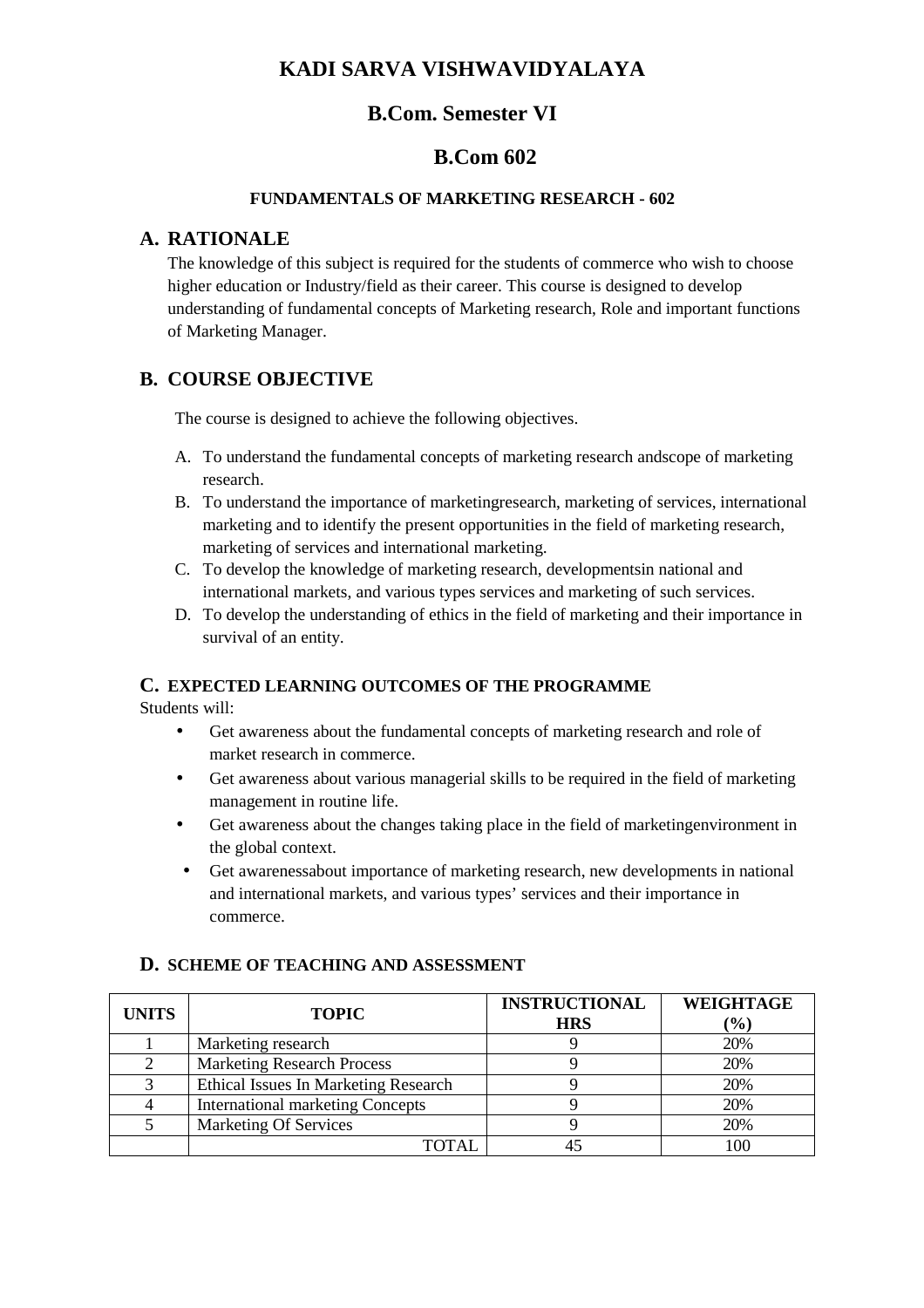| <b>Subject</b><br>code |                                                        |               | <b>Teaching scheme</b> |          | <b>Scheme of Examination</b> |                      |          |              |
|------------------------|--------------------------------------------------------|---------------|------------------------|----------|------------------------------|----------------------|----------|--------------|
|                        | <b>Subject title</b>                                   | <b>Credit</b> | Theory/                |          | University<br>theory         |                      |          | <b>Total</b> |
|                        |                                                        |               | <b>Practical</b>       | tutorial | Hrs.                         | Max.<br><b>Marks</b> | internal | <b>Marks</b> |
| B.com<br>602           | <b>FUNDAMENTALS</b><br>OF MARKETING<br><b>RESEARCH</b> | 4             | $3+1=4$                |          | 3                            | 60                   | 40       | 100          |

## **Note: Internal marks are divided in three categories:**

- 1) Sessional exam carries 20 marks.
- 2) 1 assignment submission of 10 marks in the subject during the semester.
- 3) 1 project submission of 10 marks in the subject during the semester

## **E. COURSE CONTENT**

| Unit<br><b>Number</b> | Unit/Title Of Unit                                                                                                                                                                                                                                                                                                                                                                                                                  | Number of<br>hours<br>required | weight<br>age |
|-----------------------|-------------------------------------------------------------------------------------------------------------------------------------------------------------------------------------------------------------------------------------------------------------------------------------------------------------------------------------------------------------------------------------------------------------------------------------|--------------------------------|---------------|
| 1.                    | Marketing research<br>Introduction, meaning of marketing research, definition of marketing<br>research, importance of marketing research, objectives of marketing<br>research, scope of marketing research, procedure of marketing research,<br>market research vs. marketing research, advantages (utility) of<br>marketing research, limitations of marketing research.                                                           | 9                              | 20%           |
| 2.                    | <b>Marketing Research Process</b><br>Importance of marketing process, scope and role of marketing research,<br>types of marketing research, advantages, limitations, marketing<br>research process, sampling, questionnaire, methods of data collection,<br>secondary data, primary data, difference between secondary data and<br>primary data, survey techniques, observation techniques, panel<br>research, experimental method. | 9                              | 20%           |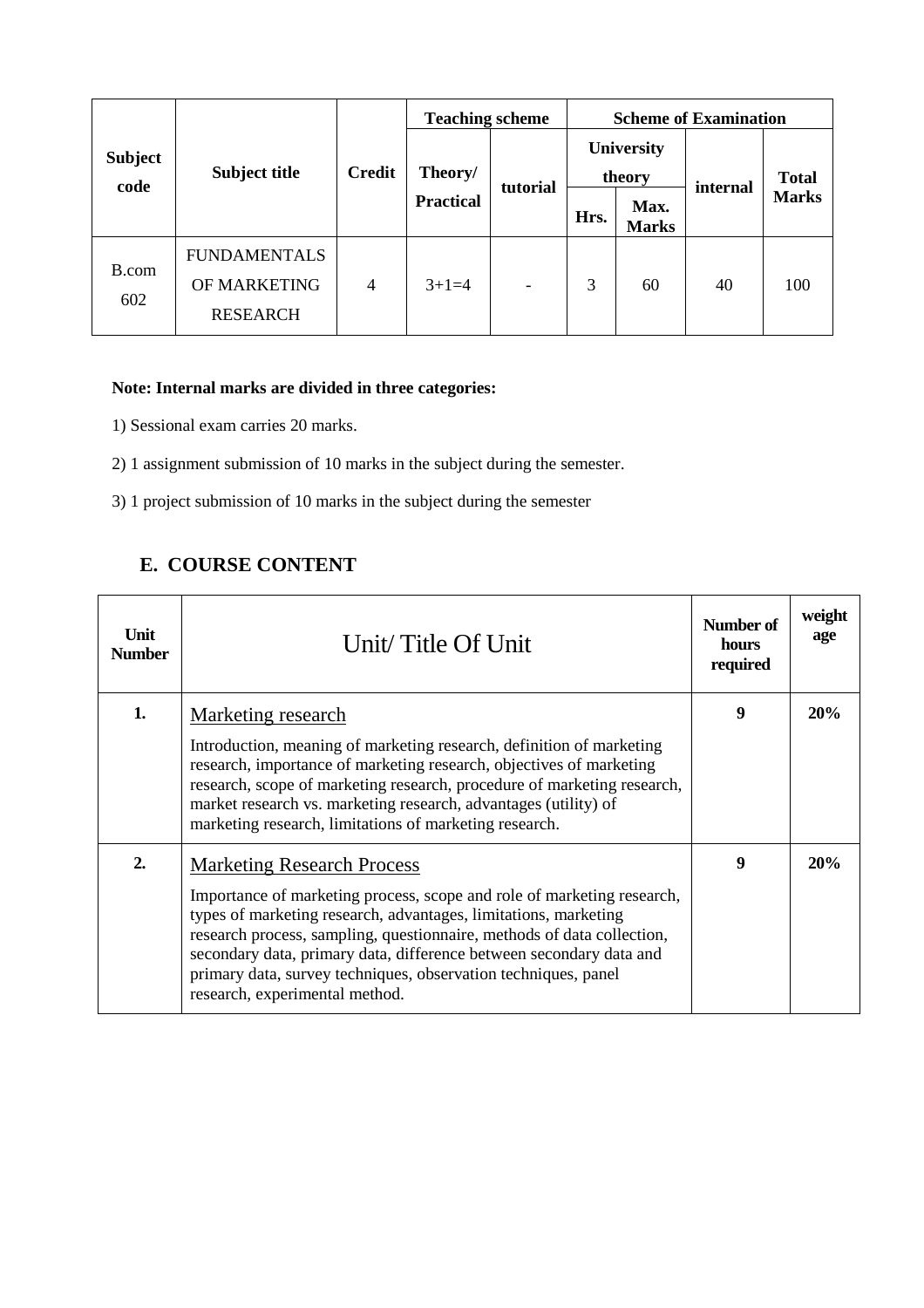| 3. | Ethical Issues In Marketing Research<br>Introduction, what are the ethical problems in marketing research?<br>Characteristics and assumptions of ethics, nature and details of ethical<br>problems, ethical problems of market research (ethical problems with<br>regards to clients, research agency, respondents-customers), rights of<br>respondents, marketing research in India, case-1 & 2. | 9  | 20% |
|----|---------------------------------------------------------------------------------------------------------------------------------------------------------------------------------------------------------------------------------------------------------------------------------------------------------------------------------------------------------------------------------------------------|----|-----|
| 4. | <b>International marketing Concepts:</b><br>Emergence of global marketing, country wise marketing strategies,<br>global marketing environment, major global marketing decisions.                                                                                                                                                                                                                  | 9  | 20% |
| 5. | <b>Marketing Of Services:</b><br>Nature and scope of services, classification of services, peculiar<br>features of services, problems of a service organization,<br>determinants of service quality, marketing mix for marketing of<br>services.                                                                                                                                                  | 9  | 20% |
|    | <b>Total Hours</b>                                                                                                                                                                                                                                                                                                                                                                                | 45 | 100 |

## **F. RECOMMENDED BOOK & REFERENCE MATERIALS:**

- GORDON,E., AND DR. NATARAJAN, K.,FINANCIAL MARKETS AND SERVICES, HIMALAYA PUBLISHING HOUSE, SIXTH EDITION, NEW DELHI
- KHAN. M.Y., JAIN.P.K. FINANCIAL MANAGEMENT, TATA MACGRAW HILL, NEWDELHI.
- R.S.N. PILLAI AND BAGAVATHI., MODERN MARKETING (PRINCIPLES AND PRACTICES), S. CHAND & COMPANY LTD., RAM NAGAR, NEW DELHI. FOURTH REVISED AND ENLARGED EDITION.
- SUDHIR PRAKASHAN- AHMEDABAD, FUNDAMENTALS OF MARKETING MANAGEMENT, FIRST EDITION.
- S.A. SHERLEKERMARKETING MANAGEMENT (INTEGRATED VALUE-BASED MANAGERIAL APPROACH UNDER CURRENT MARKET DRIVEN AND COMPETITIVE GLOBAL MARKETING) HIMALAYA PUBLISHUNG HOUSE (THIRTEENTH REVISED EDITION**)**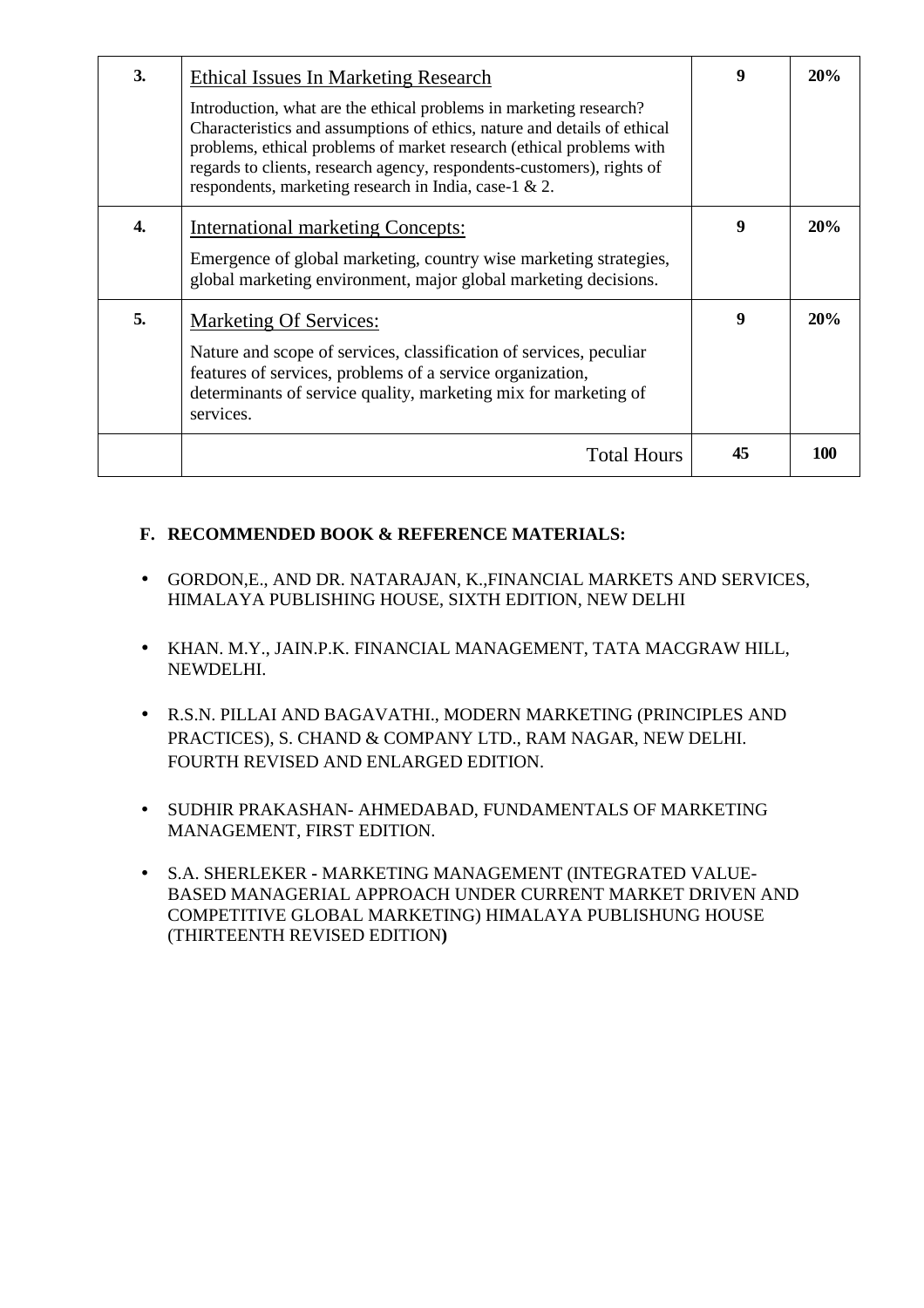# **KADI SARVA VISHWAVIDYALAYA GANDHINAGAR**



# SYLLABUS OF

# **International Economics SUBJECT CODE : 6 0 3**

For Bachelor of Commerce: Semester -VI

To be introduced from the Academic Year: 2015 –2016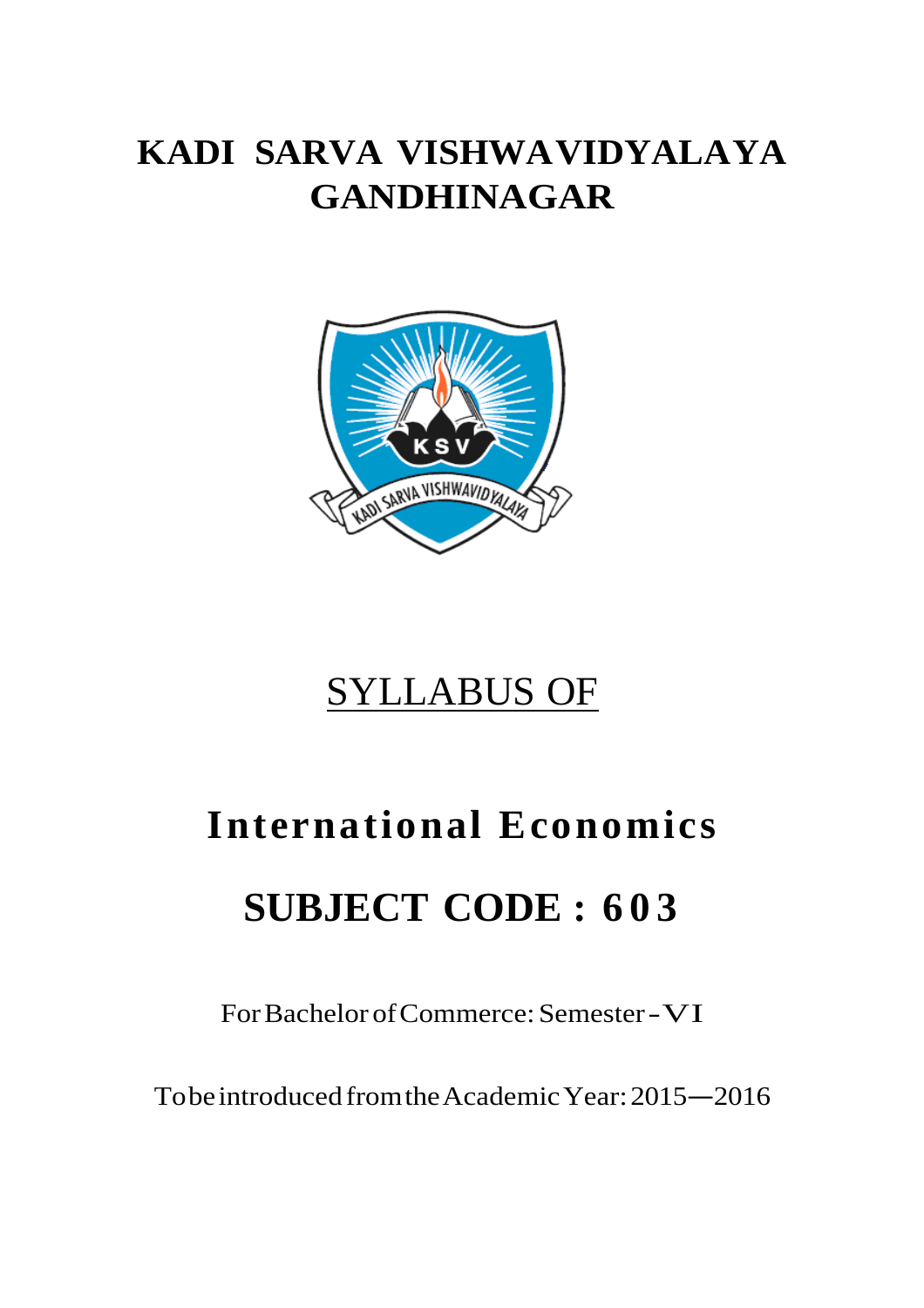#### **KADI SARVA VISHWAVIDYALAYA**

#### **B.COM – SEMESTER -6**

#### **B.COM 603 INTERNATIONAL ECONOMICS**

#### **[A] RATIONALE**

International economics helps students to learn about Global economy. They will come to know about the trade and tariff, various exchange rate theories and policies which help the students to understand the current affairs of the economy.

#### **[B] OBJECTIVES**

The objective of the International Economics is to help to understand how the economy works, helps to interpret the past, it makes our world comprehensive and help us to think intelligently about the future. It helps us to make better commercial and financial decision and participate more fully in democratic life. It helps to students to understand the international fluctuations of the world economies.

#### **[C] EXPECTED LEARNING OUTCOMES OF THE PROGRAM**

Students will learn about the good understanding of the world Economy. Will be able to understand how economic decision impacts the world Economy.

# **[D]SCHEME OF TEACHING AND ASSESSMENT:**

| <b>UNITS</b>     | <b>TOPICS</b>                                                        | <b>INSTRUCTIONAL HRs.</b> | WEIGHTAGE (%) |
|------------------|----------------------------------------------------------------------|---------------------------|---------------|
| 1.               | <b>Free Trade Vs Protection</b>                                      | 10                        | 20            |
| $\overline{2}$ . | <b>Theories of Intervention</b>                                      | 15                        | 35            |
| 3.               | <b>Foreign Exchange Rate</b>                                         | 10                        | 25            |
| 4.               | <b>International Organization</b><br><b>Objectives and Function.</b> | 10                        | 20            |
|                  | <b>TOTAL</b>                                                         | 45                        | 100%          |

|                        |               |                                              | <b>Teaching Scheme</b>       |                              |      | <b>Exam Scheme</b>          |                                      |                       |
|------------------------|---------------|----------------------------------------------|------------------------------|------------------------------|------|-----------------------------|--------------------------------------|-----------------------|
| <b>Subject</b><br>Code | <b>Credit</b> | <b>Subject Title &amp;</b><br>Code           | Theory /<br><b>Practical</b> | <b>Tutorial</b>              |      | University<br><b>Theory</b> | <b>Internal</b><br>practical<br>work | <b>Total</b><br>marks |
|                        |               |                                              |                              |                              | Hrs. | <b>Max</b><br><b>Marks</b>  | <b>Max</b><br><b>Marks</b>           |                       |
| 603                    | 4             | <b>INTERNATIONAL</b><br><b>ECONOMICS 603</b> | $3+1=4$                      | $\qquad \qquad \blacksquare$ | 3    | 60                          | 40                                   | 100                   |

#### **Note: Internal marks are divided in 3 categories:**

1.) Session Exam carries 20 marks; a 3 hrs theory exam of the subject is conducted.

2.) 1 Assignment submission of 10 marks in the subject during the semester.

3.) 1 Project submission of 10 marks in the subject during the semester.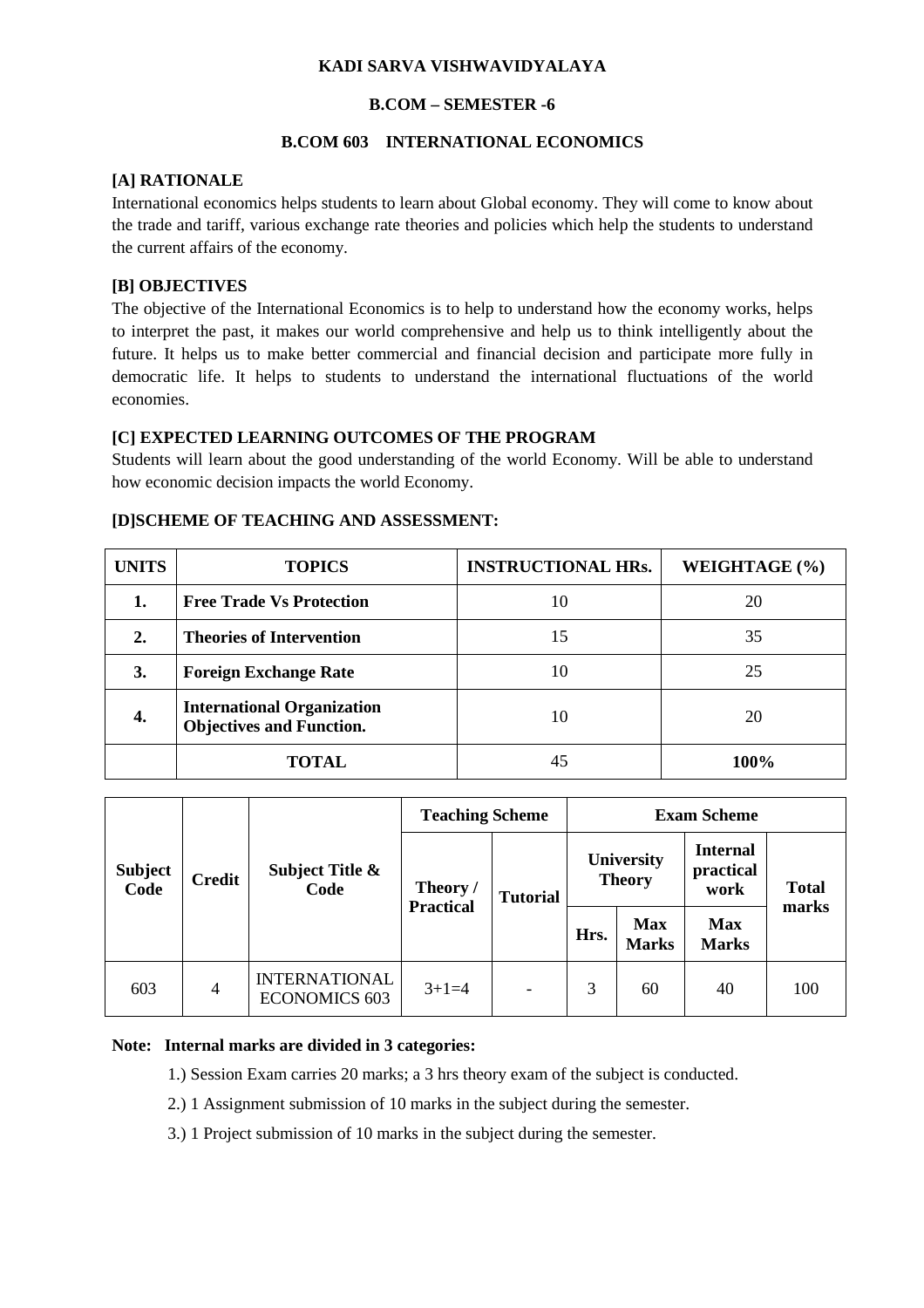### **MODEL ASSIGNMENT QUESTION –**

- 1. Examine case for and against free trade.
- 2. Discuss various positive and negative elements of protection.
- 3. Elaborate different effects of import quota.
- 4. Explain objectives and impacts of tariff.
- 5. What are the types of foreign exchange rate?
- 6. Examine the determinants of fixed exchange rate.
- 7. What are the functions of IBRD and IMF

#### **MODEL PROJECT TOPICS –**

- 1. Free trade Vs protection
- 2. SEZ as an industrial vision of Gujarat
- 3. Recent foreign trade policy in India
- 4. Exchange rate determination in international market
- 5. IBRD and India

(Current economic topics will be given to the students for project work)

#### **[E] COURSE CONTENT**

| $Sr. N0$ . | <b>Particulars</b>                                          | No. of lectures required |
|------------|-------------------------------------------------------------|--------------------------|
| 1          | <b>Free Trade Vs Protection</b>                             | 10 hours                 |
|            | Importance of International trade.                          |                          |
|            | Case for free trade.                                        |                          |
|            | Case against free trade.                                    |                          |
|            | Case for Protection.                                        |                          |
|            | Case against Protection.<br>$\bullet$                       |                          |
| 2.         | <b>Theories of Intervention</b>                             | 15 hours                 |
|            | A). Tariff                                                  |                          |
|            | Concept and Objectives of tariff.<br>٠                      |                          |
|            | Classification of tariff.<br>$\bullet$                      |                          |
|            | Effects of tariff.                                          |                          |
|            | Optimum tariff, Dumping.                                    |                          |
|            | <b>B</b> ). Import Quota                                    |                          |
|            | Concept and Objective of import quota.                      |                          |
|            | Classification of Import quota.                             |                          |
|            | Effects of import quota.                                    |                          |
|            | Comparison between tariff and import quota.                 |                          |
| 3.         | <b>Foreign Exchange Rate</b>                                | 10 hours                 |
|            | Meaning and types of exchange rate.<br>$\bullet$            |                          |
|            | Exchange rate determination.                                |                          |
|            | Case for fixed exchange rate.<br>$\bullet$                  |                          |
|            | Case against fixed exchange rate.<br>٠                      |                          |
|            | Case for flexible exchange rate.<br>٠                       |                          |
|            | Case against flexible exchange rate.<br>$\bullet$           |                          |
|            | Factors affecting exchange rate.<br>$\bullet$               |                          |
|            | Purchasing power parity theory.<br>$\bullet$                |                          |
| 4.         | <b>International Organization - Objectives and Function</b> | 10 hours                 |
|            | <b>IMF</b><br>$\bullet$                                     |                          |
|            | <b>IBRD</b>                                                 |                          |
|            | <b>IDA</b><br>$\bullet$                                     |                          |
|            | ADB<br>$\bullet$                                            |                          |
|            | <b>IFAD</b>                                                 |                          |
|            | <b>IFC</b>                                                  |                          |
|            | <b>WTO</b>                                                  |                          |
|            | <b>SAARC</b>                                                |                          |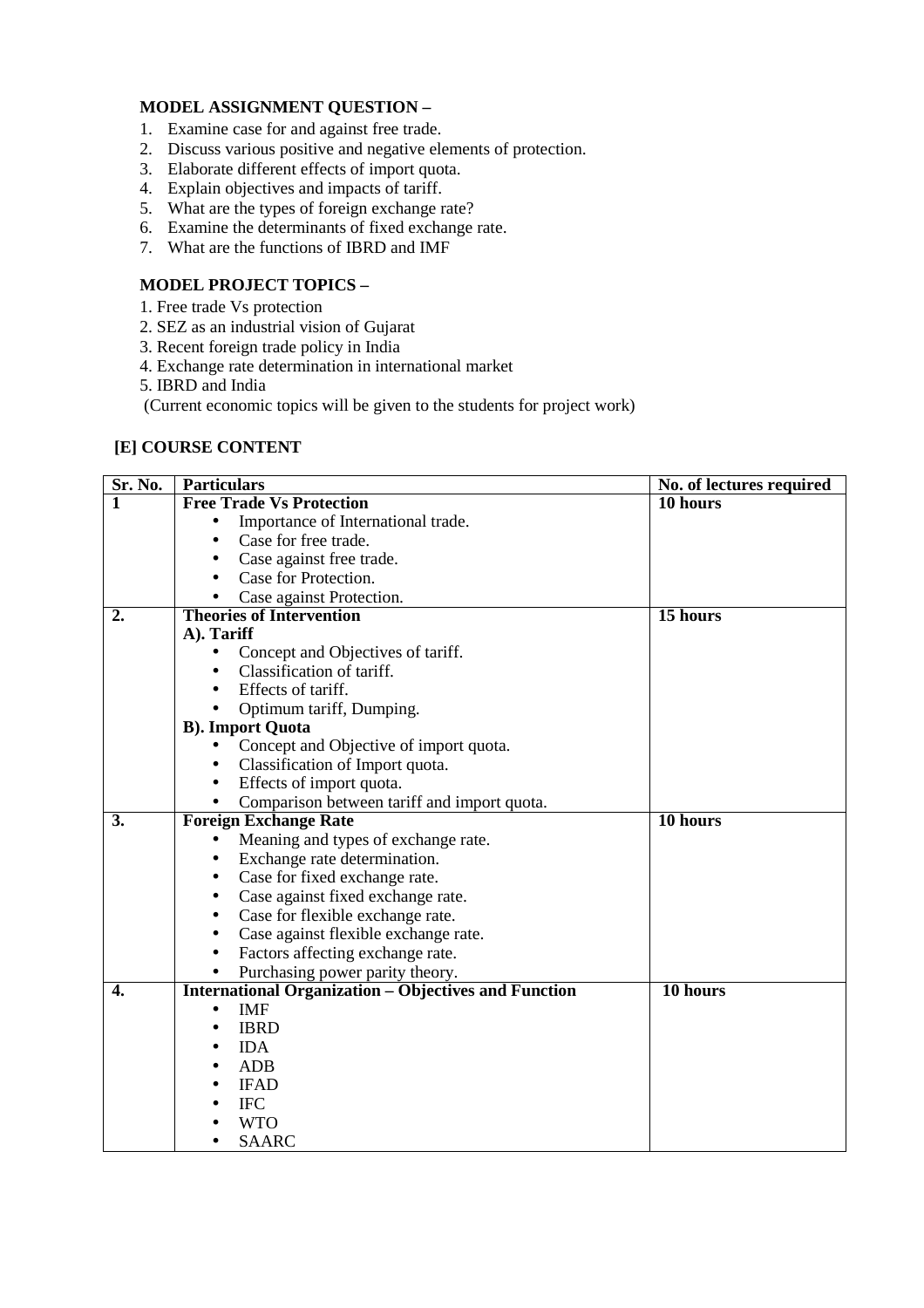## **Note: Requirement of lectures is subject to change as per need of students understanding.**

## **[F] RECOMMENDED BOOKS & REFERENCE MATERIALS**

- 1. International Trade ByM.L.Jhingan
- 2. International Trade by Chacholedes
- 3. Indonomics from CHRONICLE MARCH 2009/Latest edition
- 4. International Economics ByTiwari& Bhatt
- 5. International Economics By Dr. G.C.Singhai

## **[G] PAPERSCHEMEANDSTYLE**

|                                         |                                                | ExamNo.            |
|-----------------------------------------|------------------------------------------------|--------------------|
|                                         |                                                |                    |
|                                         | KADISARVAVISHWAVIDYALAYA                       |                    |
| Date: $/$ /                             | UniversityExam20_                              | Marks:60           |
| <b>Subject: International Economics</b> | <b>B.Com.SEM-VI</b><br><b>CODE - B.COM 603</b> | <b>Time:3Hours</b> |
| $\overline{Q-1(A)}$ Compulsory question |                                                |                    |
| Q-1(B) Compulsory question              |                                                |                    |
| $Q-2(A)$                                |                                                |                    |
| $Q-2(B)$                                |                                                |                    |
|                                         | <b>OR</b>                                      |                    |
| $Q-2(A)$                                |                                                |                    |
| $Q-2(B)$                                |                                                |                    |
| $Q-3(A)$                                |                                                |                    |
| $Q-3(B)$                                |                                                |                    |
|                                         | <b>OR</b>                                      |                    |
| $Q-3(A)$                                |                                                |                    |
| $Q-3(B)$                                |                                                |                    |
| $Q-4(A)$                                |                                                |                    |
| $Q-4(B)$                                |                                                |                    |
|                                         | <b>OR</b>                                      |                    |
| $Q-4(A)$                                |                                                |                    |
| $Q-4(B)$                                |                                                |                    |
| Q-5(A) Answer in Brief                  |                                                |                    |
| Q-5(B) Multiple Choice Questions        |                                                |                    |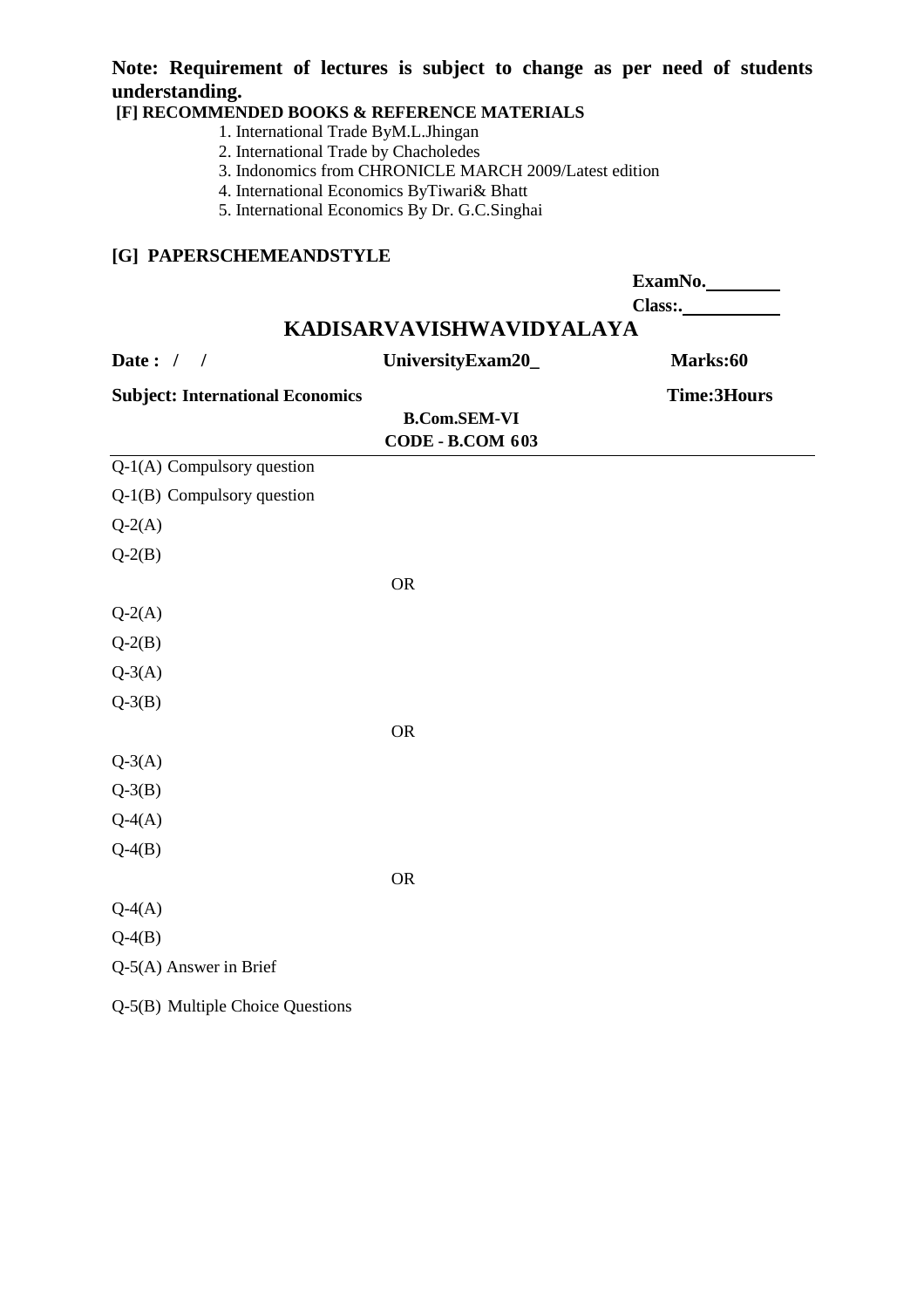# **KADI SARVA VISHWAVIDYALAYA GANDHINAGAR**



# SYLLABUS OF

# **Commercial Communication - V SUBJECT CODE : 6 0 4**

For Bachelor of Commerce: Semester -VI

To be introduced from the Academic Year: 2015 –2016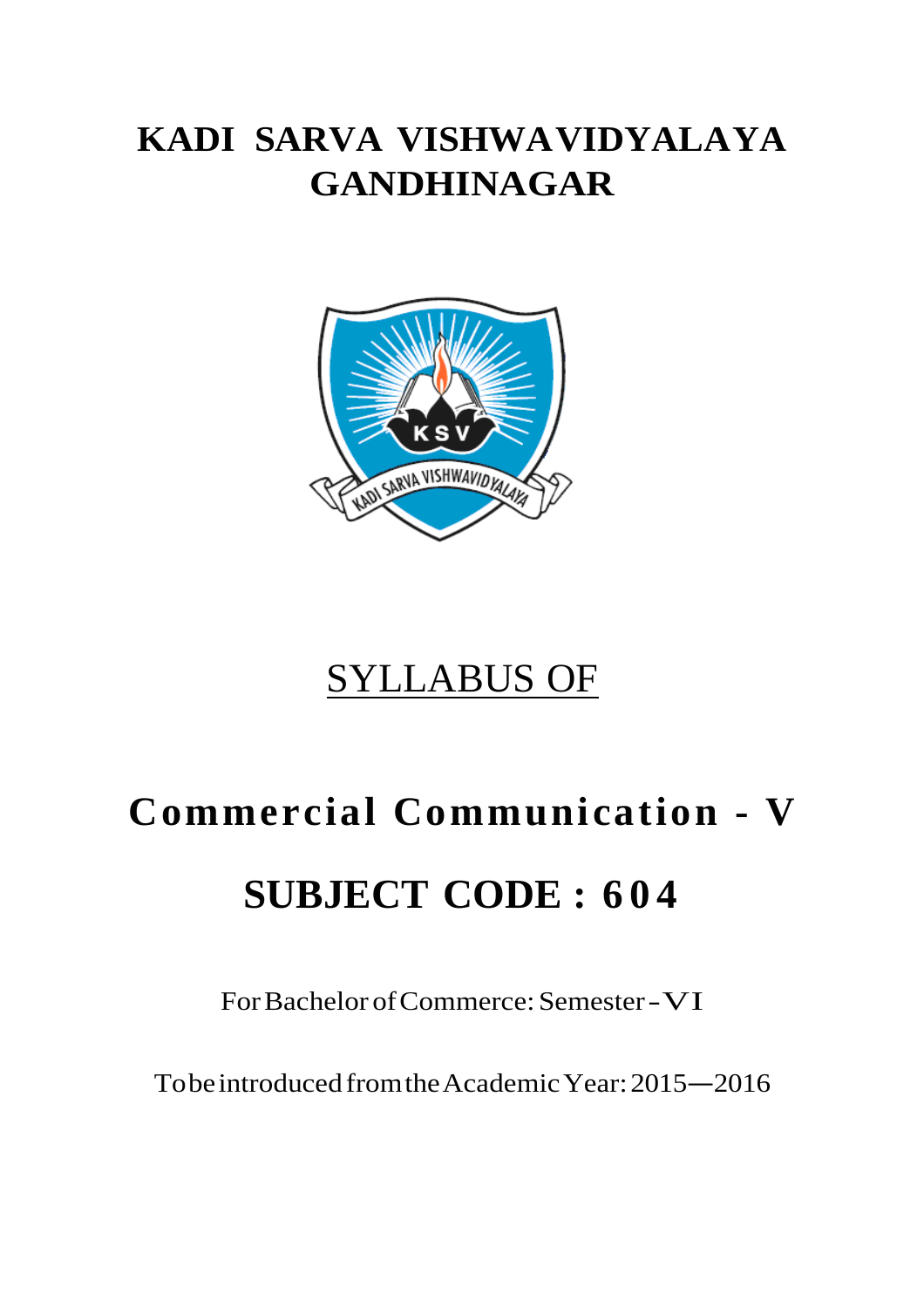#### **KADI SARVA VISHWAVIDYALAYA**

#### **B.COM – SEMESTER - VI**

#### **B.COM 604 Commercial Communication- V**

#### **[A] RATIONALE**

At present most of the major industries of the world are controlled. To overcome lack of Entrepreneurship, it is imperative for a Commerce Degree Holder to promote "Advanced Commercial communication Education". In such situation it is important for the Commerce students to get in touch with Office Management and to acquire proficiency in oral and written communication skills. Hence this subject is added in the curriculum.

#### **[B] OBJECTIVES**

Commercial Communication is designed to develop the communication skills of the participants and to maintain the academic excellence that was once its hallmark and infuse new energy into all the academic programmes. At the end of the course, the participants should be able to:

- 1. Improve the organization and structure of the written communication.
- 2. Write effective business report
- 3. Apply basic rules of grammar.
- 4. Apply guidelines in using effective writing style.
- 5. Use of multimedia in commercial world for the purpose of communication.
- 6. Improve confidence in writing Interview, reference, testimonial, appointment, promotion,resignation letter
- 7. Develop presentation skill

#### **[C] EXPECTED LEARNING OUTCOMES OF THE PROGRAM**

- 1. Students will get idea about the hurdles of the language.
- 2. Describe and use effective interpersonal communication and listening skills.
- 3. Identify the various aspects of the organizational setting for business communication
- 4. Students will improve in writing skill
- 5. Students will easily get in touch with their communicative aspects.

6. Students will become more relevant to contemporary market demand and will become more techno savvy.

7. Students will create skills that can raise their employability level.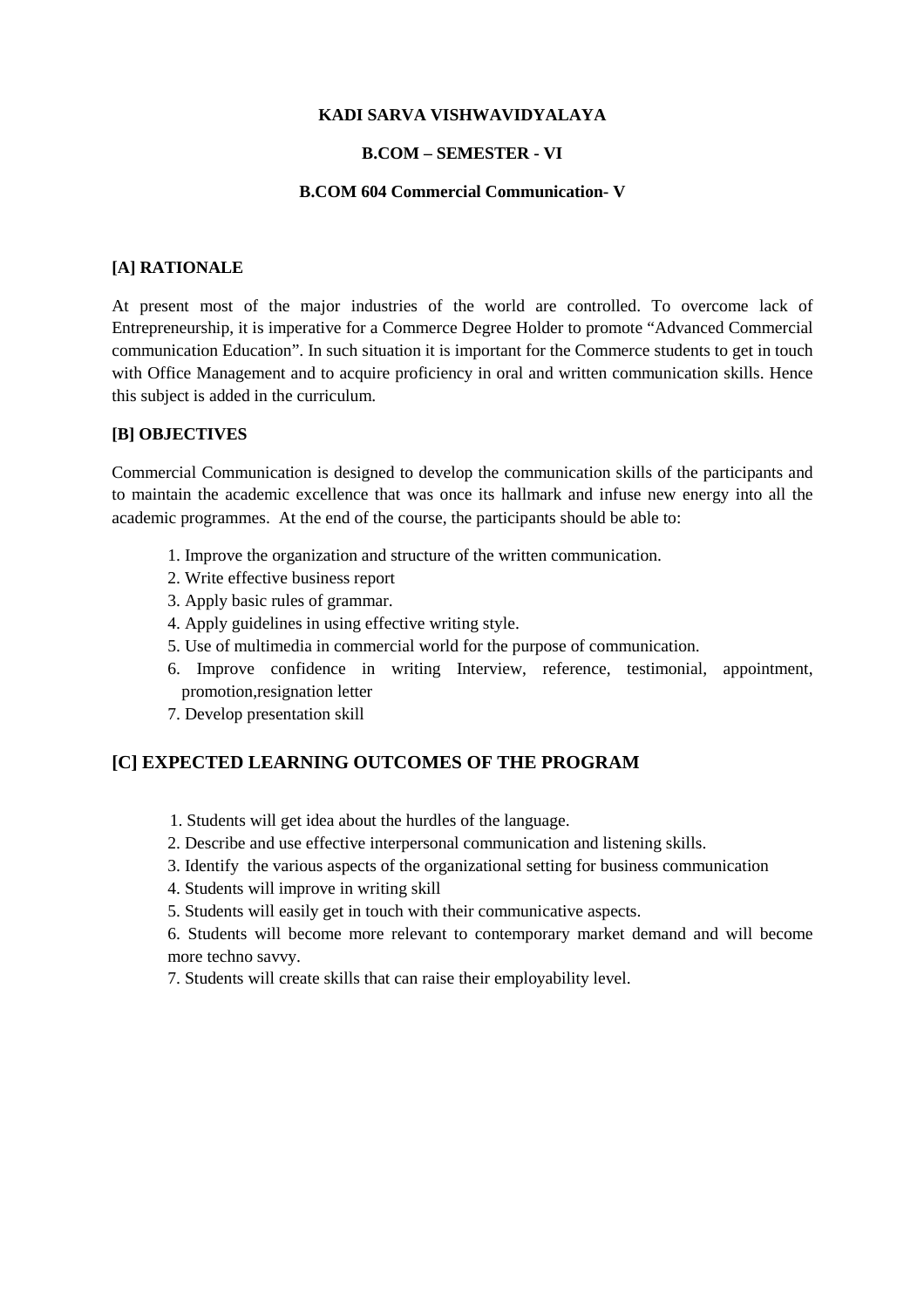| <b>SEGMENT</b>     | <b>TOPICS</b>                                                                                                                                            | <b>THEORY</b><br><b>HOURS</b> | <b>WEIGHTAGE</b><br><b>Marks</b> | <b>WEIGHTAGE</b><br>(%) |
|--------------------|----------------------------------------------------------------------------------------------------------------------------------------------------------|-------------------------------|----------------------------------|-------------------------|
| I                  | <b>TEXT: Silver Lining, (A Text Book</b><br>for College Students) Orient<br><b>Blackswan Publishers, 2015, Board of</b><br><b>Editors, First Edition</b> | 08                            | 12 Marks                         | 20 %                    |
|                    | <b>Short Stories:1. The Thief 2. The</b><br><b>Gold Frame</b>                                                                                            |                               |                                  |                         |
|                    | Prose: 1. How much Land does a man<br><b>Need? 2. Good Manners</b>                                                                                       |                               |                                  |                         |
|                    | Poetry: 1. The feeling of the Bunyan<br><b>Tree</b>                                                                                                      |                               |                                  |                         |
|                    | 2. If                                                                                                                                                    |                               |                                  |                         |
| $\mathbf{I}$       | <b>Presentation skill</b>                                                                                                                                | 08                            | 12 Marks                         | 20 %                    |
| $\mathop{\rm III}$ | A. Business<br><b>Reports</b>                                                                                                                            | 10                            | 12 Marks                         | 20 %                    |
|                    | B. Interview, reference,<br><b>Testimonial, Appointment,</b><br>Confirmation, Promotion,<br><b>Retrenchment, Resignation</b><br>Letters                  | 09                            | 12 Marks                         | 20 %                    |
|                    | C. Modern Technology in<br>Communication                                                                                                                 | 10                            | 12 Marks                         |                         |
|                    |                                                                                                                                                          |                               | <b>60 Marks</b>                  | 100%                    |

### **[D] SCHEME OF TEACHING AND ASSESSMENT**

|                        |                                                                      |                | <b>Teaching Scheme</b>      |          |            |                             | <b>Exam Scheme</b> |                            |              |
|------------------------|----------------------------------------------------------------------|----------------|-----------------------------|----------|------------|-----------------------------|--------------------|----------------------------|--------------|
| Sr.<br>No.             | <b>Subject Title</b>                                                 |                |                             |          |            | University<br><b>Theory</b> |                    | <b>Internal</b>            | <b>Total</b> |
| <b>Subject</b><br>Code | & Code                                                               | <b>CREDIT</b>  | Theory/<br><b>Practical</b> | Tut      | <b>Hrs</b> | <b>Max</b><br><b>Marks</b>  | <b>Hrs</b>         | <b>Max</b><br><b>Marks</b> | <b>Marks</b> |
| <b>B.COM</b><br>604    | <b>COMMERCI</b><br>AL<br><b>COMMUNIC</b><br><b>ATION-IV</b><br>(604) | $\overline{4}$ | $3+1=4$                     | $\Omega$ | 3          | 60                          | 3                  | 40                         | 100          |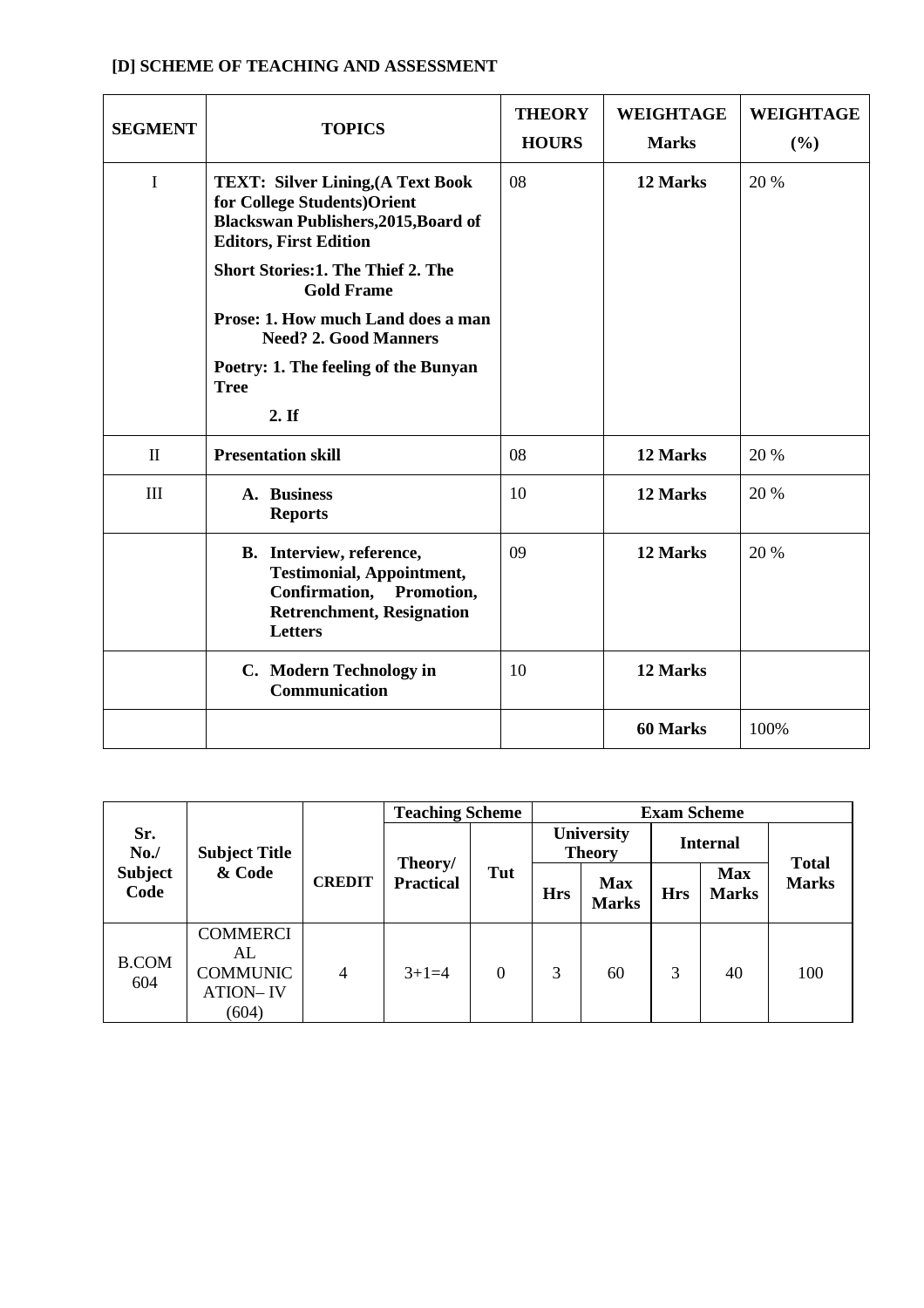#### **ASSIGNMENT:**

The college is going to provide a workbook as a part of an assignment, which carries10 internal marks. Students have to submit fully filled workbook at the end of semester.

OR

The students are asked to write exercises with answers from the Text Book.

#### **PROJECT TITLES:**

The following are proposed titles of project work, which carries 10 internal marks.

- Collect information about other multimedia and their uses
- Presentations, Role play from the textual stories
- Prepare a power point presentation on any of the topics
- Collect copies of promotion, resignation, confirmation, appointment letters

#### [E] COURSE CONTENT:

Unit 1 :TEXT: Silver Lining,(A Text Book for College Students)Orient Blackswan

Publishers,2015,Board of Editors, First Edition

Short Stories:1. The Thief 2. The Gold Frame

Prose: 1. How much Land does a man Need? 2. Good Manners

Poetry: 1. The feeling of the Bunyan Tree 2. If

**Unit 2:** Presentation skill

- 2.1Purpose
- 2.2 Kinds of presentation

2.3 Factors of presentation

2.4How to give effective presentation?

- 2.5Strategies of presentation skill
- 2.6 Structure of presentation
- 2.7Support

#### **Unit 3: Individual Reports/Committee Reports**

3.1 Report on negligence of duty of the staff

3.2 Report on declining in sale and suggestions to over come it.

3.3 Proposal for the re organization of the office

3.4 A report into pilferage in the department and suggesting remedial measures

3.5 A report about computerize activities of the department

#### **Unit 4: Interview, Reference, Testimonial, Appointment, Confirmation, Promotion, Retrenchment, Resignation**

4.1.1 Interview: A letter asking the applicant to appear for an interview

4.1.2 A letter asking the applicant to appear in written test followed by an interview

4.2. Reference:

4.2.1 A letter from a prospective employer to a referee

4.2.2 A letter asking for reference

4.2.3 Reply from the reference ( A favorable reply)

4.2.4 An unfavorable reply from the referee

- 4.3 Testimonial
- 4.3.1 A testimonial by a person of a high position
- 4.3.2 A testimonial by the principal of a college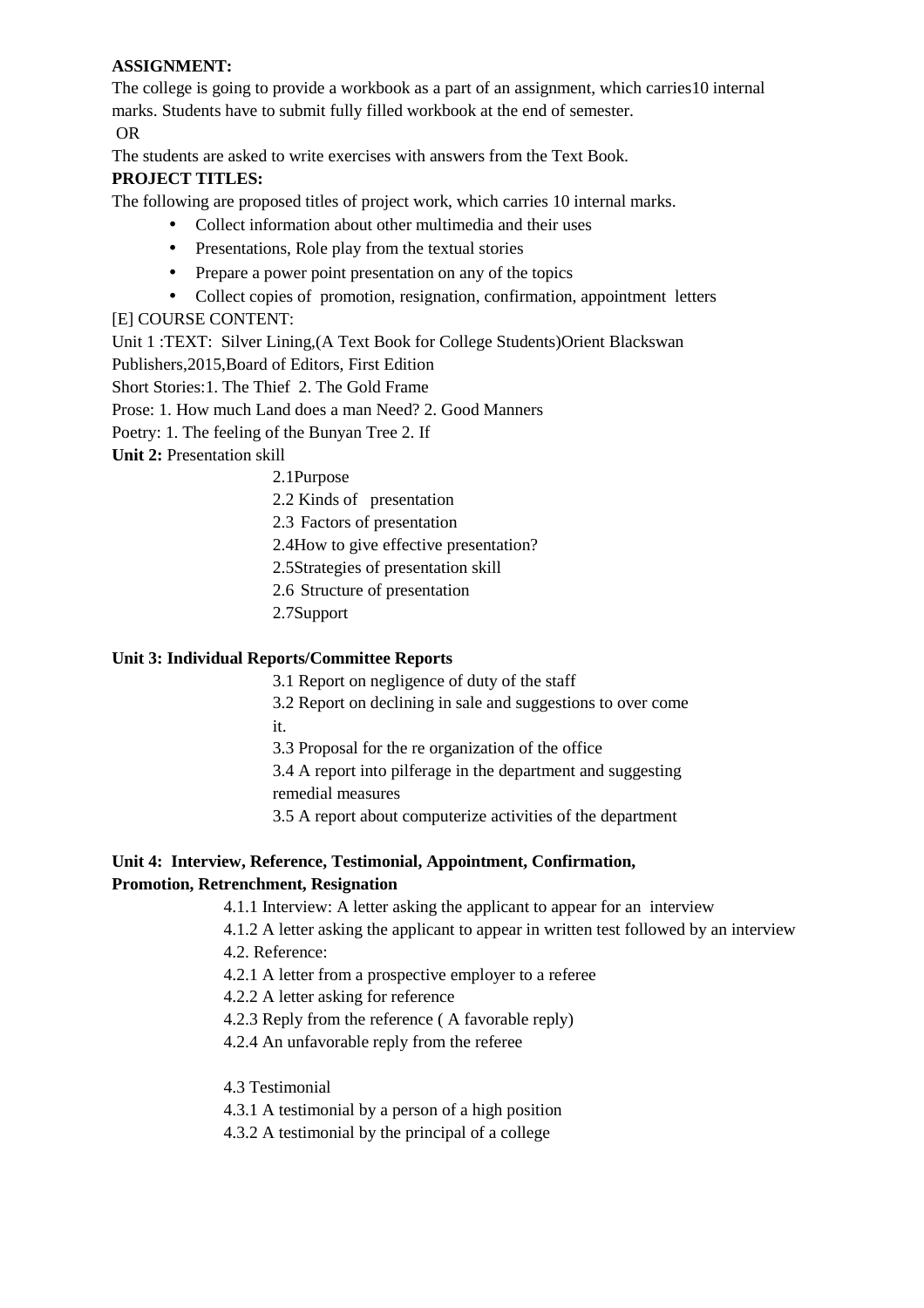- 4.3.3 A testimonial by an employer
- 4.4 Letters of Appointment
- 4.5 Confirmation
- 4.5.1 A letter of Confirmation
- 4.6 Promotion
- 4.6.1 A letter of promotion
- 4.7 Retrenchment
- 4.8 Resignation letter

#### **Unit 5: Modern Technology in Communication**

- 5.1 Introduction
- 5.2 Internet
- 5.2.1 Access to Internet
- 5.2.2 World wide web (WWW)
- 5.3 Multimedia
- 5.4 Effective use of U tube, TED Talk, Slideshow, website
- 5.5 Mobile phones
- 5.5.1 Advantages of Mobile Technology
- 5.5.2 History of SMS
- 5.5.3 Short Message Service (SMS)
- 5.6 Electronic Mail
- 5.6.1 Disadvantage
- 5.6.2 Guidelines for Writing E-mail Messages
- 5.6.3 E-Mail Abbreviations and Acronyms
- 5.7 Netiquette

#### **[F] RECOMMENDED BOOKS & REFERENCE MATERIALS**

1. Sharma, R.C. *Business Correspondence and Report Writing.* Krishna Mohan Tata McGrawhill Publishing Co.

2. Korlahalli, J.S., Rajendrapal .*Essentials of Business Communication*. Sultan Chand and Sons. New Delhi

3. Kaul,Asha.Business *Communication*. Prentice Hall Of India Pvt Ltd., New Delhi.

4. Rai.U.S.,S.M.Rai*Business Communication*. Himalaya Publication, Mumbai.

5.Ramon, Meenakshi, *Business Communication*. Prakash Sing OUP, New Delhi."Oxford Business English Dictionary, OUP, New Delhi.

6. Business communication today,CourtlandL.Bovée - John V.Thill - Barbara E.Schatzman - Pearson Custom Pub. – 2003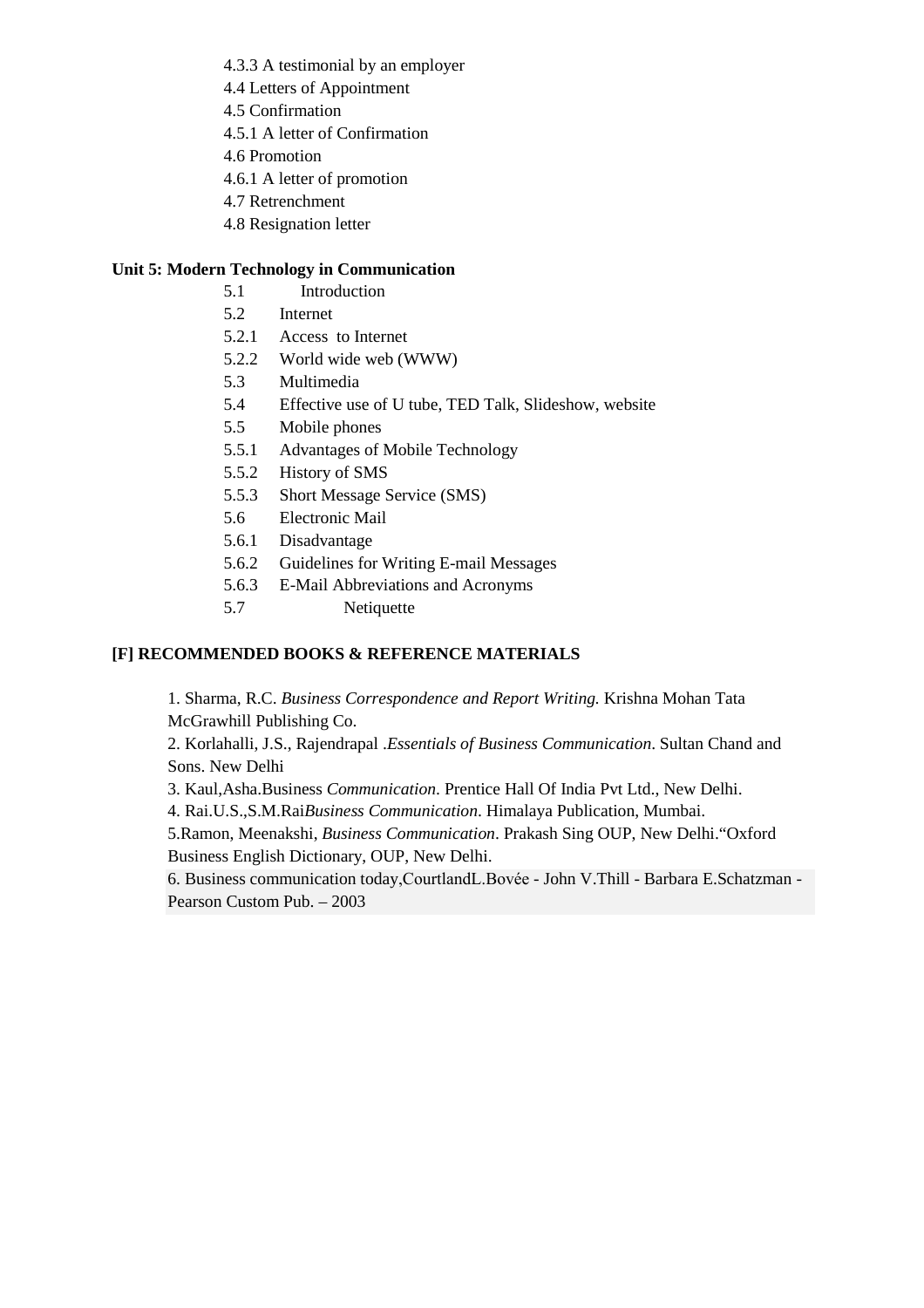**ExamNo.** 

**Class:.** 

# **KADISARVAVISHWAVIDYALAYA**

**Date : / / UniversityExam20\_ Marks:60** 

**Subject:** Commercial Communication V Time: 3Hours

#### **B.Com.SEM-VI**

#### **CODE - B.COM 604**

#### **Format of University Question Paper with the allocation of Mark**

| <b>Compulsory Question</b><br>$Q-2(A)$<br>Long answer questions or Short Notes , not more than in 150 words<br>(Any One out of Two)<br>$Q-2(B)$<br>Short Answer Questions from Text(Any Three out of Five), not more than<br>in 150 words<br>$Q-3$<br>Business Report(Long answer questions; any one out of Two)<br><b>Committee report</b><br><b>OR</b><br><b>Individual report</b><br>$\overline{Q}$ -4 $(A)$<br>Unit 4 Interview, Reference, Testimonial, Appointment Letters(any one out of two<br>$\mathcal{E}$<br>$Q-4(B)$<br>Unit 4 Confirmation, Promotion, Retrenchment, Resignation Letters(any of the<br>letters) | $Q-1$ | <b>Presentation Skill (Long answer questions)</b> | 12 |
|------------------------------------------------------------------------------------------------------------------------------------------------------------------------------------------------------------------------------------------------------------------------------------------------------------------------------------------------------------------------------------------------------------------------------------------------------------------------------------------------------------------------------------------------------------------------------------------------------------------------------|-------|---------------------------------------------------|----|
|                                                                                                                                                                                                                                                                                                                                                                                                                                                                                                                                                                                                                              |       |                                                   |    |
|                                                                                                                                                                                                                                                                                                                                                                                                                                                                                                                                                                                                                              |       |                                                   | 06 |
|                                                                                                                                                                                                                                                                                                                                                                                                                                                                                                                                                                                                                              |       |                                                   |    |
|                                                                                                                                                                                                                                                                                                                                                                                                                                                                                                                                                                                                                              |       |                                                   | 06 |
|                                                                                                                                                                                                                                                                                                                                                                                                                                                                                                                                                                                                                              |       |                                                   | 12 |
|                                                                                                                                                                                                                                                                                                                                                                                                                                                                                                                                                                                                                              |       |                                                   |    |
|                                                                                                                                                                                                                                                                                                                                                                                                                                                                                                                                                                                                                              |       |                                                   |    |
|                                                                                                                                                                                                                                                                                                                                                                                                                                                                                                                                                                                                                              |       |                                                   |    |
|                                                                                                                                                                                                                                                                                                                                                                                                                                                                                                                                                                                                                              |       |                                                   | 06 |
|                                                                                                                                                                                                                                                                                                                                                                                                                                                                                                                                                                                                                              |       |                                                   | 06 |
| $Q-5$<br>Modern technology in forms of MCQs, fill in the gaps, True/False,<br><b>Match the following etc. (Objective Question)</b>                                                                                                                                                                                                                                                                                                                                                                                                                                                                                           |       |                                                   | 12 |
| <b>Total</b>                                                                                                                                                                                                                                                                                                                                                                                                                                                                                                                                                                                                                 |       |                                                   | 60 |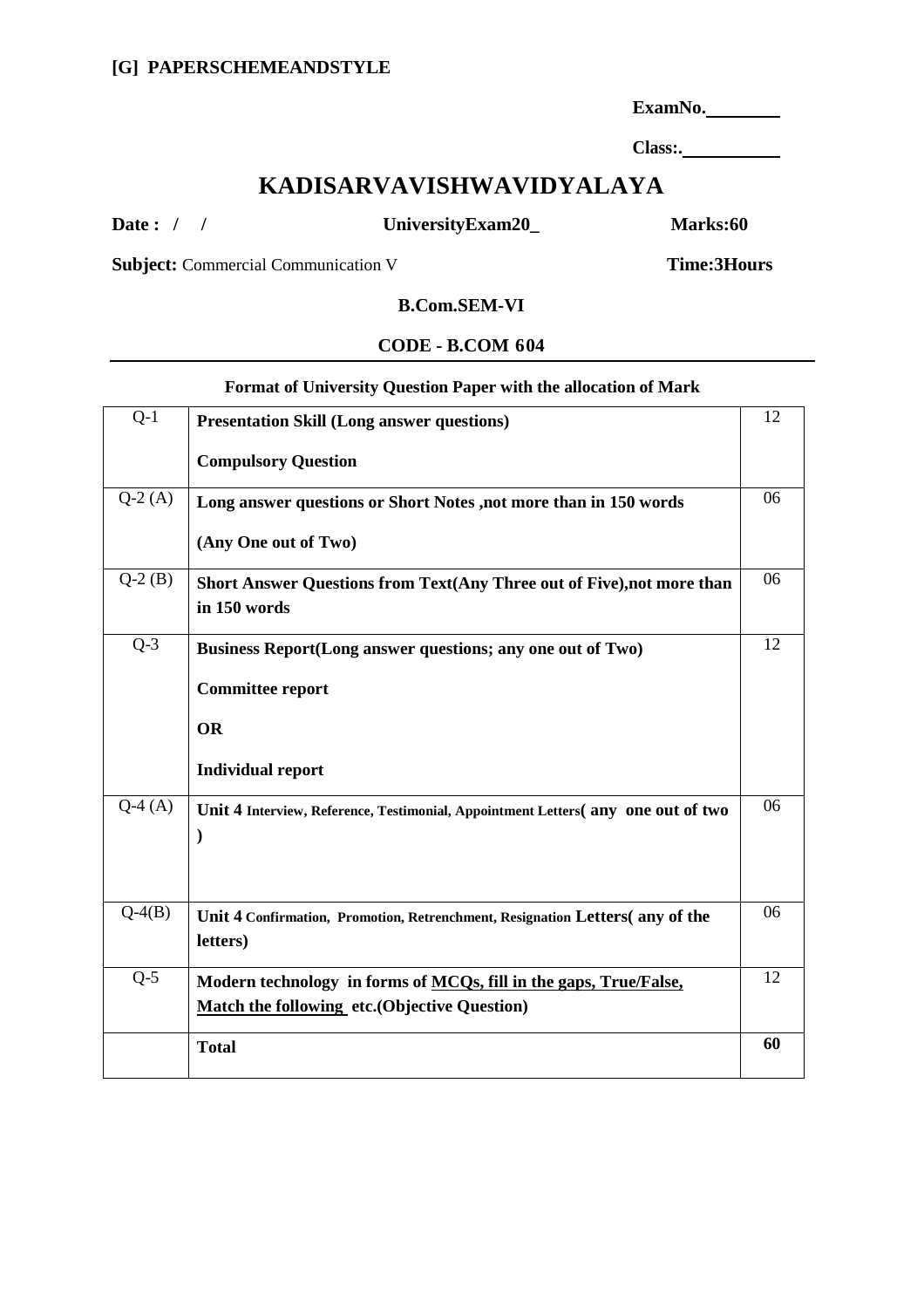# **KADI SARVA VISHWAVIDYALAYA GANDHINAGAR**



# SYLLABUS OF

# **Financial Statement Analysis SUBJECT CODE : 6 0 5**

For Bachelor of Commerce: Semester -VI

To be introduced from the Academic Year: 2015 –2016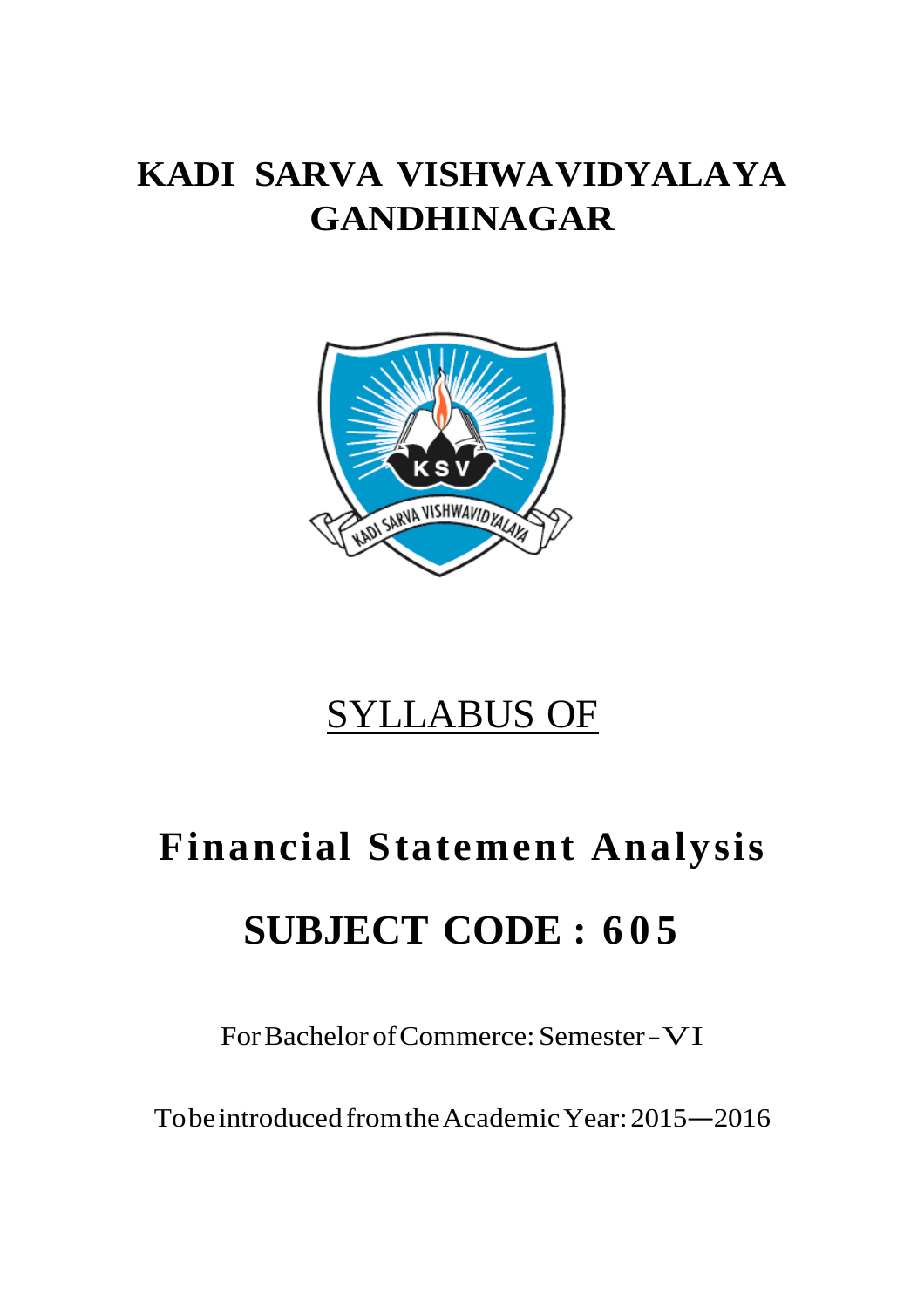#### **KADI SARVA VISHWAVIDYALAYA**

#### **B.COM - SEMESTER - 6**

#### **B.COM 605**

#### **Financial Statement Analysis**

#### **[A] RATIONALE**

At the graduation level students should have the knowledge and understanding of information reported in the financial statements with this objective, this syllabus is designed.

#### **[B] OBJECTIVES**

- 1. To teach the basics of financial statement analysis.
- 2. To teach interpretation of financial statements.
- 3. To give knowledge of Leverage.
- 4. To give the knowledge of accounting ratios and their interpretation.
- 5. To teach the cash flow statement as a one of the financial statements.

#### **[C] EXPECTED LEARNING OUTCOMES OF THE PROGRAM**

- 1. Students will learn basic of financial statement analysis.
- 2. Students will get the information and basic knowledge about interpretation of financial statements.
- 3. Students will learn the applications of basic of accounting ratios and their interpretation.
- 4. Students will learn in-depth procedure of cash flow statement.

#### **[D] SCHEME OF TEACHING AND ASSESSMENT:**

| <b>UNITS</b> | <b>TOPICS</b>                                                 | <b>INSTRUCTIONAL</b><br>HRs. | WEIGHTAGE (%) |
|--------------|---------------------------------------------------------------|------------------------------|---------------|
|              | Introduction to financial statement analysis                  | 04                           |               |
| 1.           | Analysis and Interpretation of Financial<br><b>Statements</b> | 08                           | 20%           |
| 2.           | Accounting Ratios and their Interpretation                    | 12                           | 20%           |
| 3.           | Cash Flow Statement as per AS-3                               | 12                           | 20%           |
| 4.           | Leverage                                                      | 12                           | 20%           |
| 5.           | Capital structure                                             | 12                           | 20%           |
|              | <b>TOTAL</b>                                                  | 60                           | 100%          |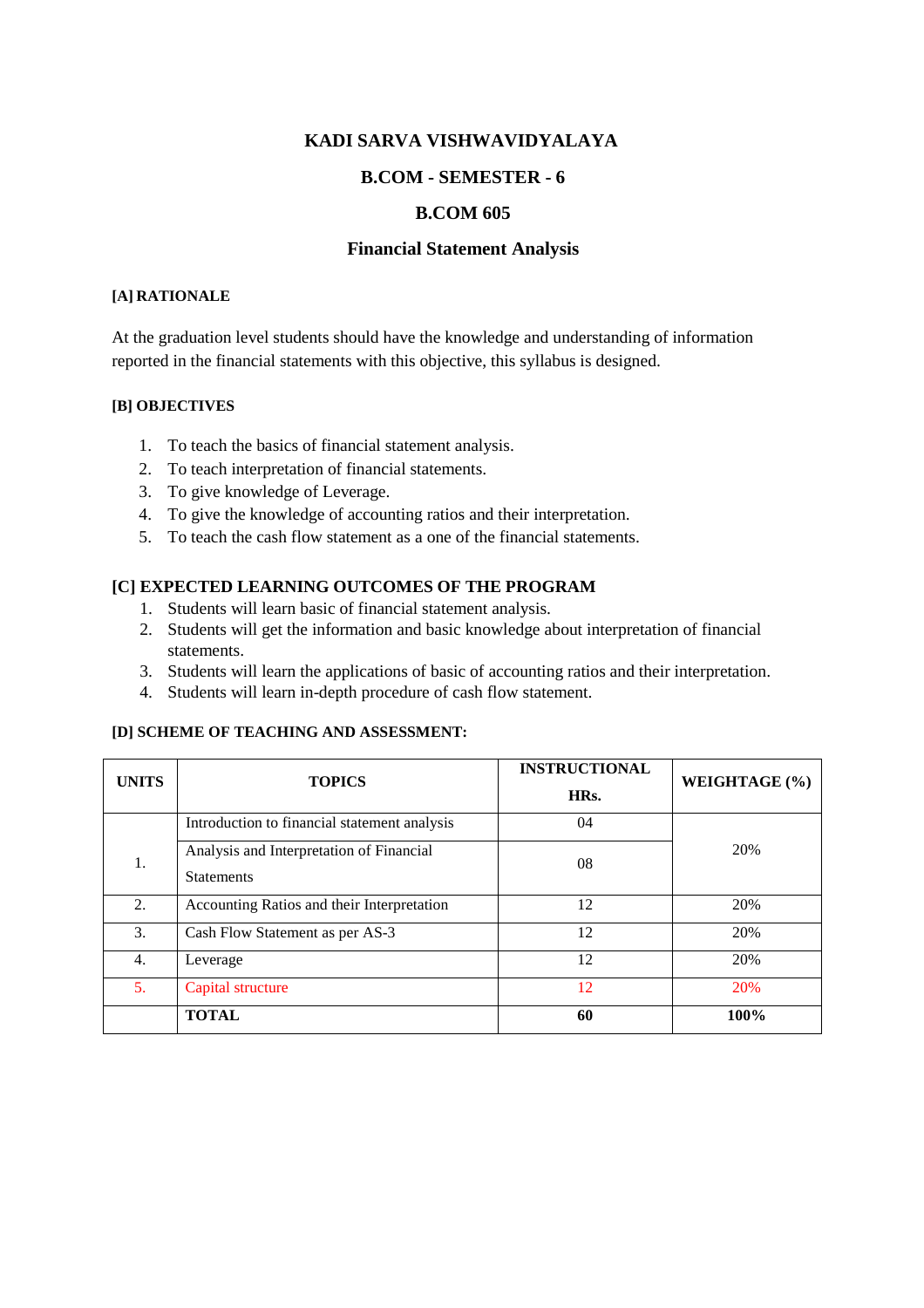|                        |                                                                  |               | <b>Teaching Scheme</b> |                 |      |                                    | <b>Exam Scheme</b>                   |                              |
|------------------------|------------------------------------------------------------------|---------------|------------------------|-----------------|------|------------------------------------|--------------------------------------|------------------------------|
| <b>Subject</b><br>Code | Subject Title &<br>Code                                          | <b>Credit</b> | Theory/                | <b>Tutorial</b> |      | <b>University</b><br><b>Theory</b> | <b>Internal</b><br>practical<br>work | <b>Total</b><br><b>Marks</b> |
|                        |                                                                  |               | <b>Practical</b>       |                 | Hrs. | <b>Max</b><br>Mar<br>$\bf ks$      | <b>Max</b><br><b>Marks</b>           |                              |
| <b>B.COM</b><br>605    | <b>Financial</b><br><b>Statement</b><br><b>Analysis</b><br>(605) | 5             | $4+1=5$                |                 | 3    | 60                                 | 40                                   | 100                          |

**Note: As practical Assignment and Presentation is introduced having weightage of 20 internal marks carrying 10 marks each of Assignment and Project work:** 

| <b>Assignment work</b>     |                                |          |  |  |  |
|----------------------------|--------------------------------|----------|--|--|--|
| Type of Questions          | No. of Questions               | Time     |  |  |  |
| Long Questions             | 3 Questions From each Chapter  | 19 Hours |  |  |  |
| <b>Short Questions</b>     | 10 Questions from each Chapter | 4 Hours  |  |  |  |
| <b>Objective Questions</b> | 20 Questions from each Chapter | 2 Hours  |  |  |  |

[Total 15 Hours]

Project work will be consisting of Theory and practical. Theory is prepared by using various resources ofLibrary and Internet facility where as practical work needs to survey and data collection requires for theTopic. Group discussion on current topics and project work; coordinate the recent trends with projectwork.

Learning outcome of the project: Project work will empowered the students to find the practical application of the given topic.

Hourly Planning of Project Work for each subject [Total hours 15]

| <b>Serial</b><br>number | <b>Activity</b>                                                                                   |                      |  |  |  |
|-------------------------|---------------------------------------------------------------------------------------------------|----------------------|--|--|--|
| 1.                      | Allocation of title of project work - deciding title, Issue of guideline                          | required<br>$2$ Hrs. |  |  |  |
| 3.                      | for the allotted project work<br>Collection of information related to the concerned project -Data | 9 Hrs.               |  |  |  |
| 4.                      | Analysis, findings, Conclusion. (3 Hours Each)<br>Submission and viva / Presentation.             | 4 Hrs.               |  |  |  |
|                         | Total                                                                                             | $15$ Hrs.            |  |  |  |

Project will be submitted by considering the following Criteria:

- 1 Cover page<br>2 Index
- **Index**
- 3 Introduction
- 
- 4 Topic review<br>5 Suggestion Suggestion
- 6 Conclusion
- 7 Summary
- 8 Bibliography
- 9 Presentation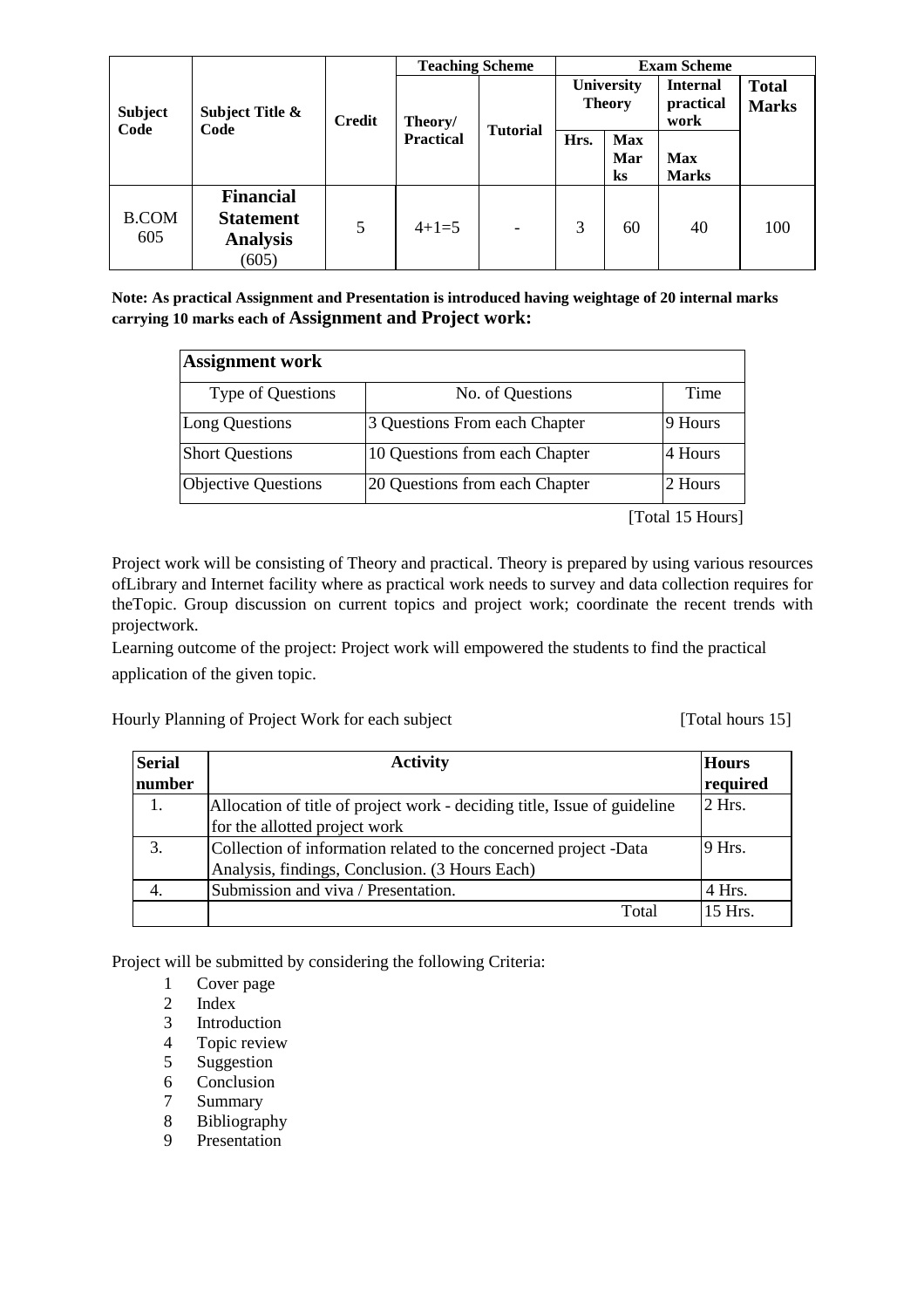Evaluation of Project Work

| Overall format                 | 1 mark  |
|--------------------------------|---------|
| Content                        | 4 marks |
| Findings                       | 2 marks |
| Viva-voce based on the Project | 3 marks |

Model Projects Titles of subject:

Following topics are suggested related to the project work. However, student can take up any project related to any of the topic of syllabus in consultation with concerned faculty.

#### **Financial Statement Analysis**-605

- Project work on Comparison between to company with the help of ratio.
- Interpretation and analysis of Financial Statements.

#### **[E] COURSE CONTENT:**

#### **1. [A]Introduction to financial statement analysis**

Financial Statement Analysis: Meaning, significance, types, and limitations of financial statements; Accounting policies, regulations of financial accounting, and accounting choices/practices. **No of Lectures:-04** 

#### **[B]Analysis and Interpretation of Financial Statements**

Concept, Nature, Objectives and Limitations of Financial Statements, Analysis and Interpretation of Financial Statements; Types of Analysis and Interpretations; Methods of Analysis and Interpretation; Comparative Financial Statements; Common Size Statements, Trend Analysis and Fund Flow Analysis (in Theory Only)

#### **No of Lectures:-08**

#### **2. Accounting Ratios and their Interpretation**

Definition; Mode of expression and Interpretation of Ratios; Classification of Ratios; **Practical Problems on the following Ratios Only: Current Ratio; Liquid Ratio; Turnover** Ratios relating to Stock, Debtors; Creditors, Net Assets, Fixed Assets and Working Capital; Gross Profit Ratio, Net Profit Ratio, Operating Ratio, Expense Ratios, Rate of Return on Investment, Return on Shareholders' Funds, Earning per share and Price-Earnings Ratio, Leverage Ratio (Trading on Equity or Capital Gearing); Advantages and Limitations of Ratio Analysis.

#### **No of Lectures:-12**

#### **3. Cash Flow Statement as per AS 3**

Concept and Significance of Funds Flow Statement, Sources and Applications of Cash, Cash from Operation, Income and Expenditure Approach and Net Profit Approach, Difference between Fund Flow Statement and Cash Flow Statements, Preparation of Cash Flow Statement as per applicable Accounting Standard issued by ICAI.

#### **No of Lectures:-12**

**4. Leverages**  Types of risk and return, operating leverage, financial leverage, and total leverage; fixed Costs and operating leverage, business and financial risk.

#### **No of Lectures:-12**

#### **5. Capital Structure**

Introduction, features of an appropriate capital structure, determinant of capital structure, trading on equity and EBIT-EPS analysis, Growth and stability of sales, Theories of Capital Structure: 1. Net Income Approach, 2. Net Operating Income Approach, 3. The Traditional view, 4. Modigliani and Miller hypothesis, Assumptions Underlying the Theories, Practical on various theories.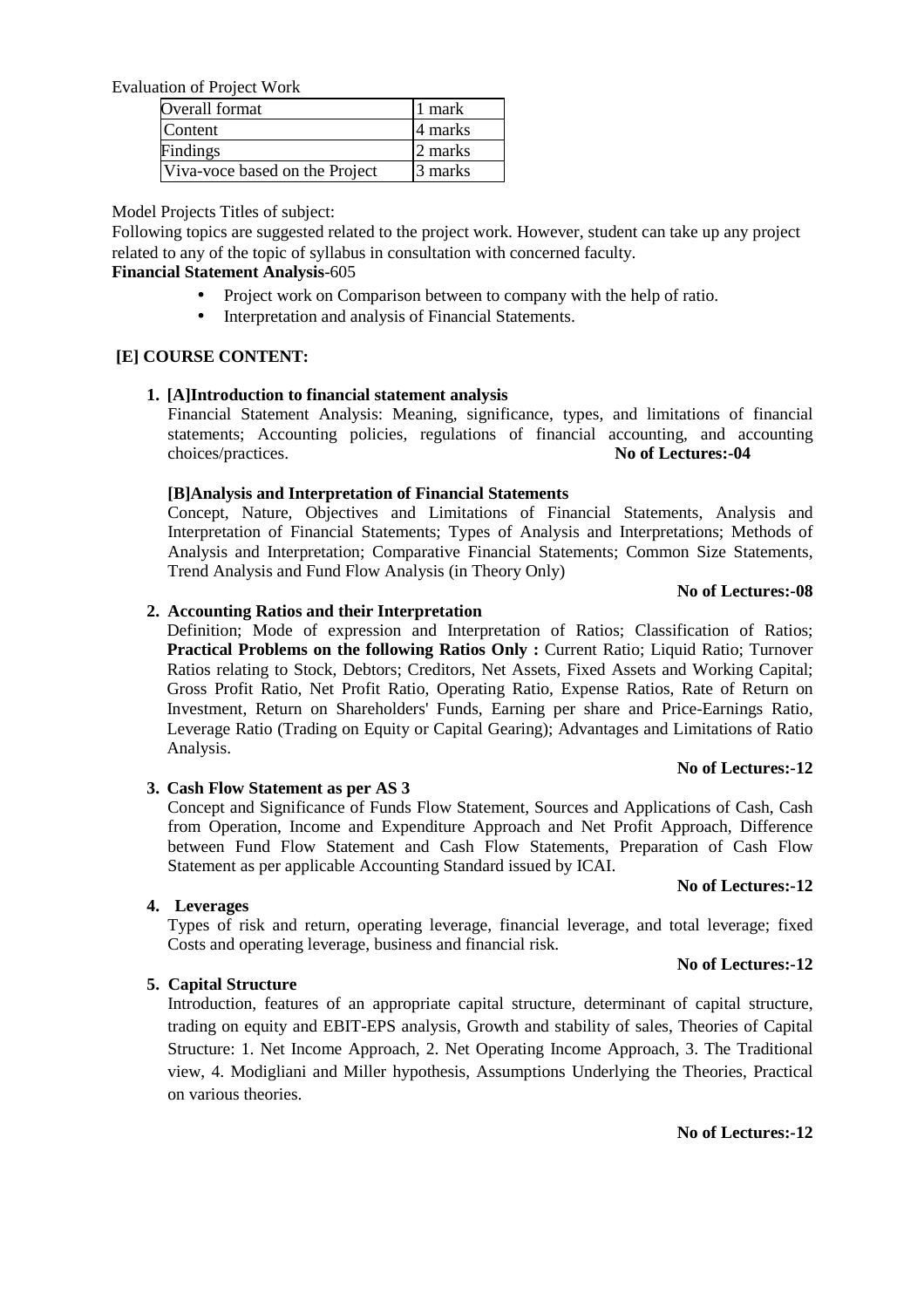#### **Notes:**

- 1. An objective questions carrying 20% marks shall be asked as a compulsory question, requiring the students to select option supported by necessary working.
- 2. Practical problems in addition to the objective questions carrying not less than 60% marks shall be asked.

3.

#### **TEXT BOOK:**

Cost accounting tax and problems by M.C. Shukla, T.S. Grewal, M.P Gupta, S. Chand & Co.

#### **[F] RECOMMENDED BOOKS & REFERENCE MATERIALS**

- 1.Foster G: Financial Statement Analysis; Prentice Hall, New Delhi.
- 2.Institute of Chartered Accountants of India; Various Publications.
- 3.International Accounting Standards Committee; Various Publications.
- 4. Pandey I.M.: Essentials of Management Accounting; Vikas Publishing House Pvt Ltd.

5.Porwal, L.S. "Accounting Theory: An Introduction"; (3rd Ed), Tata McGraw Hill, New Delhi.

#### **[G] PAPERSCHEMEANDSTYLE**

**ExamNo.** 

**Class:.** 

## **KADISARVAVISHWAVIDYALAYA**

| Date: $/$ / |                                                              | UniversityExam20_       | Marks:60           |
|-------------|--------------------------------------------------------------|-------------------------|--------------------|
|             | <b>Subject: Financial Statement Analysis</b>                 |                         | <b>Time:3Hours</b> |
|             |                                                              | <b>B.Com.SEM-VI</b>     |                    |
|             |                                                              | <b>CODE - B.COM 605</b> |                    |
|             | <b>Instructions: 1) There</b> are 5 questions in this paper. |                         |                    |
|             | 2) All questions carry equal marks.                          |                         |                    |
|             | 3) Figures to the right indicate full marks.                 |                         |                    |
|             | 4) Scientific calculator is not allowed in exam.             |                         |                    |
|             | 5) Attempt all Questions.                                    |                         |                    |
|             | 6) Question No. 1 is compulsory.                             |                         |                    |
| $Q-1$       | <b>Compulsory</b>                                            |                         | $[12]$             |
| $Q-2$       |                                                              |                         | $[12]$             |
|             | <b>OR</b>                                                    |                         |                    |
| $Q-2$       |                                                              |                         | $[12]$             |
| $Q-3$       |                                                              |                         | $[12]$             |
|             |                                                              | <b>OR</b>               |                    |
| $Q-3$       |                                                              |                         | $\lceil 12 \rceil$ |
| $Q-4$       |                                                              |                         | $[12]$             |
|             | <b>OR</b>                                                    |                         |                    |
| $Q-4$       |                                                              |                         | $[12]$             |
| $Q-5$       | <b>Objective Question</b>                                    |                         | $[12]$             |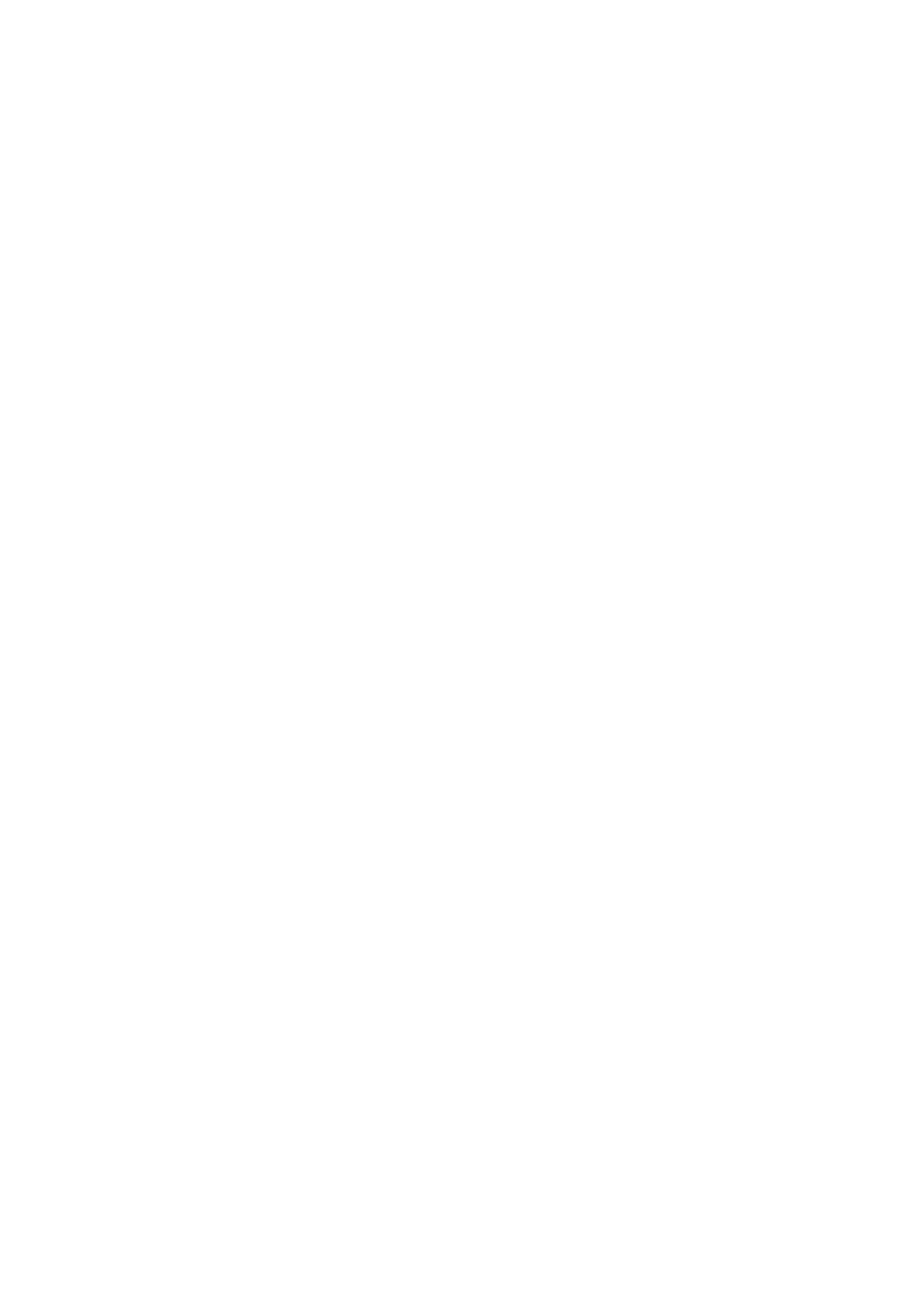# **KADI SARVA VISHWAVIDYALAYA GANDHINAGAR**



# SYLLABUS OF

# **Applied Statistics SUBJECT CODE : 6 0 6**

For Bachelor of Commerce: Semester -VI

To be introduced from the Academic Year: 2015 –2016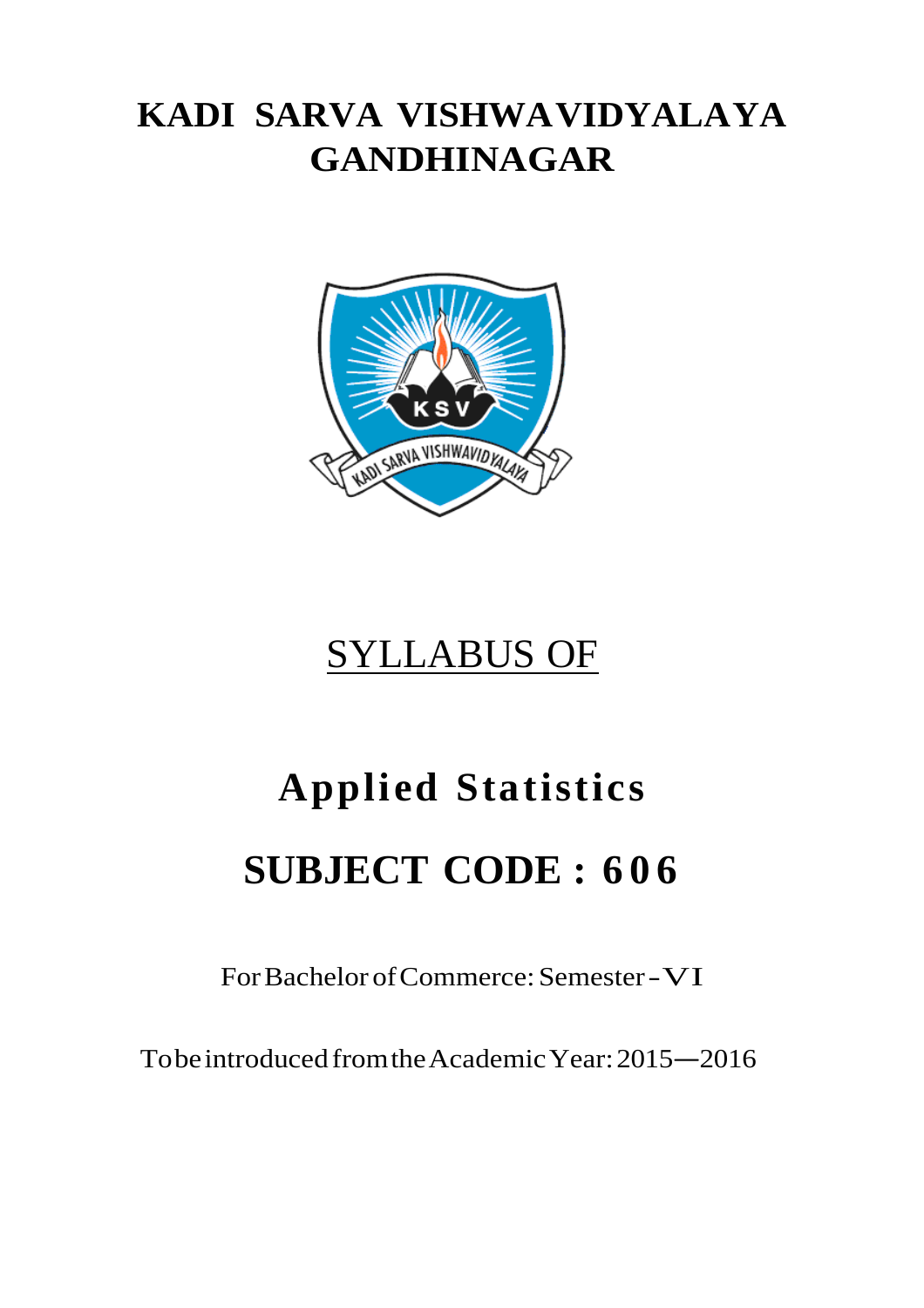#### **KADI SARVA VISHWAVIDYALAYA B.COM - SEMESTER - 6 B.COM 606 Applied Statistics**

#### **[A] RATIONALE**

The knowledge of this subject is required for all undergraduate commerce students who wish to choose higher education or Industry/field as their career. The course is designed to deliver the basic fundamental concepts of Applied statistics, and application of it in commerce.

#### **[B] OBJECTIVES**

To familiarize the students with concepts and principles of Applied Statistics.

#### **[C] EXPECTED LEARNING OUTCOMES OF THE PROGRAM**

Students will:

- 1. Get awareness about the various concepts and tools of Applied Statistics.
- 2. Get awareness about various Analytical skills to be required in the field of statistics in routine life.
- 3. Get awareness about various techniques of Applied Statisticsin the field of commerce.
- 4. Will be able to understand the importance of Calculus, Statistical Quality Control (Process Control and Product Control), and Operation Research and large-small sample test.
- 5. Get awareness about the modern techniques of Applied Statistics by teaching learning process.

| <b>UNITS</b> | <b>TOPICS</b>                                                 | <b>INSTRUCTIONAL</b><br>HRs. | WEIGHTAGE (%) |
|--------------|---------------------------------------------------------------|------------------------------|---------------|
| 1.           | <b>Arithmetic &amp; Geometric Progression</b>                 | 13                           | 20%           |
| 2.           | <b>Matrix Algebra</b>                                         | 14                           | 20%           |
| 3.           | <b>Linear Programming Problem</b>                             | 13                           | 20%           |
| 4.           | <b>Transportation Problem</b>                                 | 10                           | 20%           |
| 5.           | <b>Assignment Problem &amp; Replacement</b><br><b>Problem</b> | 10                           | 20%           |
|              | <b>TOTAL</b>                                                  | 60                           | 100%          |

#### **[D] SCHEME OF TEACHING ANDASSESSMENT:**

| <b>Subject</b><br>Code | Subject Title &<br>Code                      | <b>Credit</b> | <b>Teaching Scheme</b>      |                   | <b>Exam Scheme</b>                 |                            |                                      |                              |
|------------------------|----------------------------------------------|---------------|-----------------------------|-------------------|------------------------------------|----------------------------|--------------------------------------|------------------------------|
|                        |                                              |               | Theory/<br><b>Practical</b> | <b>Tutorial</b>   | <b>University</b><br><b>Theory</b> |                            | <b>Internal</b><br>practical<br>work | <b>Total</b><br><b>Marks</b> |
|                        |                                              |               |                             |                   | Hrs.                               | <b>Max</b><br><b>Marks</b> | <b>Max</b><br><b>Marks</b>           |                              |
| <b>B.COM</b><br>606    | <b>Applied</b><br><b>Statistics</b><br>(606) | 5             | $4+1=5$                     | $\qquad \qquad -$ | 3                                  | 60                         | 40                                   | 100                          |

**Note: As practical Assignment and Presentation is introduced having weightage of 20 internal marks carrying 10 marks each of Assignment and Project work:**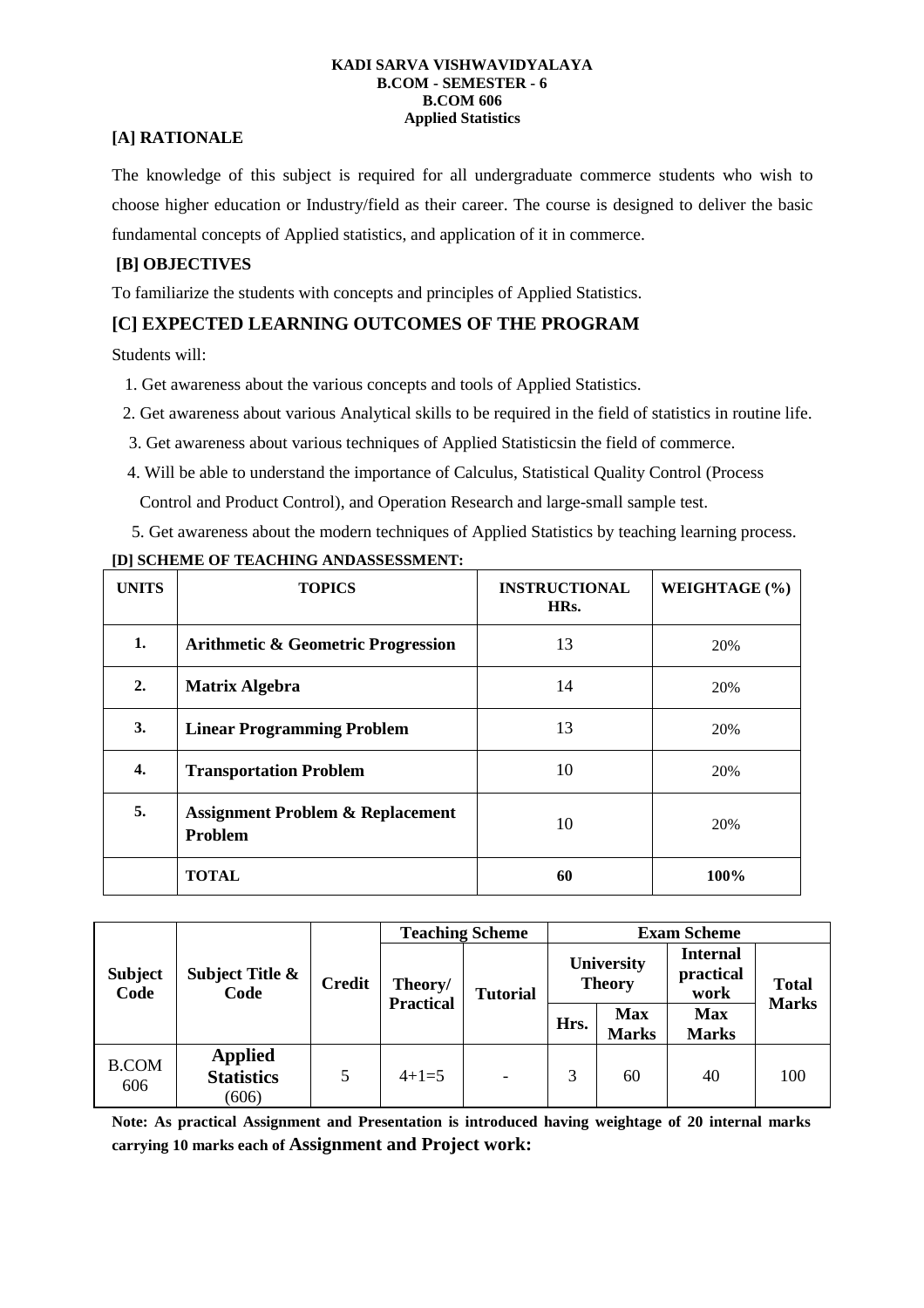| <b>Assignment work</b>     |                                |         |  |  |  |
|----------------------------|--------------------------------|---------|--|--|--|
| Type of Questions          |                                |         |  |  |  |
|                            | of Questions                   | ne      |  |  |  |
| Long Questions             | 3 Questions From each Chapter  | 9 Hours |  |  |  |
| <b>Short Questions</b>     | 10 Questions from each Chapter | 4 Hours |  |  |  |
| <b>Objective Questions</b> | 20 Questions from each Chapter | 2 Hours |  |  |  |

[Total 15 Hours]

Project work will be consisting of Theory and practical. Theory is prepared by using various resources of Library and Internet facility where as practical work needs to survey and data collection requires for the topic. Group discussion on current topics and project work; coordinate the recent trends with project work.

Learning outcome of the project: Project work will empowered the students to find the practical application of the given topic.

Hourly Planning of Project Work for each subject [Total hours 15]

| Serial | Activity                                                         | Hours     |
|--------|------------------------------------------------------------------|-----------|
| number |                                                                  | required  |
| 1.     | Allocation of title of project work - deciding title, Issue of   | $2$ Hrs.  |
|        | guideline for the allotted project work                          |           |
| 3.     | Collection of information related to the concerned project -Data | 9 Hrs.    |
|        | Analysis, findings, Conclusion. (3 Hours Each)                   |           |
|        | Submission and viva / Presentation.                              | 4 Hrs.    |
|        | Total                                                            | $15$ Hrs. |

Project will be submitted by considering the following Criteria:

Cover page Index Introduction Topic review Suggestion Conclusion Summary Bibliography Presentation

Evaluation of Project Work

| Overall format         | 1 mark  |
|------------------------|---------|
| Content                | 4 marks |
| Findings               | 2 marks |
| Viva-voce based on the | 3 marks |
| Project                |         |

Model Projects Titles of subject:

Following topics are suggestions related to the project work which subject to change according to the requirement and need as per the suggestions given in the Board Meet. Choice base Project work will be given.

#### **Applied Statistics**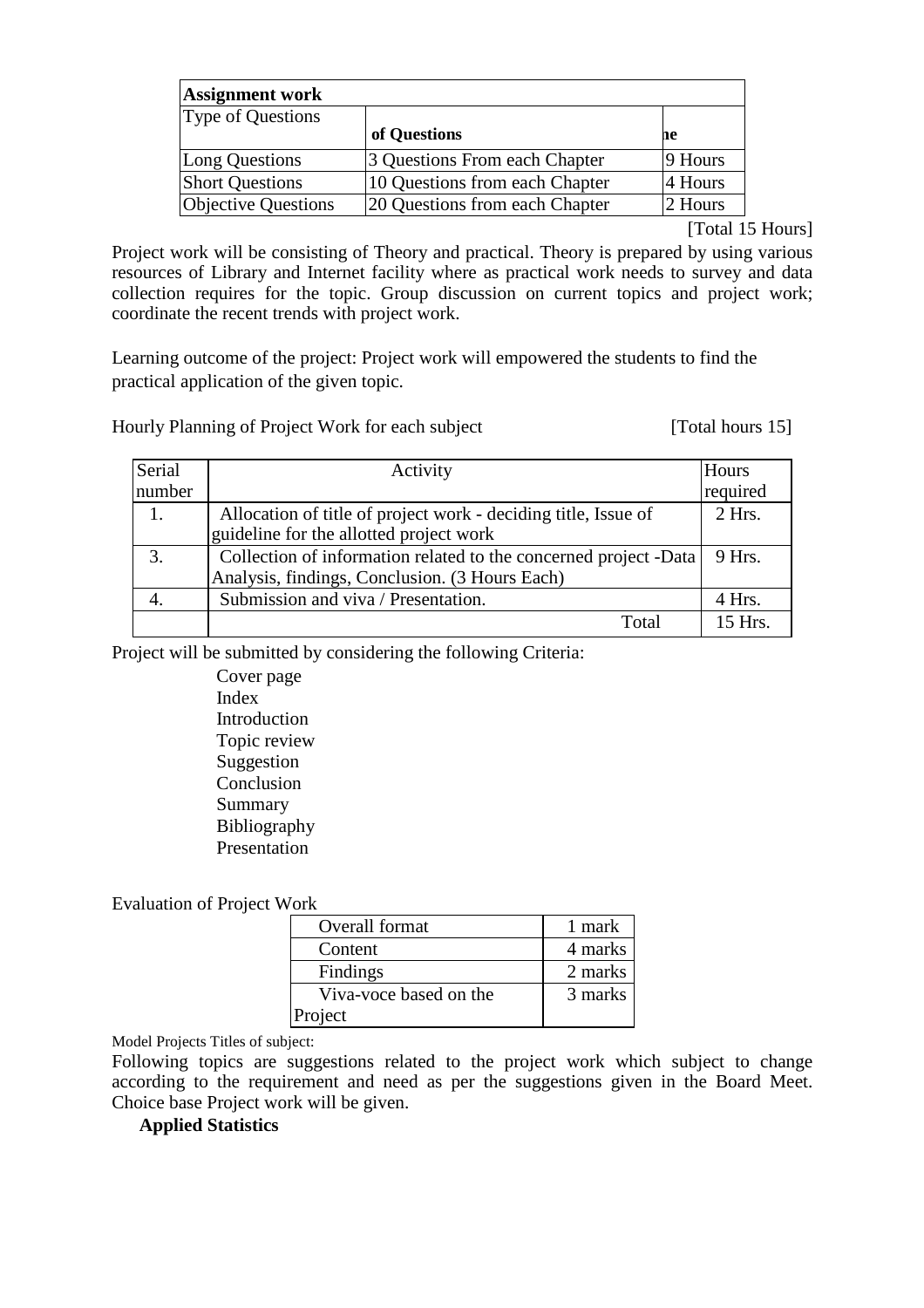- 1. Progressions can help to understand the basics of sequential problems and also useful for competitive exmas.
- 2. Matrix Algebra will guide to understand the arrangement of data in proper forms.
- 3. LPP will short the theoretical forms in to constraint form for finding optimal solution in practical.
- 4. Transportation techniques can help to understand the goods transports and cost reductions methods.
- 5. Assignment and replacement problems will guide to understand the nature of assigning the task to complete the work with in time with least cost and energy. Ideal decision can be made in firms and life for replacement of mechanism or automated system in practice.

## **[E] COURSE CONTENT:**

## **Unit 1: Arithmetic and Geometric Progression:**

Introduction of Arithmetic Progression and Geometric Progression, Sum of series of 'n Terms' in Arithmetic Progression, Arithmetic Mean and Geometric Mean, Sum of series of 'n Terms' in Geometric Progression.

## **No of Lectures:- 13**

# **Unit 2: Matrix Algebra:**

Definition of a Matrix, different types of Matrices, properties of Matrices, determinant of a Square Matrix, Inverse Matrix, solution of simultaneous linear equations by Inverse Matrix (Up to three Variables only), Business Applications of Matrices.

**No of Lectures:- 14** 

## **Unit 3: Linear Programming Problem**

Definition and formulation of Linear Programming Problem**(L. P. P.).**, solution by graphical method up to two variable, applications and uses of **L. P. P.** 

## **No of Lectures:- 13**

## **Unit 4: Transportation Problem**

Definition of balanced transportation problem. Its formulation, different methods of obtaining initial basic feasible solution by north – west corner rule. Matrix Minima. Vogel's approximations method its applications.

## **No of Lectures:- 10**

## **Unit 5:AssignmentProblem&Replacement Problem**

Definitions of balanced assignment problem.Formulation of the problem – Hungarian method of solving an assignment problem – Its Applications.Importance of replacement models. Simple replacement problem when the units get deteriorate as per passage of time. Value of money remains the same – simple illustrations.

## **No of Lectures:- 10**

## **[F] RECOMMENDED BOOKS & REFERENCE MATERIALS**

- (1) Goon, Gupta, Dasgupta: "An outline of Statistical Theory" Vol-I and II, World Press, Culcutta (1980)
- (2) Sancheti&Kapoor: Business Statistics, Sultan Chand & Sons, New Delhi.
- (3) Sancheti.&Kapoor : Business Mathematics, Sultan Chand & Sons, New Delhi.
- (4) D. N. Elhance :Fundamentals of Statistics.
- (5) Kapoor V. K.: Business Mathematics; Sultan Chand & Sons, Delhi.
- (6) Levin and Rubin :"Statistics of Management", Prentice Hall of India Pvt. Ltd. New Delhi, (7th edition)

(7) ParimalMukhopadhyay: "Mathematical Statistics" Books & Allied (P) Ltd. (2nd edition) 2000.

## **[G] PAPERSCHEMEANDSTYLE**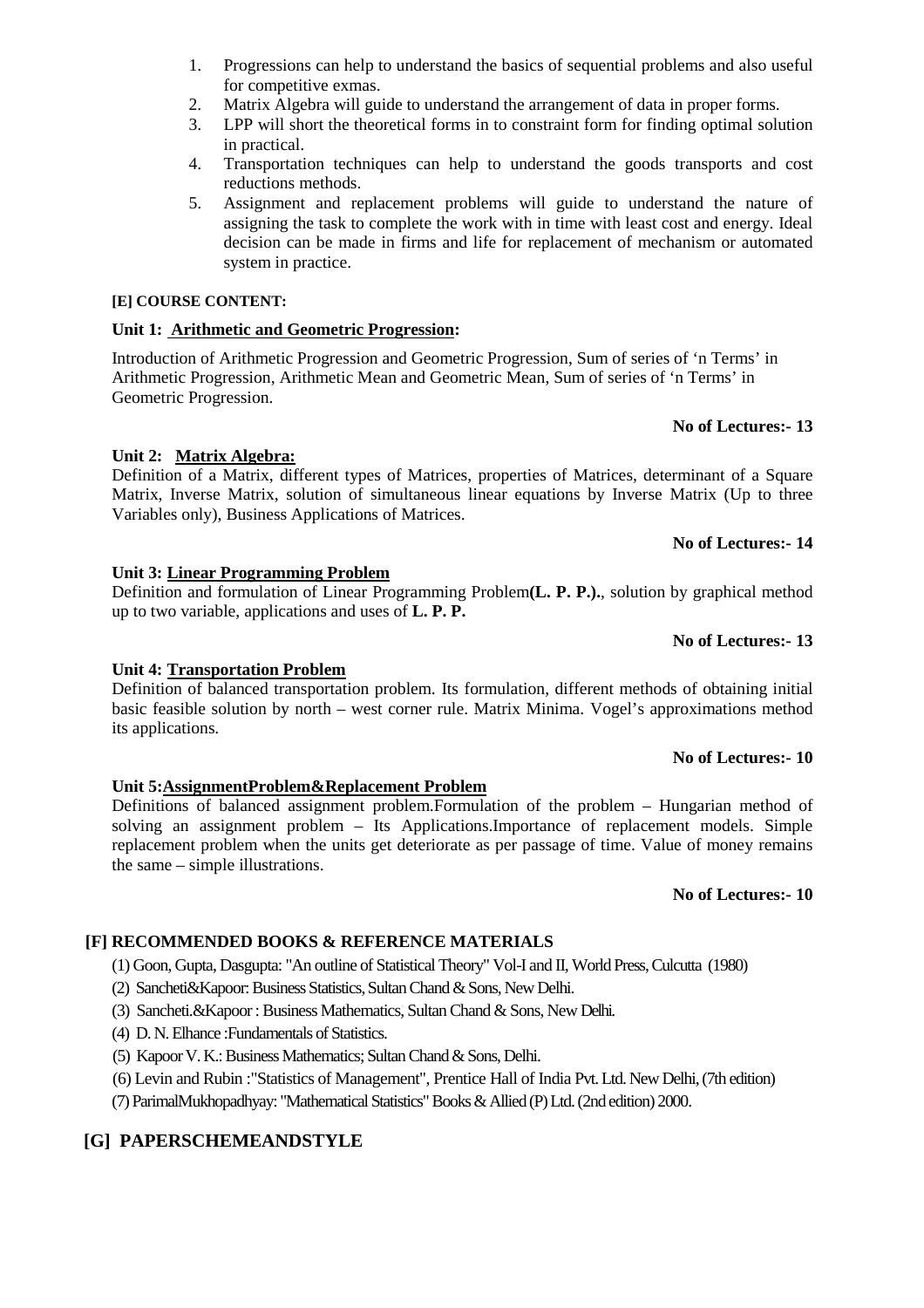|                                                   |                      |                                                                                                                                                                                                         |                                                                     | ExamNo.                        |
|---------------------------------------------------|----------------------|---------------------------------------------------------------------------------------------------------------------------------------------------------------------------------------------------------|---------------------------------------------------------------------|--------------------------------|
|                                                   |                      |                                                                                                                                                                                                         |                                                                     |                                |
|                                                   |                      |                                                                                                                                                                                                         | KADISARVAVISHWAVIDYALAYA                                            |                                |
| Date: $/$ /<br><b>Subject: Applied Statistics</b> |                      |                                                                                                                                                                                                         | UniversityExam20_<br><b>B.Com.SEM-VI</b><br><b>CODE - B.COM 606</b> | Marks:60<br><b>Time:3Hours</b> |
|                                                   | <b>Instructions:</b> |                                                                                                                                                                                                         |                                                                     |                                |
|                                                   |                      | 1. There are 5 questions in this paper.<br>2. All questions carry equal marks.<br>3. Figures to the right indicate full marks.<br>5. Attempt all Questions.<br>6. Graph paper will be given on request. | 4. Scientific calculator is not allowed in exam.                    |                                |
| Q.1                                               | [A]                  | Theory (Any One)                                                                                                                                                                                        |                                                                     | [04]                           |
| Q.1                                               | [B]                  | Examples (Any Two)                                                                                                                                                                                      |                                                                     | [06]                           |
| Q <sub>1</sub>                                    | [C]                  | Objective Question (Compulsory)                                                                                                                                                                         |                                                                     | [02]                           |
| Q.2                                               | [A]                  | Theory (Any One)                                                                                                                                                                                        |                                                                     | [04]                           |
| Q.2                                               | [B]                  | Examples (Any Two)                                                                                                                                                                                      |                                                                     | $[06]$                         |
| Q.2                                               | [C]                  | Objective Question (Compulsory)                                                                                                                                                                         |                                                                     | [02]                           |
| Q.3                                               | [A]                  | Theory (Any One)                                                                                                                                                                                        |                                                                     | $[04]$                         |
| Q.3                                               | [B]                  | Examples (Any Two)                                                                                                                                                                                      |                                                                     | [06]                           |
| Q.3                                               | [C]                  | Objective Question (Compulsory)                                                                                                                                                                         |                                                                     | [02]                           |
| Q.4                                               | [A]                  | Theory (Any One)                                                                                                                                                                                        |                                                                     | [04]                           |
| Q.4                                               |                      | [B] Examples (Any Two)                                                                                                                                                                                  |                                                                     | $[06]$                         |
| Q.4                                               | [C]                  | Objective Question (Compulsory)                                                                                                                                                                         |                                                                     | [02]                           |
| Q.5                                               | [A]                  | Theory (Any One)                                                                                                                                                                                        |                                                                     | $[04]$                         |
| Q.5                                               | [B]                  | Examples (Any Two)                                                                                                                                                                                      |                                                                     | $[06]$                         |
| Q.5                                               | [C]                  | Objective Question (Compulsory)                                                                                                                                                                         |                                                                     | [02]                           |

# **Annexure-1PracticalWork**

## **FundamentalsofComputers**

# **Syllabus**

## **[A]RATIONALE**

AsstudentslearnComputeroperatinganditscomputerbasedaccountingapproachesinfir manddifferenttypesofbusinessandanytypeofofficeworkduringallsemesterThecomputerizeda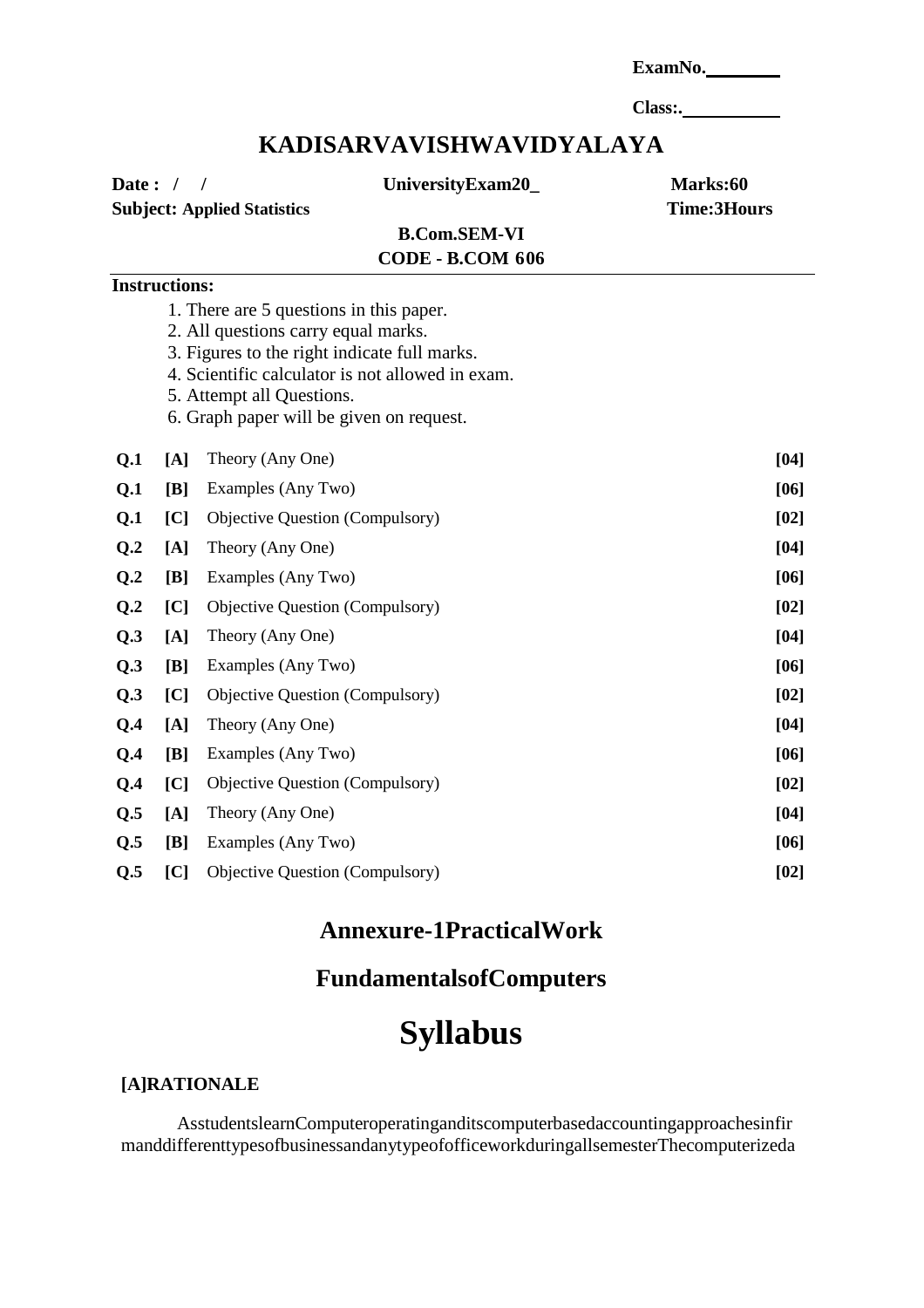ccountingmodulecoverstheuseof accountingorbookkeepingsoftwaretoinput andprocessdataforavarietyofusessuchasinvoices,orders,paymentsandreceipts.Theaccounting orbookkeepingsoftwareisalsousedinthepreparationofmanagementandperiod-endreports.

Thecomputerizedaccountingsyllabusisnotintendedtodevelop

specificskillsusingaparticularaccountingsoftwarepackagebuttohelpcandidatesapplytheirbroa daccountingknowledgeandskillstoachievingendresultsmoreeffectivelyandefficiently,usinga nyoneoftheapprovedsoftwarepackages.Usingaccountingsoftwarecanonlyachievethebestresu ltsifcandidateshavealreadyunderstoodtherequiredaccountingknowledgeandusetheaccountin gsoftwaretopresenttheirsolutions,reportsandrecommendations.

## **[B]OBJECTIVES**

- (a) ToknowthebasicsofComputeroperating.
- (b) To offer various computer applications helpful for financial accounting and office management(likeMicrosoftofficepackage).
- (c) Togivethebasicpartlyknowledgeofdutiesandtaxcalculation.
- (d) Toteachthebasicfinancialaccountingsystem.
- (e) Toteachhowtocreatevariousreportsof collectingdata.
- (f) Knowledgeofaccountingprocessandpreparationof finalaccounts.

#### **[C]EXPECTEDLEARNINGOUTCOMESOFTHEPROGRAM**

- 7. StudentswilllearnbasicComputerOperatingforaccountingandofficemanagement.
- 8. Studentswillgettheguidanceintheirpersonal,academicandoccupationalproblemsbyusi ngcomputer.
- 9. Studentswillgettheinformationandbasicknowledgeaboutcomputerbasedfinancialacco untingsystem.
- 10. Studentswilllearnbasicofficemanagementsoftware.
- 11. Studentswilllearndatamanagementanddatareporting.
- 12. Skillsofrecordingfinancialtransactionsandpreparationofreportsusingcomputers

#### **[D]SCHEMEOFTEACHINGANDASSESSMENT:**

| Sem-6                   |  |        |  |  |
|-------------------------|--|--------|--|--|
| <b>TallyProjectWork</b> |  | $00\%$ |  |  |
| <b>TOTAL</b>            |  | 100%   |  |  |

#### **[E]COURSECONTENT:**

**Semester-6 Total-15Hrs**

#### 1. **TallyProject (15Hrs)**

ProjectIntroductionAndProjectDetail

StartProject-CompanyCreationandConfigureSettings.